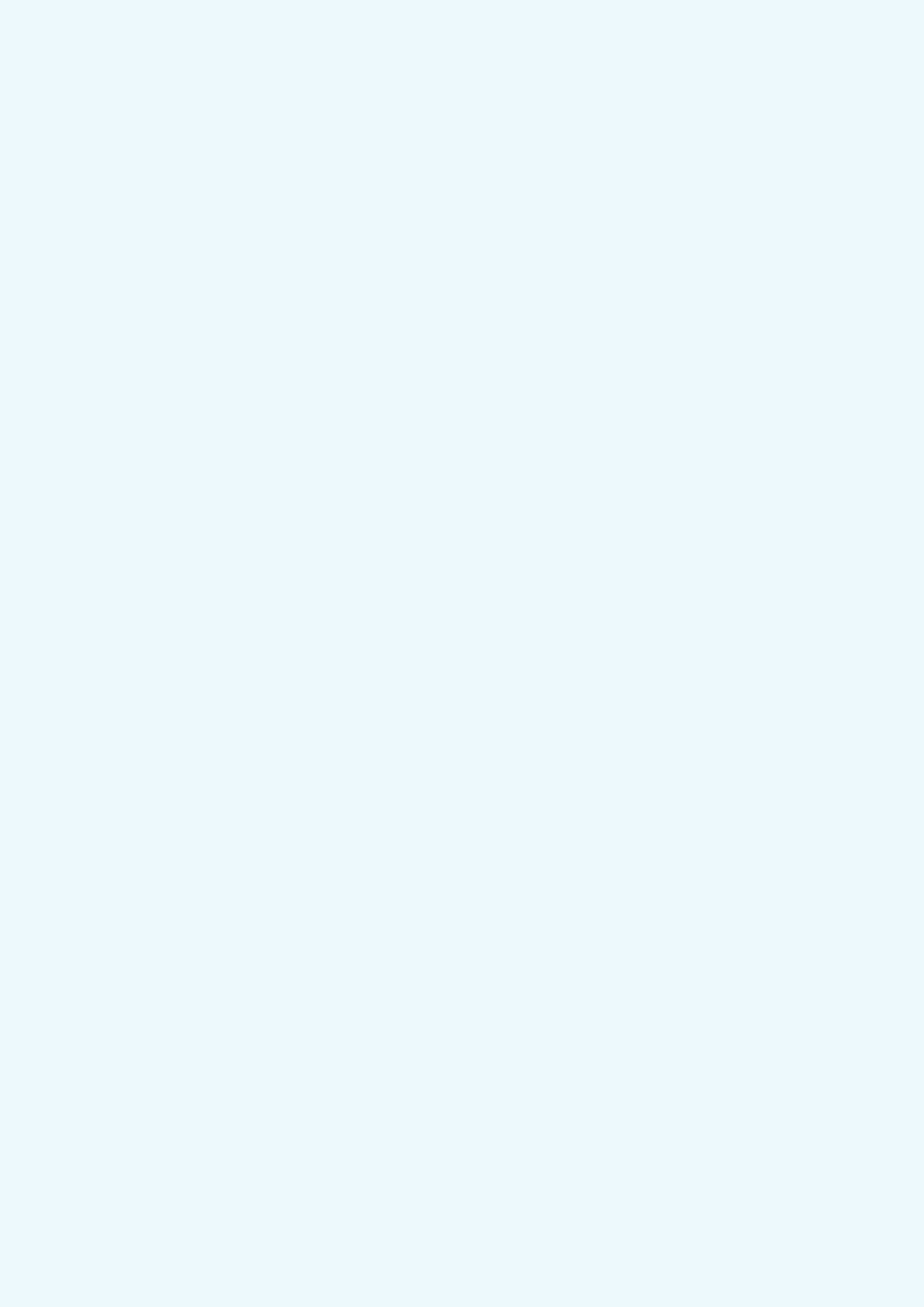## **Chapter II**

## **Compliance Audit**

## **NORTH BENGAL DEVELOPMENT DEPARTMENT**

#### **2.1 Infrastructure Development under North Bengal Development Department**

#### **2.1.1 Introduction**

The Development & Planning Department, Government of West Bengal (GoWB) constituted<sup>2</sup> (May 2000) Uttarbanga Unnayan Parshad (UUP) with the objective of comprehensive and integrated development of districts of North Bengal. Subsequently, notification<sup>3</sup> was issued (July 2011) for creation of North Bengal Development Department (NBDD) by subsuming all matters related to the UUP. The

Socio Economic Perspective Plan (SEPP) for 2010-20 prepared by the erstwhile UUP to fill up the critical gaps identified in the region was to be a guiding document for taking up projects.

NBDD undertakes creation of various infrastructural assets which are handed over to various line Departments for operation and maintenance upon completion. During the period of Audit 2014-15 to 2018-19, NBDD executed 1,489 projects having an estimated value of  $\bar{\xi}$  2,138.42 crore in the North Bengal Region (NBR). Out of the eight districts, two



districts *i.e*., Jalpaiguri and Coochbehar were selected for detailed compliance audit. These districts were selected on the basis of outlay by NBDD and projects having higher money value. A total of 754 projects having an estimated cost of  $\bar{\xi}$  979.05 crore were executed in these two districts during April 2014 to November 2018. Of these, 76 projects<sup>4</sup> having estimated cost of  $\bar{\mathfrak{F}}$  467.67 crore across various types of projects<sup>5</sup> were selected for detailed scrutiny. Results of audit have been incorporated in the ensuing paragraphs.

- <sup>4</sup> *Ten per cent of 754 projects i.e. maximum number of projects implemented by the districts of Jalpaiguri and Coochbehar.*
- <sup>5</sup> *Road, bridge, buildings, water, electrical and others.*

<sup>2</sup> *Resolution No. 1429/ DP/P-2C-10/2000 dated 18 May 2000 of Development & Planning Department, Government of West Bengal (GoWB).*

<sup>3</sup> *Notification No.198-Home (Cons)/R2R (Cons)-5/2011 dated 8 July 2011 of Home Department, GoWB.*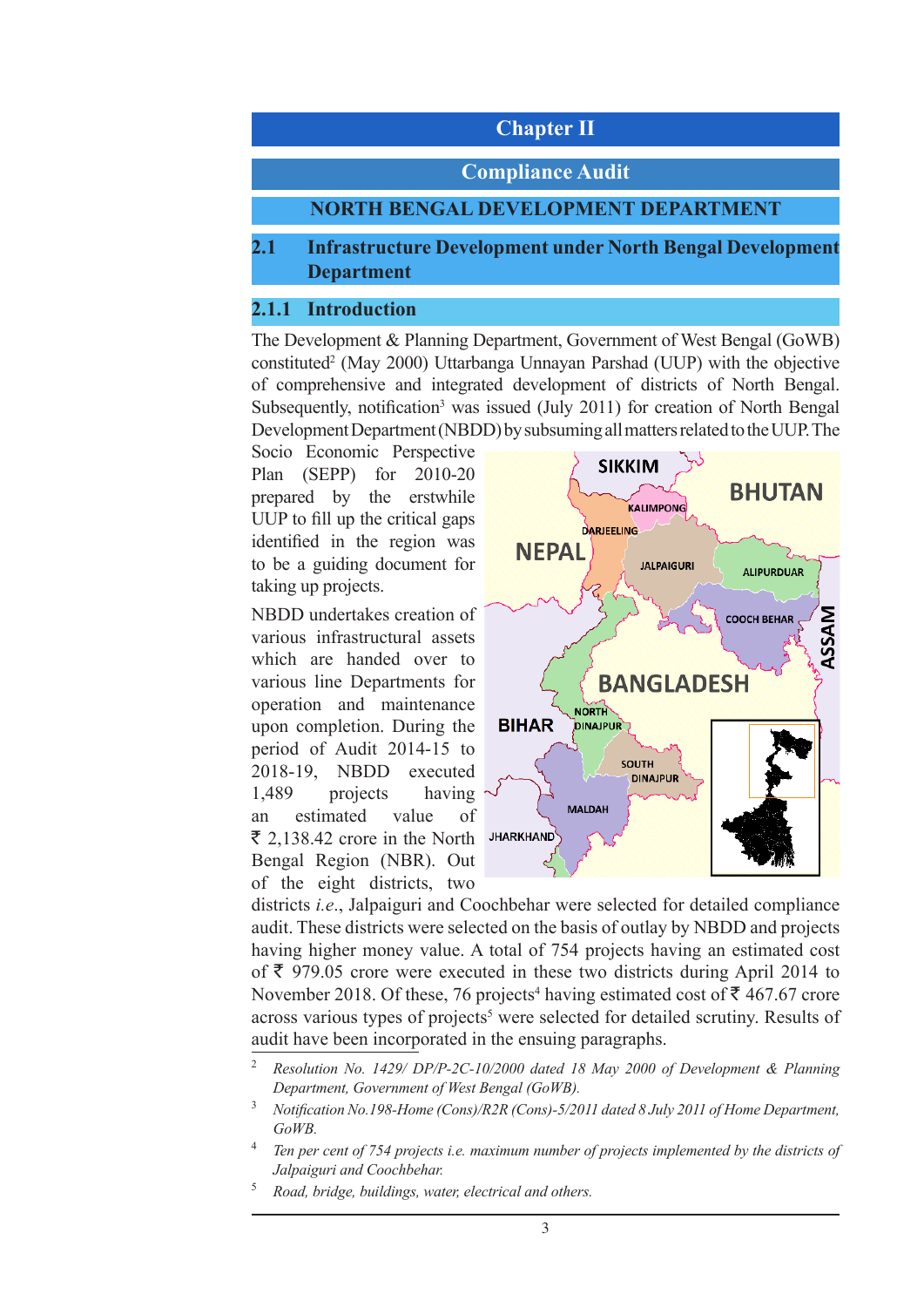## **Audit findings**

## **2.1.2 Planning**

## *2.1.2.1 Identification and addressing of Critical Gaps for integrated development of NBR*

Certain critical regional gaps in physical infrastructure *viz*., deficit in rural housing, road connectivity and rural electrification, had been identified in the SEPP. It also identified critical gaps in social infrastructure, including schools and health facilities. Targets in the SEPP *vis-à-vis* works taken up by the Department against each of the critical sectors are detailed in the **Table 2.1**:

| SI.<br>No.     | <b>Sector</b>              | <b>Critical gaps within sectors</b>            | <b>Total Targets</b><br>in SEPP | <b>Achievements</b>         | <b>Estimated</b><br>Cost     |  |
|----------------|----------------------------|------------------------------------------------|---------------------------------|-----------------------------|------------------------------|--|
|                |                            |                                                | <b>Units</b>                    | <b>Units</b>                | $(3 \nvert n \text{ error})$ |  |
| 1.             |                            | Road Connectivity (Km)                         | 886                             | $267$ projects <sup>6</sup> | 468.50                       |  |
| $\overline{2}$ |                            | Rural Housing (nos.)                           | 7,51,333                        | 192                         | 6.17                         |  |
| 3.             | Physical<br>Infrastructure | Rural Electrification (nos. of<br>villages)    | 112                             |                             |                              |  |
| $\overline{4}$ |                            | Agri Electrification (nos. of<br>installation) | 26,666                          |                             |                              |  |
| 5.             |                            | Home Electrification (nos.)                    | 8,86,666                        |                             |                              |  |
| 6.             |                            | New Primary School (nos.)                      | 920                             | <b>NIL</b>                  |                              |  |
| 7.             | Social                     | New Upper Primary School (nos.)                | 2,411                           |                             |                              |  |
| 8.             | Infrastructure             | New Primary Health Centre (nos.)               | 96                              |                             |                              |  |
| 9.             |                            | New Health Sub-Centre (nos.)                   | 1,055                           |                             |                              |  |
| 10.            |                            | General Agricultural<br>Development (ha)       | 9,73,375                        |                             |                              |  |
| 11.            | Livelihood                 | Irrigation Development (ha)                    | 7,66,000                        | 16 Projects <sup>7</sup>    | 47.58                        |  |
| 12.            | and<br>Employment          | Crop Extension (ha)                            | 5,65,625                        |                             |                              |  |
| 13.            | Scheme                     | Livelihood Extension (nos. of<br>workers)      | 4,79,667                        | <b>NIL</b>                  |                              |  |
| 14.            |                            | SSI Employment (nos.)                          | 56,667                          |                             |                              |  |

#### **Table 2.1: Targets set in the SEPP** *vis-à-vis* **works taken up by the Department (including that of UUP) between April 2010 and November 2018.**

*(Source: from the records of the NBDD)* 

The extremely poor performance of NBDD may be judged by sheer statistics; out of 14 sub-sectors, prioritised under SEPP, no projects were taken up by NBDD in 11 of those sub-sectors in the two selected districts. Also, NBDD executed some other projects which were not in the SEPP.

## *2.1.2.2 Absence of planning to ensure integrated development of North Bengal Region (NBR)*

Before creation of NBDD, GoWB had assigned (2008) North Bengal University to prepare a Socio-Economic Perspective Plan (SEPP) (2010-2020) for the

<sup>6</sup> *For upgradation of existing roads.*

<sup>7</sup> *Area in ha not available.*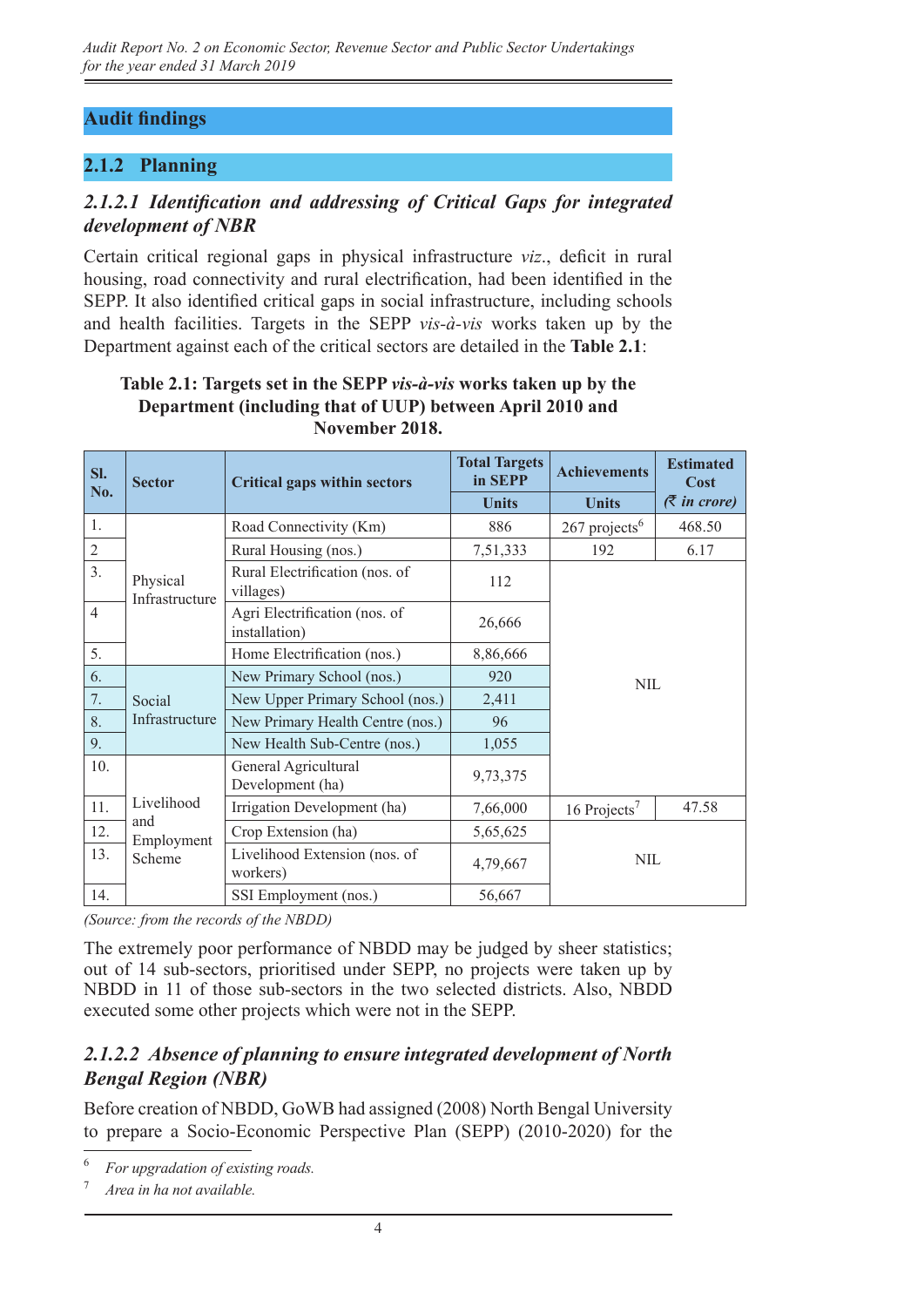integrated development of NBR through UUP. In the SEPP, long and short term schemes were included (April 2010) after identifying critical gaps<sup>8</sup> in various sectors. Subsequently, in July 2011, NBDD was created subsuming all the functions of UUP. Further, NBDD was also to prepare a Master Plan for accelerated and integrated development of the area as per Rules of Business of NBDD, 2011. However, as of May 2019, NBDD had not prepared any Master Plan.

Audit found that in the districts selected for audit, NBDD implemented 754 projects valuing  $\bar{\xi}$  979.05 crore during the audit period out of which 532 projects with estimated cost of  $\bar{\tau}$  553.43 crore were executed without following the SEPP. In reply to audit query regarding basis of taking up the schemes, NBDD stated that all the schemes proposed by district authorities<sup>9</sup> were taken up on the presumption that those were included in the Annual Action Plan of the concerned districts. It was, however, stated (February 2019) by the District Planning Officer of one test checked district (Jalpaiguri) that the district did not prepare any Annual Action Plan. Moreover, it was observed that out of 118 infrastructural projects taken up for Jalpaiguri district during the year 2017-18, 12 projects<sup>10</sup> were proposed by the DM and 10 by the Minister-in-Charge. NBDD could not provide the basis for selection of the remaining 96 projects. Further, there was no mechanism in NBDD to see whether the proposals received from districts were in line with SEPP.

The Socio-Economic statistical data<sup>11</sup> of the two selected districts pertaining to the period 2010-2017 revealed that the critical gaps as identified in the SEPP remained unaddressed, particularly in the 'social' and 'livelihood & employment sectors' as discussed below:

## *Primary health infrastructure*

National norms<sup>12</sup> considered in the SEPP stipulated at least one Primary Health Centre (PHC) per 30,000 population and one Health Sub-Centre (HSC) per 5,000 population. Based on the Population Census 2011 and data made available by the Department, total required PHCs and HSCs in the two selected districts were 223 and 1,338; however, as of March 2017 these numbers were only 87 and 950, respectively. During the period under audit the NBDD did not create a single PHC or HSC.

## *Primary education*

Against the targeted increase in the number of primary and upper-primary schools of 920 and 2,411, respectively by 2020 in the SEPP, in Coochbehar and Jalpaiguri districts those were increased only by 36 (3,855 to 3,891) and 393 (160 to 553), during 2010 to 2018; no data was available from the

<sup>8</sup> *Physical infrastructure viz., deficit in rural housing, road connectivity, rural electrification and social infrastructure, including schools and health facilities. Besides, the SEPP highlighted the need to support livelihood development in several blocks where livelihood opportunities were critically constrained.*

<sup>9</sup> *District Magistrates, MLAs and MPs.*

<sup>10</sup> *Total 28 projects out of which 17 projects were clubbed together as single project.*

<sup>11</sup> *Bureau of Applied Economics and Statistics (August 2019) furnished data for 2010-2017.*

<sup>12</sup> *Indian Public Health Standards Guidelines for Primary Health Centres and Health Sub-Centres.*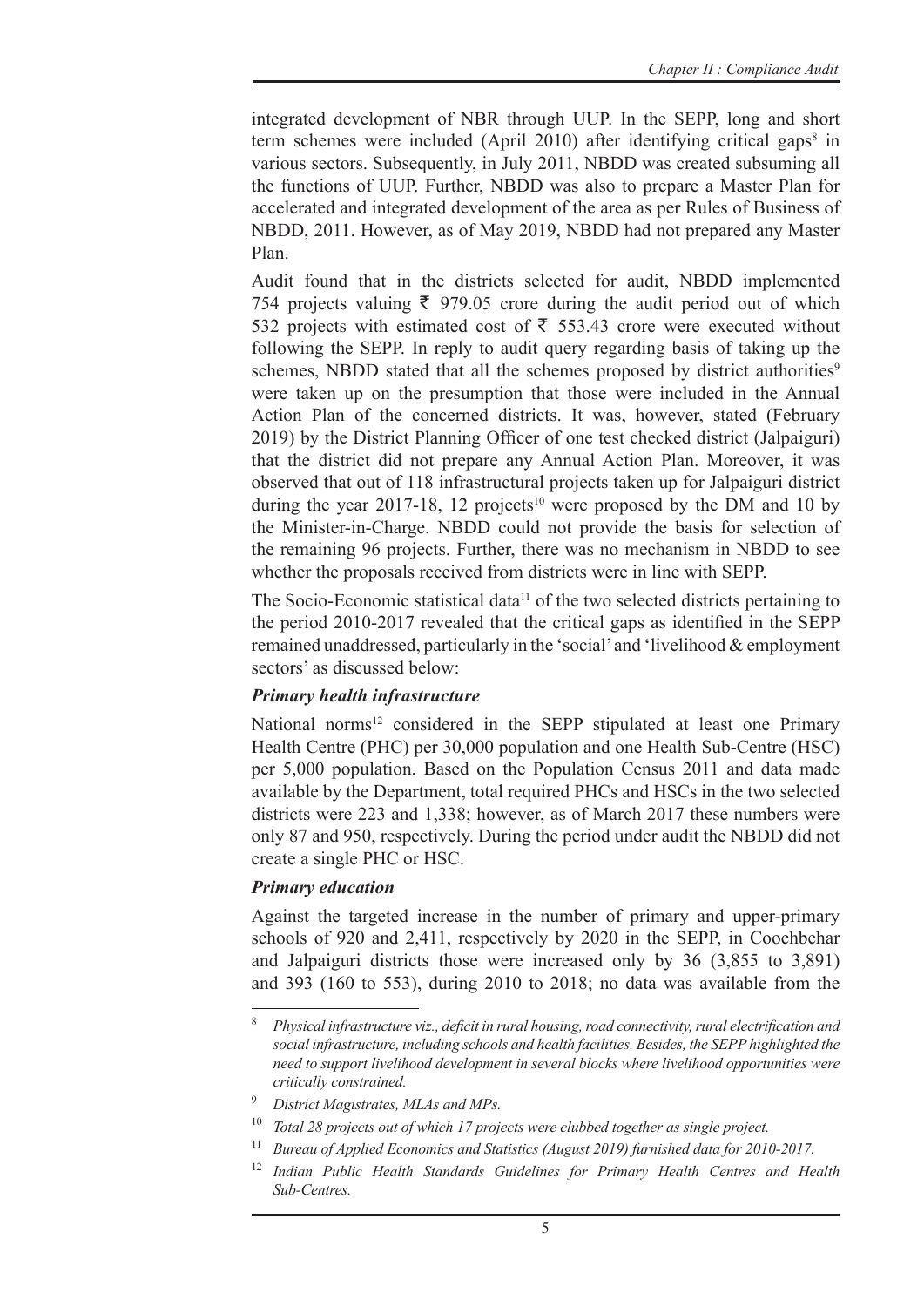Department for the period 2018-19 and 2019-20. However, fact remains that the slow pace of progress during 2010 to 2018 indicated that the targets could not be achieved by 2020 deadline. Although the number of schools had increased, it was observed that the number of primary schools per lakh of population was reduced from 60 to 54 in case of Jalpaiguri district and from 75 to 65 in case of Coochbehar district during 2010 to 2018.

## *Livelihood and Employment scheme*

In the SEPP, emphasis was laid on supporting livelihood development in the farm based and non-farm sectors in several blocks of North Bengal where livelihood opportunities were critically constrained. In Coochbehar district, livelihoods have traditionally been drawn from agriculture and allied primary activities such as fisheries. However, scrutiny of Statistical Handbooks of the Coochbehar district revealed that only 3,206.62 ha to 3,231.12 ha of water bodies was being utilised for pisciculture against the available area of 6,084.06 to 6,164.22 ha during the period 2013-14 to 2015-16. Director of Fisheries, Coochbehar proposed (August 2016) two pisciculture projects<sup>13</sup> to NBDD having an estimated value of  $\bar{\tau}$  7.59 crore for employment and livelihood of 11,939 poor fishermen as well as enhancing fish production. However, as of August 2019, the projects were not taken up by NBDD. The reasons for not taking up of the projects were neither on record nor furnished by the Department. As a result, employment for the poor fishermen could neither be augmented nor the scope for increasing fish production availed.

In reply, NBDD stated (August 2019) that pisciculture interventions were not taken up due to limited resources and the same was expected to be taken up in future. The reply was not tenable as the projects were proposed in August 2016 and as per available records no action was taken for approval of the projects. The paucity of resources appears to be an afterthought.

## **2.1.3 Implementation of Road works**

Out of total 267 works for upgradation of roads executed in the two test checked districts, 18 works valuing  $\bar{\tau}$  155.81 crore were examined in audit. It was observed that excess expenditure of  $\bar{\tau}$  13.64 crore was incurred due to various reasons as detailed below:

## *2.1.3.1 Non-compliance of IRC Guidelines in execution of roads with Bituminous Macadam14 (BM)*

As per Indian Road Congress (IRC) Guidelines, for design of flexible pavement for low volume rural roads, total thickness of the pavement is to be determined on the basis of factors like the Estimated Standard Axle Load (ESAL) derived from traffic census, California Bearing Ratio  $(CBR)^{15}$  of the sub grade, design life<sup>16</sup> and

<sup>13</sup> (i) *Eco-friendly management of pisciculture in beel/ baor through pen and cage culture. (ii) 25 number beel renovation.*

<sup>14</sup> *Road surface made of compressed layers of small broken stones, especially one that is bound together with tar or asphalt.*

<sup>15</sup> *CBR is a penetration test for evaluation of the mechanical strength of natural ground, subgrades and base courses beneath new carriageway construction.*

<sup>16</sup> *The design life of a road is defined in terms of years arrived at by considering the cumulative number of standard axles (vehicles) that can be carried.*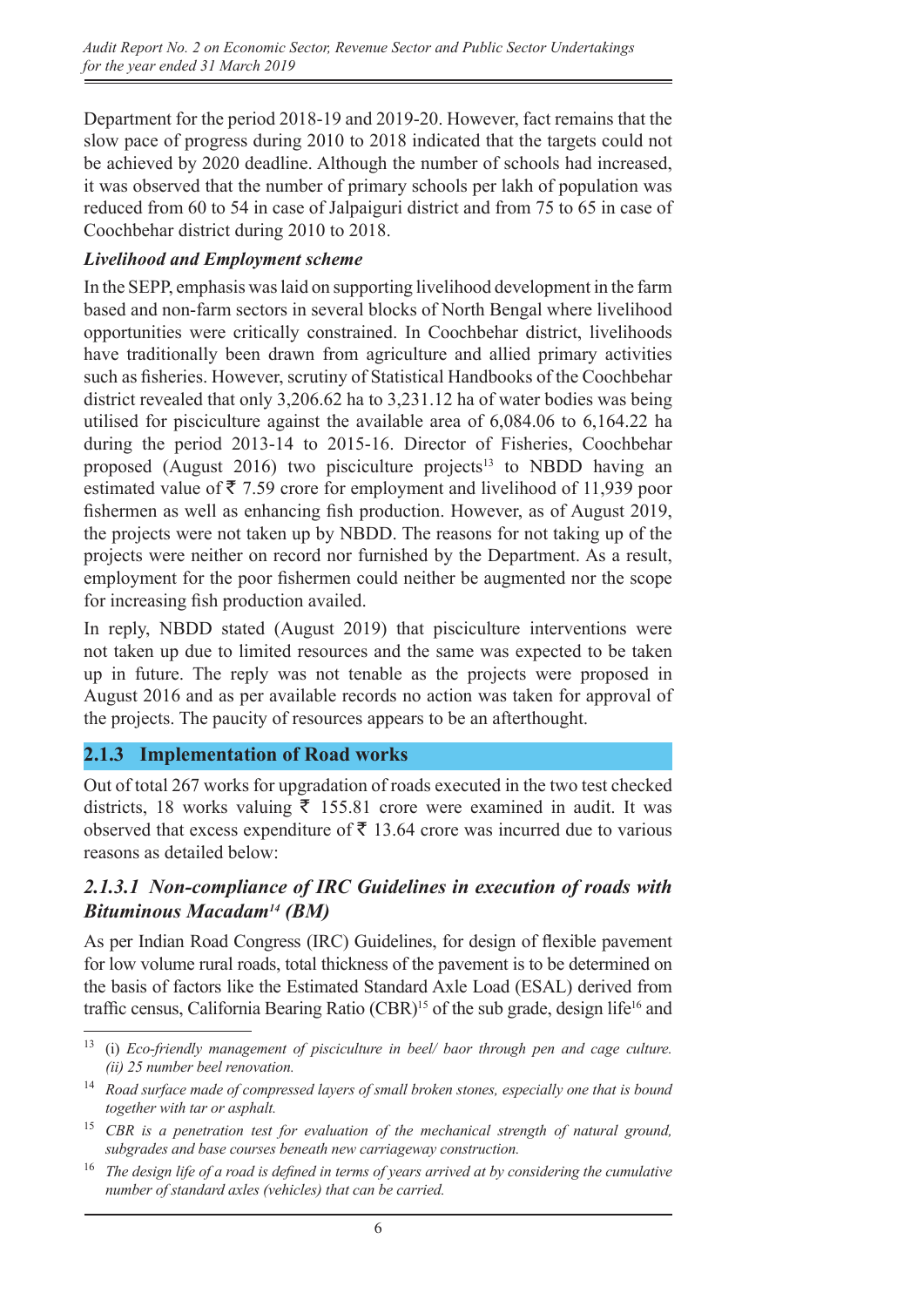the lane distribution factor<sup>17</sup>. No bituminous binder course is recommended for the rural roads with less traffic and having ESAL value less than 10 lakh. On scrutiny of the records of 14 test checked village road works, it was observed that:

In 12 village road works, Bituminous Macadam (BM) binder course was provided, in contravention of the IRC guidelines, which increased the cost of these roads by  $\bar{\tau}$  12.48 crore. Audit noticed that out of these 12 works, in seven works<sup>18</sup> no traffic survey was conducted to assess the actual traffic flow to justify the additional expenditure of  $\bar{\tau}$  5 crore. In the remaining five works<sup>19</sup> even though ESAL was less<sup>20</sup> than 10 lakh, BM binder course was provided at an extra cost of  $\bar{\tau}$  7.48 crore. Thus, NBDD provided unwarranted item of BM course on low volume rural roads and incurred an excess expenditure of  $\bar{\tau}$  12.48 crore.

In reply, NBDD stated (May 2019) that in seven works, BM was provided without conducting any traffic census on the direction of the higher authority and in case of five works, BM was laid due to inexperienced contractors engaged for the works. The reply was not tenable as the Department was required to fix the pavement design of the roads only after conducting a survey and contractors were to execute the works only as per the DPR.

## *2.1.3.2 Excess expenditure due to unnecessary widening of road having low traffic*

IRC guidelines<sup> $21$ </sup> provide for determining the width of carriageway on the basis of volume and composition of traffic. It further provides that if the projected Passenger Car Unit  $(PCU)^{22}$  is less than 2,000, 3.75 m road width with one metre shoulder<sup>23</sup> is sufficient.



Chief Engineer (CE), NBDD sanctioned (September 2014) widening and improvement of one road work<sup>24</sup>, at an estimated cost of  $\bar{\tau}$  11.77 crore. The scope of the work *inter alia* included widening of the road from 3.3 m to 5.5 m. The road work was completed in November 2016 at a cost of  $\bar{\tau}$  11.76 crore.

Audit observed from the traffic survey conducted (May 2013) by NBDD that the PCU of the road was only 1413. Despite such low traffic, NBDD, without

<sup>21</sup> *"Guidelines for capacity of roads for Rural areas" (IRC: 64-1990).*

- <sup>23</sup> *A road shoulder is a strip of land immediately adjacent to the traffic lane of a road.*
- <sup>24</sup> *Connecting road from Sahudangi Road near Ramkrishna Ashram to Ashigar More.*

<sup>17</sup> *Distribution of traffic on the pavement.*

<sup>18</sup> *Bhanulumari Bholanath more to Paglarkuthi, Dhalpal-II GP office to Natabari Gadadhar Joist bridge, Damdim More at NH-31 to Paschim Damdim Tourism Huts, Dhalpal Bazar to Alipurduar Border, Banarhat TG canteen to Karbala, Bamanhat Road to Madaikali Mandir and Maynaguri bypass Jarda bridge to Madhabdanga.*

<sup>19</sup> *Doordarshan road from NH-31 to connector road of Fulbari Industrial estate and NH-31 to connector road of Fulbari Super Market, Sahudangi Road near Ramkrishna Ashram to Ashigar More, Paharpur More to Kaliaganj Uttameshwar High School via Chowringee More and Odlabari to Patharjhora via Manabari.*

<sup>20</sup> *Range between 39169 and 372035.*

<sup>22</sup> *It is a vehicle unit used for expressing highway capacity. Car: 1, Truck/ Bus: 3, Agricultural Tractor Trailer:4.5, Horse drawn Vehicle: 4, Bullock Cart: 6-8 (Table 1 of IRC:64-1990).*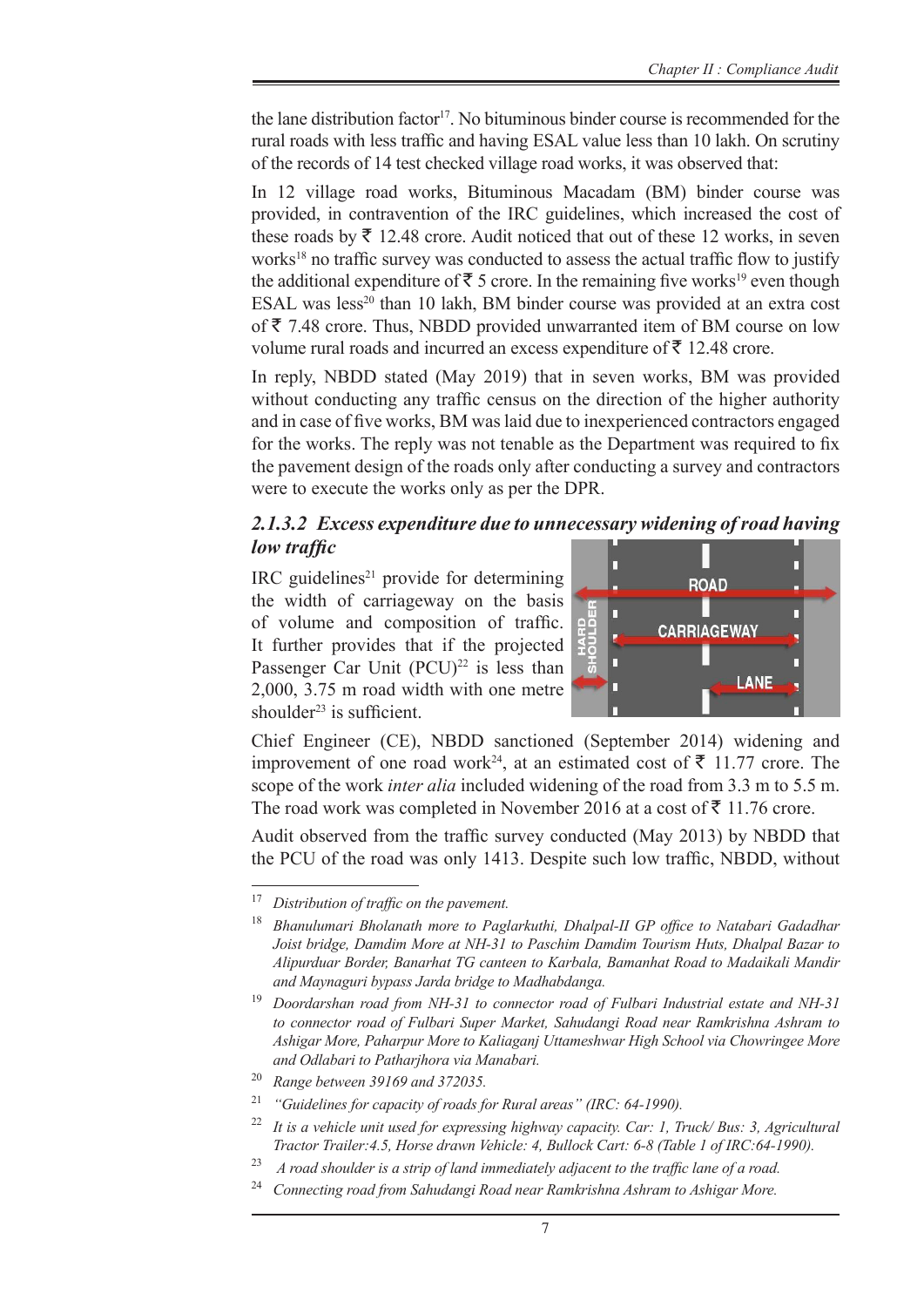any recorded reason, widened the road to 5.5 m. As the PCU of the road was less than 2,000, 3.75 m width would have been sufficient to cater to the existing traffic as per relevant IRC guidelines. Thus, widening of the road in violation of IRC guidelines led to unnecessary expenditure of ₹ 1.16 crore.

NBDD, in reply, accepted the audit observation and stated that this was due to lack of experienced field engineer. The reply is not acceptable as the estimate for widening the road to 5.5 m was sanctioned by the Chief Engineer, NBDD.

## **2.1.4 Created assets remained idle**

Audit of sampled projects showed that following assets remained unutilised as detailed below:

## *2.1.4.1 Development of Market Complex*

NBDD had constructed 23 agricultural market complexes at different locations in the two (out of eight) selected districts at a total estimated cost of  $\bar{z}$  121.61 crore with the objective of creating better marketing facilities and to enable farmers to sell agricultural products throughout the year. After construction, the markets were to be handed over to the respective Regulated Market Committees (RMC) of the districts, which were to thereafter oversee the operation and maintenance of the markets.

Joint physical verifications (March and August 2019) of four of the sampled markets showed that only one of the four markets was functional. In respect of the others, it was observed that:

• Two market complexes<sup>25</sup> constructed at a cost of  $\bar{\xi}$  6.37 crore, were handed over (March and August 2018) to the respective RMCs. However, neither of the market complexes had started functioning<sup>26</sup>, as stalls were not yet auctioned to the beneficiaries by the respective Block Development Officers. NBDD, which was responsible for overall development of North Bengal,



*Figure 2.1: Filthy condition of entrance gate of the fish market*

also did not follow up with the RMCs/ BDOs for early functioning of the markets.

• The fourth market complex<sup>27</sup> constructed (December 2017) at a cost of  $\bar{\tau}$  3.70 crore was handed over (March 2018) to the concerned RMC. However, the 68 stalls constructed in the basement were not maintained and remained unutilised. All the stalls on the first floor of the market complex also remained unutilised. Only some open spaces on the ground

<sup>25</sup> *Construction of market complex at Kaliganj Bazar at Suktabari and infrastructure development of Chilakhana Haat.*

<sup>26</sup> *Chilakhana Haat: March 2019, Kaliganj Bazar: August 2019.*

<sup>27</sup> *Construction of fish market at Mathabhanga.*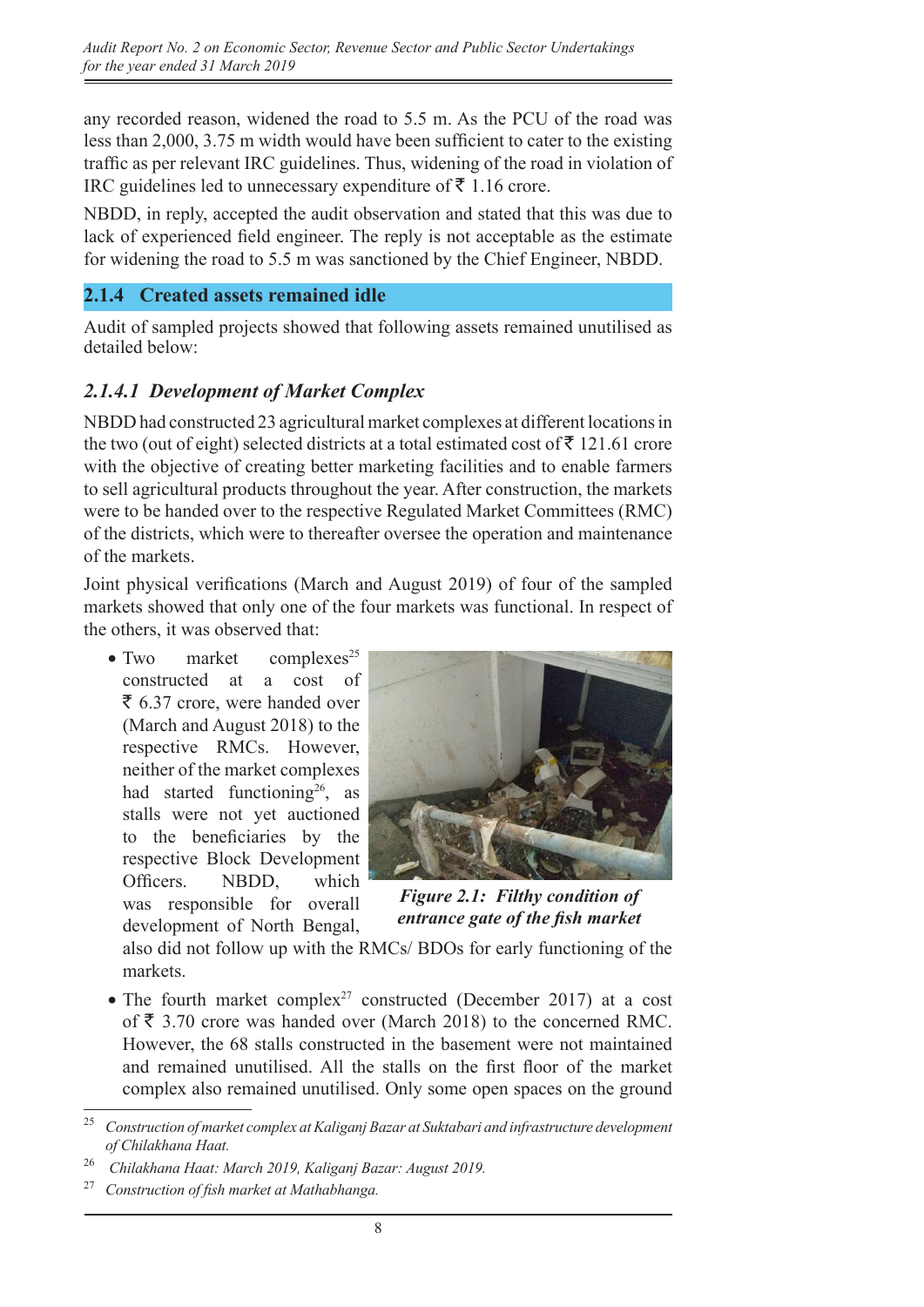floor was being utilised for selling fish/ meat. Thus, NBDD was not able to ensure utilisation of the assets created at a cost of  $\bar{\xi}$  3.70 crore.

While three of the four market complexes physically verified were found to be non-functional, for the remaining 19 market complexes, there was no information on records to show the status of their functioning.

## *2.1.4.2 Development of Ambari picnic spot*

The work of development<sup>28</sup> of a picnic spot at Ambari was taken up (September 2016) by NBDD at a cost of  $\bar{\tau}$  1.55 crore on the request of DM, Coochbehar. The civil work relating to sanitary & plumbing works was completed in December 2017 by incurring an expenditure of  $\bar{\tau}$  1.18 crore. However, as of August 2019, this facility could not be put to use due to non-completion of electrical work.

In reply, the NBDD stated (August 2019) that electrical work had not been finalised as the authority which would run the newly constructed facility has not yet been decided. Therefore, the application for electricity connection could not be forwarded to the West Bengal State Electricity Distribution Company Limited.

Non-completion of construction that started in 2016 and the consequent non- utilisation of this facility resulted in blockage of fund of  $\bar{\tau}$  1.18 crore.

## **2.1.5 Undue Advantage to Agencies**

Scrutiny of records showed that NBDD allowed  $\bar{\tau}$  4.31 crore as interest free mobilisation advance to private contractors implementing six market complexes at different locations<sup>29</sup> under NABARD loan. There were, however, no recorded reasons available for allowing such interest free advances. The interest free advances were allowed by NBDD to private agencies without such provisions being incorporated either in the Notice Inviting Tenders or in the Tender documents. The undue advantage to the tune of  $\bar{\tau}$  4.31 crore as interest free advance remained unrecovered for a period ranging between 356 and 478 days, which resulted in loss of interest of  $\bar{\tau}$  0.49 crore<sup>30</sup>. Reply of the Department is awaited (December 2020).

## **2.1.6 Conclusion**

**NBDD was set up primarily to co-ordinate with different Departments for integrated and planned development of the North Bengal Region (NBR) based on assessment of the critical gaps in the area. NBDD got a Socio-Economic Perspective Plan (SEPP) prepared by the North Bengal University for the period 2010-2020, comprising long and short-term schemes after identifying critical gaps in various sectors. However, while implementing schemes for the NBR, it was seen that most of the projects were taken based on requests received from district authorities, and not based on the adopted SEPP. Moreover, 11 of the 14 identified priority areas were not addressed in any of the interventions. As a result, sectors** 

<sup>28</sup> *Construction of Guest House, Approach Road, Internal Road and Foot Path.*

<sup>29</sup> *Market complex at Kaliganj Bazar, Duliahat in Uccahlpukhri, Chilakhana Hat, Balarampur Hat, Nishiganj market and fish market at Mathabhanga.*

<sup>30</sup> *Calculated on the amount of advance provided to the contractors at the rate of 10 per cent per annum.*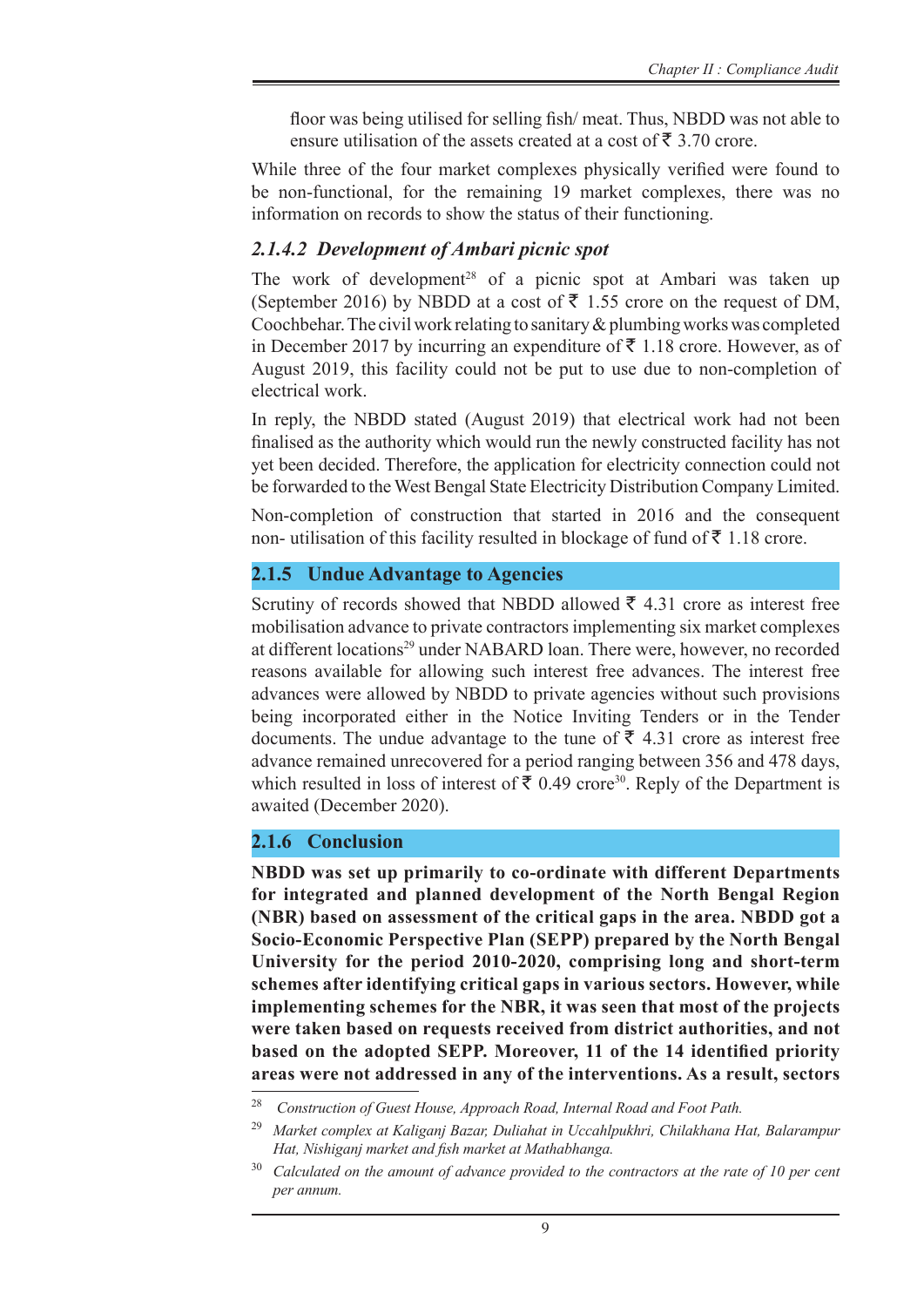**like rural housing, rural electrification, schools and health facilities, livelihood development etc., which were identified in SEPP as those with critical regional gaps were largely ignored. Of the projects that were taken up, various infrastructure for creation of marketing facilities for farmers, tourism projects,** *etc***. remained unutilised. There was no mechanism in place for co-ordinated efforts with other Departments for taking up projects to ensure convergence and prevent overlap with departmental schemes.**

## **2.1.7 Recommendations**

- The Department should take up projects as per critical gaps identified in the SEPP, especially in social and livelihood  $\&$  employment sectors for holistic development of the North Bengal Region.
- The Department should co-ordinate with other departments before taking up any project to ensure their post-commissioning operation and maintenance.
- Monitoring mechanism may be initiated to assess optimal utilisation of assets created.

## **Animal Resources Development Department**

## **2.2 Long Draft Paragraph on Prevention and Control of Animal Diseases in the State**

## **2.2.1 Introduction**

Animal husbandry plays a critical role in providing employment and secondary income for millions of rural households, especially marginal and women farmers and landless labourers. The animal husbandry sector had emerged as one of the major sectors providing livelihood opportunities to the poor in the State.  $20^{th}$  Livestock Census  $2019^{31}$  shows that the number of poultry and cattle were 77.32 and 37.43 million, respectively. Further, as per the Basic Animal Husbandry Statistics 2019 (Department of Animal Husbandry Dairying and Fisheries, GoI), West Bengal is the 3<sup>rd</sup> largest producer of meat in India producing 10.3 *per cent* of annual aggregate meat production of the country in 2018-19. However, it contributes only three *per cent* of total annual milk production, with a per capita availability of 158 gms/ day against the all India average of 394 gms/ day and the Indian Council of Medical Research stipulation of 220 gms/ day. The State had also been failing to meet the internal requirement of meat and eggs. As per the data made available by the Department, as of January 2015, the meat production was 63 *per cent* of the internal requirement.

The biggest impediment to growth of the livestock sector is the large scale prevalence of diseases like Foot and Mouth Disease (FMD), Peste des Petits Ruminants (PPR), Brucellosis, *etc.* which may result in both morbidity and mortality, and adversely affect animal productivity. In order to tackle the health of livestock effectively, the Department implemented Centrally Sponsored Schemes for Livestock Health  $\&$  Disease Control during the 12<sup>th</sup> Five Year Plan.

<sup>31</sup> *The Department of Animal Husbandry & Dairying under Ministry of Fisheries, Animal Husbandry & Dairying, GoI.*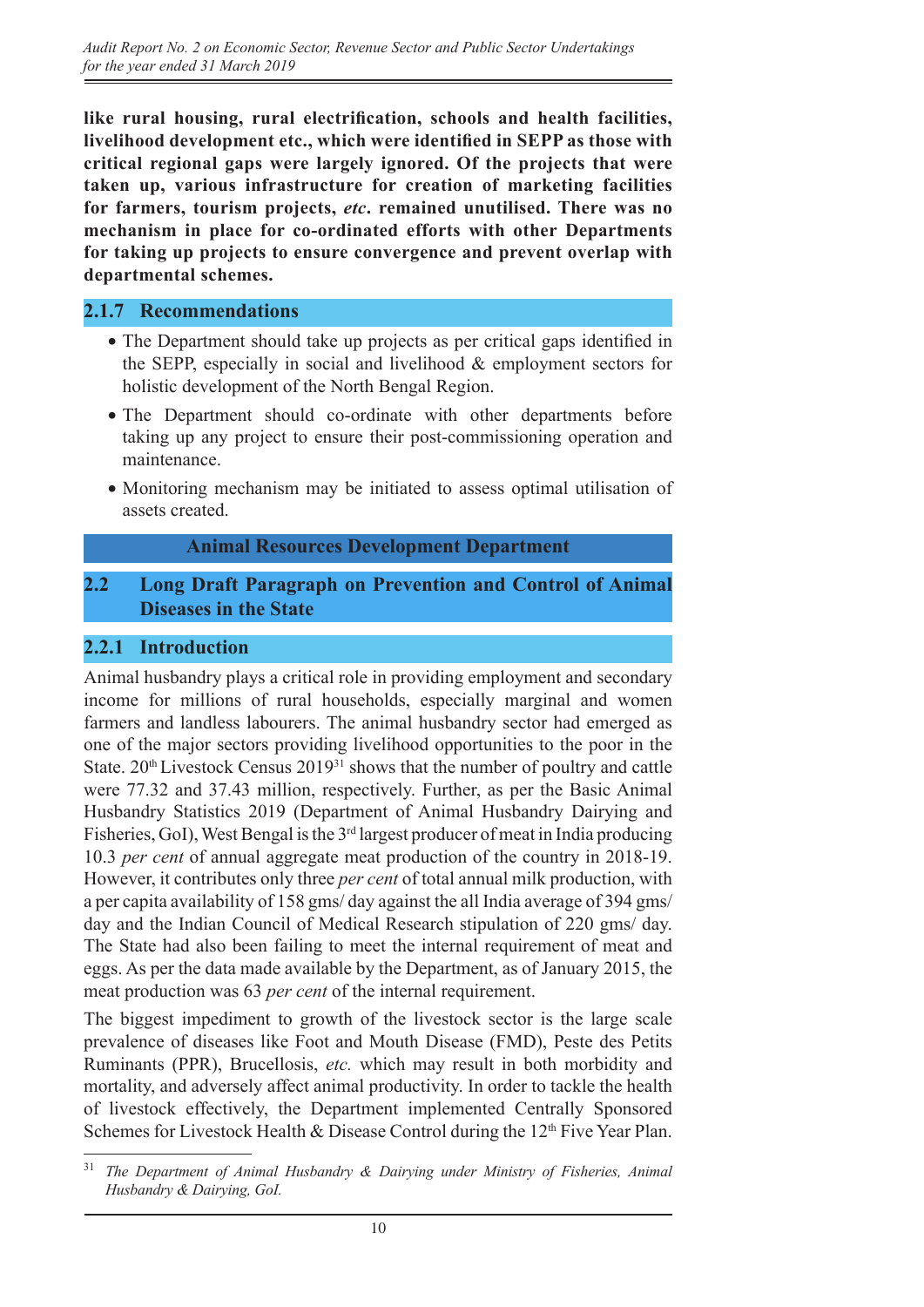Audit was conducted between March and June 2019 with the objective to assess whether the provisions of the applicable rules, policies, guidelines and regulations made thereunder and various orders and instructions issued by the competent authority were being complied by the Department in respect of prevention and control of animal diseases. Scope of audit was limited to the activities of the Department during the period 2015-16 to 2018-19 for prevention and control of animal diseases. Audit methodology comprised test check of records of the Animal Resources Development Department (ARDD), Animal Resources and Animal Husbandry (AR&AH) Directorate, and seven field offices out of 23 districts<sup>32</sup> selected through simple random sampling without replacement. Further, records of 40 blocks were sampled for detailed checking in those districts. Results of Audit were as follows:

## **Audit Findings**

## **2.2.2 Prevention and control of Foot & Mouth Disease (FMD)**

FMD is an acute and highly contagious disease of cloven-footed animals. High yielding cows and buffaloes are highly susceptible and more affected by this disease. This disease causes high mortality and morbidity of animals and is considered to be the most devastating animal disease as far as economic loss is concerned.

As per the Annual Report (2017-18) of the Directorate of FMD, Indian Council of Agricultural Research (ICAR), the direct economic impact of FMD is attributed to drop in milk production (upto 80 *per cent*), abortions, and death of young calves. The indirect adverse effects include loss of draught power in bovine for various works including cultivation and transportation, the cost of treatment and implementation of FMD control programmes, *etc*. Out of the 12 outbreaks in Eastern India in 2017-18, eight were reported from West Bengal.

FMD-Control Programme (FMD-CP), a Government of India programme (60:40 funding pattern) had been implemented (since May 2017) by AR&AH Directorate in all the districts of the State with the intention of providing vaccination to 100 *per cent* (171.11 lakh as per 19<sup>th</sup> Livestock Census 2012) of cattle and buffalo population in the State. Audit examined the implementation of the FMD-CP for the years 2016-17, 2017-18 and 2018-19. As per the Operational Manual for Implementation of the FMD-CP (Operational Manual), the vaccinations were to be administered at an interval of six months. As of October 2019, an expenditure of  $\bar{\tau}$  56 crore<sup>33</sup> was incurred on the programme out of total allocation of  $\bar{\tau}$  78.55 crore. However, the number of bovine population vaccinated by the State under the programme was not on records. As a result, achievement of the State against the target of 100 *per cent* vaccination of the cattle and buffalo population could not be assessed in Audit.

Operational manual of the programme, *inter alia* stipulated implementation strategy, modalities for procurement and supply of FMD vaccine, role of State/ district monitoring units, strategy for sero-monitoring<sup>34</sup> and outbreak reporting,

<sup>32</sup> *Nadia, Paschim Medinipur, Malda, Uttar Dinajpur, Jalpaiguri, South 24 Parganas and Murshidabad.*

<sup>33</sup> *Central share* ` *33.65 crore and State share* ` *22.35 crore.*

<sup>34</sup> *Monitoring of immune response after vaccination.*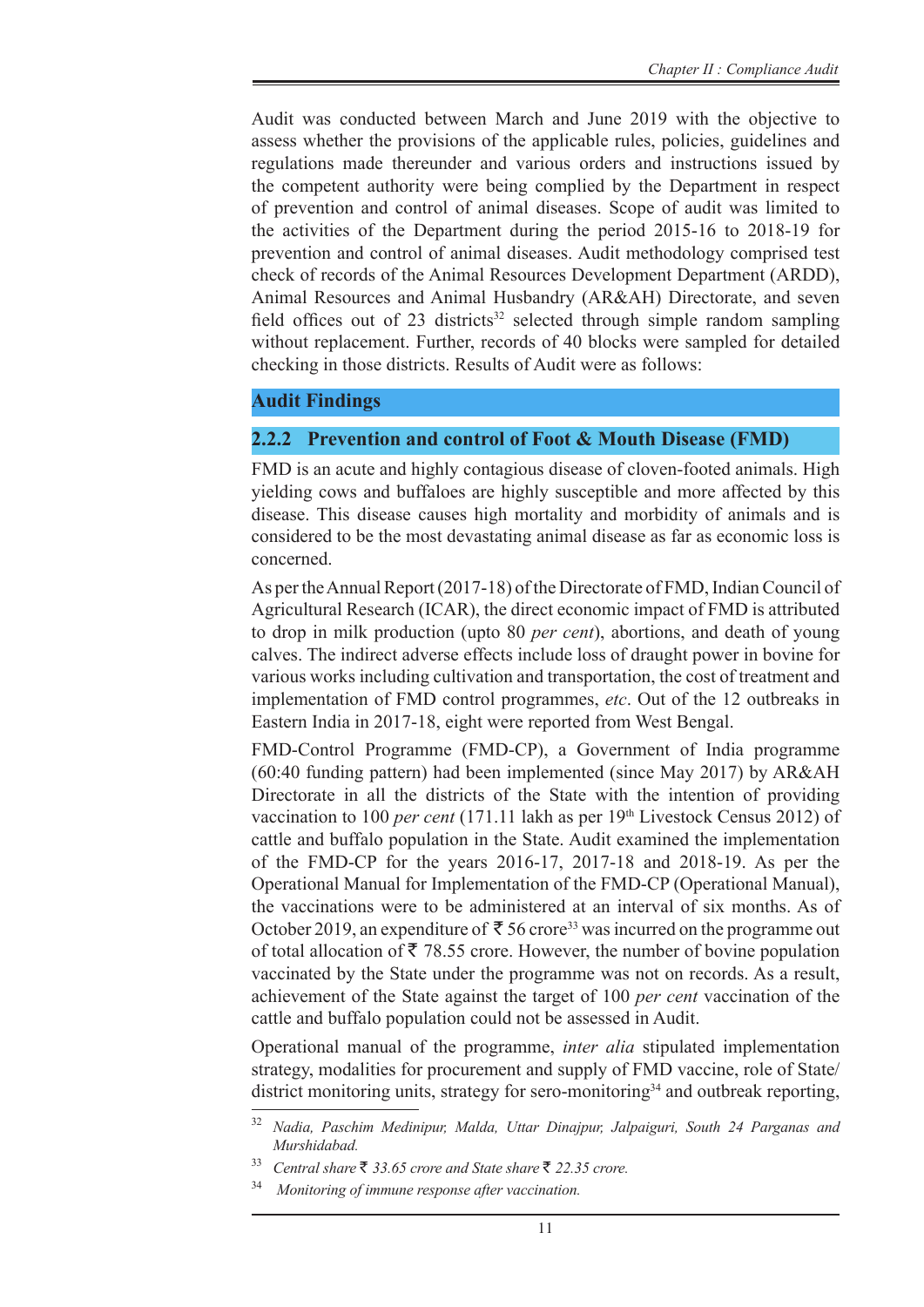its control and containment. Though the Director of Animal Husbandry & Veterinary Sciences claimed (February 2019) that GoWB has been conducting FMD vaccination as per protocols of GoI, following deficiencies in implementation of the programme were noticed in Audit:

## *2.2.2.1 Non-adherence to the potency test norms*

As per the standards of World Organisation for Animal Health (OIE)<sup>35</sup>, potency tests of FMD vaccine are required to be done for each batch. As per the Operational Manual five vials of each batch of vaccine were to be tested for efficacy from a Government recognised Laboratory.

It was noticed that the Directorate of Animal Resources & Animal Health (DAR&AH) procured FMD vaccines for mass vaccination from a private agency through e-tendering. As per the conditions of NIT, the agency was to furnish a copy of laboratory test certificate of the batch number of the vaccine along with the bills. Further, samples of vaccines were also to be sent to the Indian Veterinary Research Institute (IVRI), Bengaluru, for potency test. Scrutiny of records indicated that during 2017-18 and 2018-19, vaccines of 24 batches were distributed. However, as against five samples of each batch, only 16 samples from eight batches were sent<sup>36</sup> to the IVRI for quality testing, reports for which were yet to be received as of December 2019 even after a gap of around two years. No records were found to substantiate that the Department actively pursued with IVRI to obtain the test results.

Out of 24 batches of vaccines distributed among the selected districts, three batches of 5,813 vials for a total of 2,90,650 doses were supplied (February 2017) to Murshidabad district for further distribution among the 26 blocks for mass vaccination. Test check of records of eight selected blocks of this district revealed that the vaccines were distributed to the blocks without mentioning the batch number in the challans. In May 2017, Department of Animal Husbandry, Dairying & Fisheries, GoI, circulated that vaccines of one batch, used in this district, had failed the potency test carried out by IVRI, Bengaluru. It was seen in audit that out of 2,200 vials of this batch distributed in this district, 2,010 vials had already been utilised. The remaining 190 vials were returned. In the absence of batch number in the challans, it was not possible to monitor the efficacy and effectiveness of the vaccines used, leaving animals susceptible to FMD. The concerned Deputy Director, Murshidabad, while accepting the fact, stated (March 2019) that this occurred due to delay in receiving potency test report of the said vaccine.

Thus, guidelines of GoI regarding potency testing of all batches of vaccines were not adhered to, which risked the entire exercise of vaccination of cattle population against a severe and infectious disease like FMD.

#### *2.2.2.2 Norms of intervals between two vaccinations not followed*

As per the Operational Manual, vaccinations were to be administered at an interval of six months, which was essential for effective control of the disease and maintenance of herd immunity. During 2017-18 to 2018-19, it was noticed

<sup>35</sup> An *inter governmental organisation for co-ordinating, supporting and promoting animal disease control.*

<sup>36</sup> *14 samples from six batches in 2017-18 and two samples from two batches in the year 2018- 19.*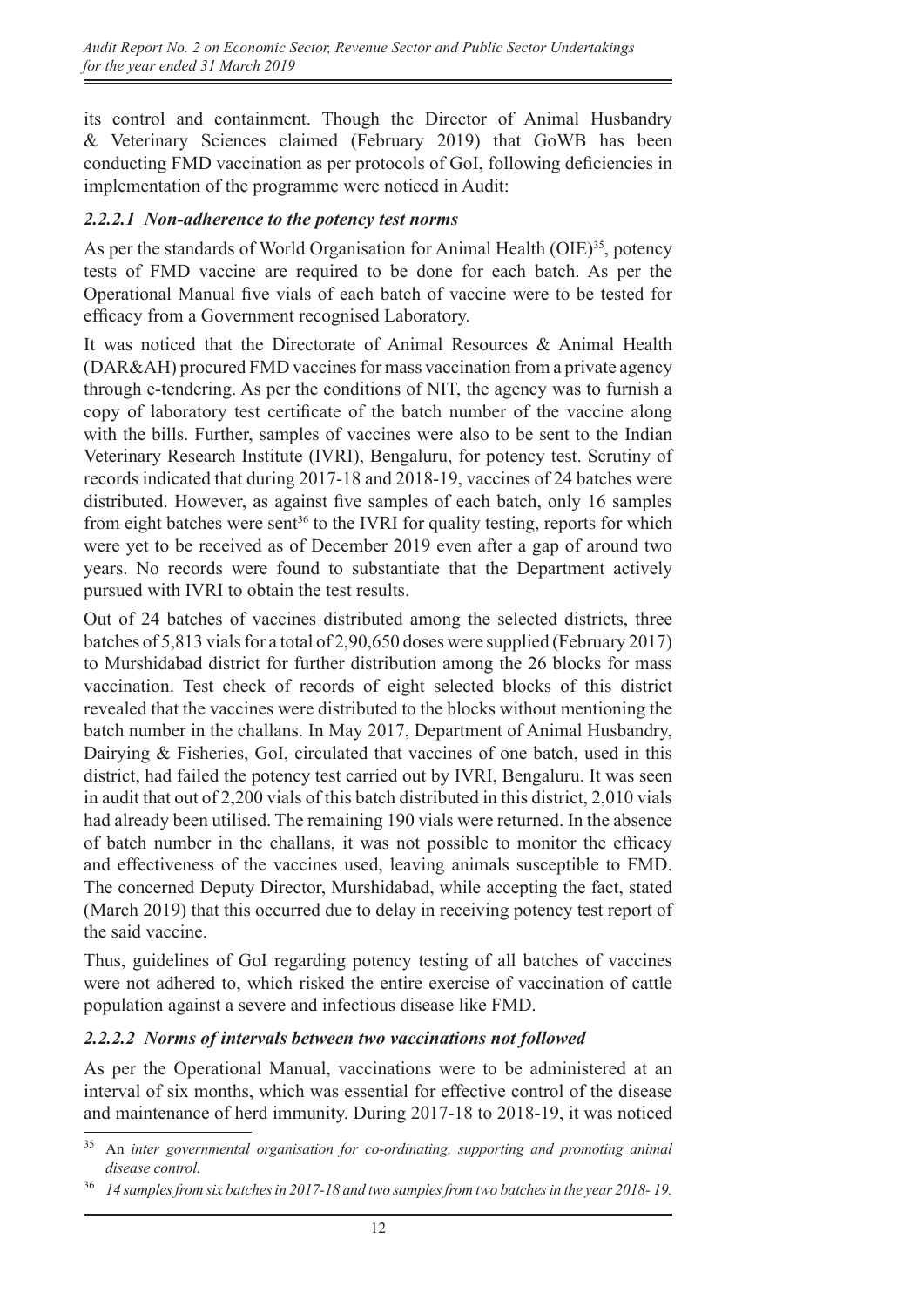from the supply records of the vaccines to the selected districts that except South 24 Parganas, vaccinations were done only thrice against the requirement of four over the two-year period. Detailed scrutiny of vaccine schedule in the selected districts further revealed that in four blocks $37$  of Jalpaiguri district, the gap between the supply of the vaccines for first and second vaccinations ranged between nine to eleven months, whereas the gap was only 13 days to three months between second and third vaccinations.

## *2.2.2.3 Re-use of disposable needles*

Para 6.4 of the Operational Manual stipulated use of separate disposable needle for each animal for vaccination though the syringes could be used for 5-10 animals. FMD-CP vaccination records of 32 blocks in the selected districts during 2017-18 to 2018-19 showed that total 55.06 lakh doses of vaccine were administered whereas only 7.86 lakh needles were used for those vaccinations. It indicates that on an average, each needle had been used for at least eight animals, thereby increasing the scope of spread of infection and compromising the health of livestock.

Deputy Directors of the four districts<sup>38</sup> admitted the fact and attributed non-compliance to shortage of funds. However, it was noticed in audit that the approved vaccination cost included vaccines, needles, syringes cost of biological waste management *etc*. Further, out of the total allocation of  $\bar{\xi}$  78.55 crore, only  $\bar{\xi}$  56 crore were utilised till October 2019, hence, negligence of the Department rather than non-availability of funds appears to have been the reason.

## *2.2.2.4 Immunity level not improved even after three rounds of vaccination*

As per the Operational Manual, prior to vaccination Veterinary Officer was to send 10 serum samples each from cattle and buffaloes from 10 randomly selected villages. After the  $30<sup>th</sup>$  day of the first vaccination, again equal number of serum samples were to be collected and sent to IVRI to assess the titre level<sup>39</sup> against each serotype<sup>40</sup>. As per the information made available to Audit,  $9,467$  samples were sent during the period covered in audit, to IVRI. The results of serosurveillance showed that only 42, 23 and 29 *per cent* vaccinated animals had attained the desired titre level at the end of the FMD-CP 2016-17, 2017-18 and 2018-19, respectively as against 75 *per cent* as prescribed by OIE. This indicated that the immunisation protocols were not followed properly, which resulted in non-attaining of desired titre levels.

From 2015-16 to 2018-19, the population at risk has varied from 2,040 to 54,573 indicating that the departmental figures in estimating the actual population was unreliable.

There were multiple outbreaks of FMD in the State during the period 2015-16 to 2018-19 even after four rounds of vaccination; details are shown in the **Table 2.2**.

<sup>37</sup> *Jalpaiguri Sadar, Mal, Maynaguri and Rajganj.*

<sup>38</sup> *Jalpaiguri, Malda, South 24 Parganas and Uttar Dinajpur.*

<sup>39</sup> *Cattle maintain protective level against FMD if protective antibody titre of serum sample is ≥ 1.8 log 10.*

<sup>40</sup> *In India three serotype* (*O, A and Asia-I) of FMD virus are prevalent.*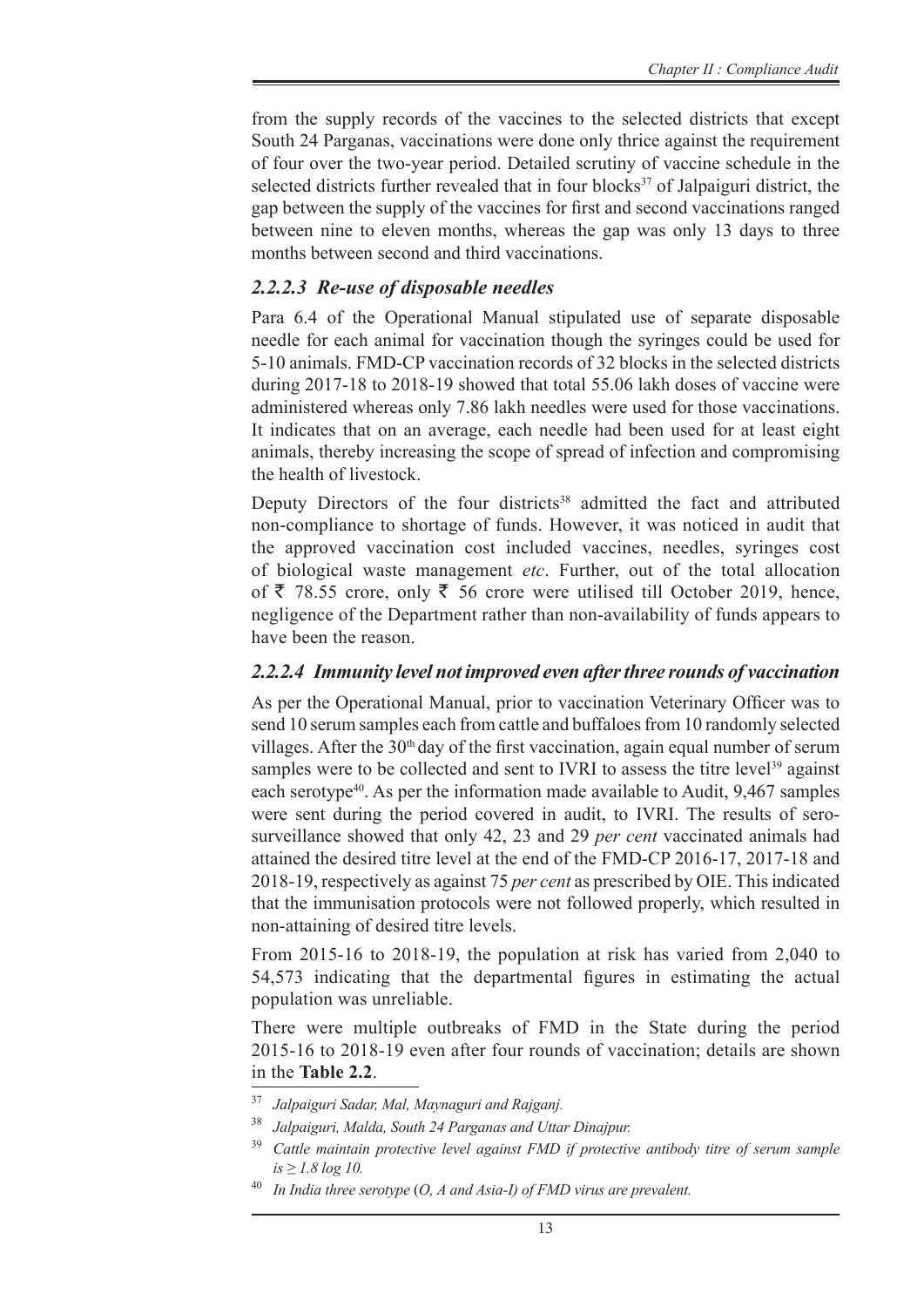| Year    | No of incidence | <b>Population at risk</b> | <b>Bovines Affected</b> | <b>Deaths</b> |
|---------|-----------------|---------------------------|-------------------------|---------------|
| 2015-16 |                 | 14.440                    | 704                     |               |
| 2016-17 |                 | 2,040                     | 181                     |               |
| 2017-18 |                 | N/A                       | N/A                     | N/A           |
| 2018-19 |                 | 54,573                    | 19,903                  | 368           |

**Table 2.2: Outbreaks of FMD in the State**

*(Source: Records IAH&VB)*

The impact of non-attaining desired titre level resulted in 62 outbreaks of FMD in the State during 2018-19 leaving 54,573 animals at risk of which 19,903 (36.47 *per cent)* were affected with 368 reported deaths.

In reply, Joint Director, ARD, IAH&VB stated (April 2019) that the level of titre after vaccination depended upon many factors - proper deworming, health status, antigenic mass present in vaccine as well as potency of vaccine *etc*. However, though the success of vaccination depended on various factors, it was a fact that the schedule of vaccination was not followed as prescribed.

Thus, the objective of prevention of morbidity and mortality due to FMD by 100 *per cent* vaccination of eligible cattle and buffalo population was largely defeated even after an expenditure of  $\overline{5}$  56 crore during 2016-17 to 2018-19 (upto October 2019), due to failure to follow protocols for effective vaccination.

## **2.2.3 Control of Bovine Brucellosis**

Bovine Brucellosis is a major zoonotic disease<sup>41</sup> affecting both animals and human beings endemic in West Bengal. In cattle and buffalo, the disease is characterised by abortion, infertility, repeat breeding<sup>42</sup> and reduced milk yield. As per the Technical Guidelines of Department of Animal Husbandry, Dairy and Fisheries (DAHDF), GoI, the disease can be prevented by one-time vaccination of all eligible female calves.

Government of India in July 2018 made a budgetary allotment of  $\bar{\tau}$  2.57 crore for Government of West Bengal under Rashtriya Krishi Vikash Yojana-Remunerative Approaches for Agriculture and Allied Sector Rejuvenation (RKVY-RAFTAAR) with the priority given to Brucella Control Programme and Establishment of Veterinary Hospitals and Dispensaries in July 2018, subject to submission of proposal made by the State Government. As per the Assistant Director (AD), ARD (Veterinary), Directorate of Animal Resources and Animal Health, no funds were received from GoI and no vaccination had been done against Brucellosis in the State during 2018-19. However, from the records available, it could not be confirmed if the State Government had actually submitted a proposal in this regard.

Within the selected districts, test/ screening for Brucellosis was conducted only in the cattle section of Haringhata Farm in vicinity of Haringhata Bull Mother Farm (BMF) in Nadia district. Reports of serological examination done by IAH&VB in Haringhata Farm in 2015, 2017 and 2018, showed large number of Brucella positive cattle. It was observed that 124 (65.60 *per cent*), 37 (50.68 *per cent*) and 142 (47 *per cent*) animals were infected out of total

<sup>41</sup> *A disease that normally exists in animals but that can infect humans.*

<sup>42</sup> *Failed to conceive after at least two successive inseminations.*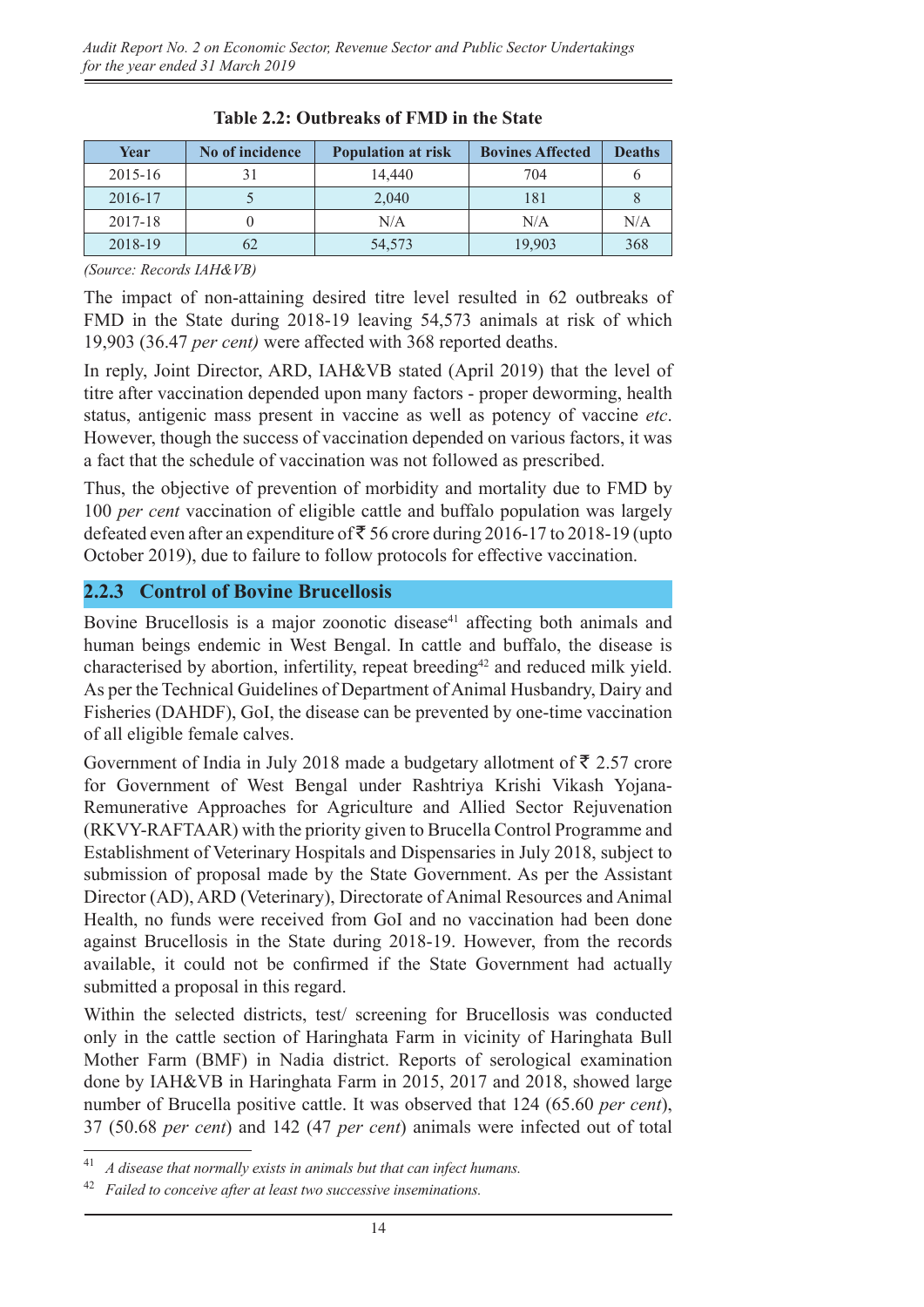tested 189, 73 and 302 animals, respectively. It was advised to cull all Brucella positive cattle and retest the remaining cattle after two months of culling. However, no action had been taken as of December 2019.

In reply, Additional Director, ARD, Haringhata Farm stated (May 2019) that they had sought (March 2018) intervention and directives for plan of action from Director of Animal Health & Veterinary Science for culling of Brucella positive cattle as advised by the IAH&VB. However, response was yet to come.

This indicated that the Department did not take any prompt action to control the spread of Bovine Brucellosis though there was risk of infection to the animals of Bull Mother Farm and Frozen Semen Bull Station located inside the Government farm.

## **2.2.4 Control of Peste des Petits Ruminants (PPR) disease**

PPR also known as 'Goat Plague' is a viral disease characterised by high fever, inflammation of the gastro-intestinal tract leading to ulceration of the mucous membrane and diarrhoea in goats and sheep. The PPR infection causes huge losses in the rural economy, both in terms of morbidity and mortality in sheep and goats. PPR-Control Programme (PPR-CP), a 100 *per cent* GoI scheme, had been implemented (since 2014-15) throughout the country. The programme *inter alia* envisaged one-time vaccination of all eligible<sup>43</sup> sheep  $\&$ goat population free of cost. As of March 2019,  $\bar{\tau}$  8 crore was utilised on this programme in the State.

During 2014-15 to 2017-18, it was observed that the coverage of vaccination *vis-à-vis* total goat and sheep population (125.82 lakh as per 19<sup>th</sup> Livestock Census 2012) ranged from 26.58 to 69.74 *per cent*. As of March 2019, the coverage was 61.83 *per cent* as only 100.66 lakh were vaccinated against the total 162.80 lakh goats/ sheep in the State as per the latest census (20th Livestock Census 2019). The reason for this shortfall to vaccinate 100 *per cent* of the eligible animals was not available in the records in any of the test checked districts.

The deficiencies in implementation of the vaccination programme as noticed in audit are detailed below:

## *a) Lack of proper infrastructure and consumables*

As per vaccination strategy issued by the Additional Director, ARD (Health), GoWB, vaccines were to be stored at  $(-)$  20 $\degree$ C and utilised as soon as possible. Further, vaccines were to be banked at the block headquarters with proper power back-up to maintain regular power source for the deep freezers.

Scrutiny of records of four<sup>44</sup> out of the seven selected districts showed that deep freezers were not provided to any of the blocks. In the remaining three test checked districts, no information about availability of deep freezers was provided. In the absence of deep freezers, the required temperature of the vaccines could not have been ensured, resulting in the effectiveness of the vaccines being adversely affected.

Further, as per the records furnished by the Uttar Dinajpur district, in 2018-19, 4.60 lakh animals were vaccinated against a total population of

<sup>43</sup> *New born kid and lambs at around six months of age.*

<sup>44</sup> *Jalpaiguri, Malda, South 24 Parganas and Uttar Dinajpur.*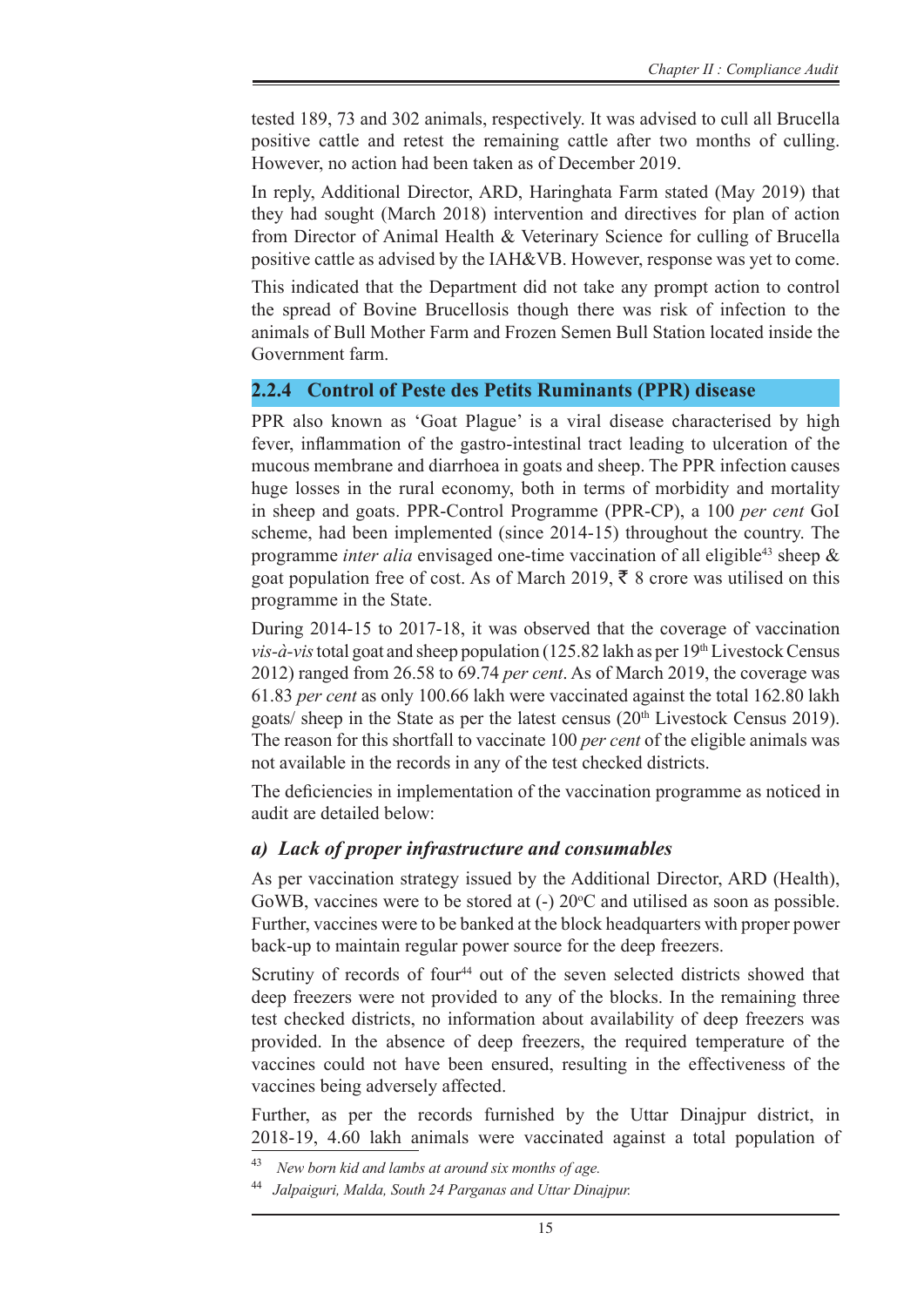5.76 lakh. However, only 1.12 lakh needles were procured indicating that syringes and needles were re-used for vaccination, thereby increasing the chances of infection and transmission of communicable diseases.

## *b) Lack of monitoring*

Vaccination strategy issued by the Department for implementation of PPR-CP, *inter alia* stipulated monitoring of vaccine response using competitive ELISA test through collection of samples<sup>45</sup> from the vaccinated goats at least 21 days after vaccination. This was required for detection of antibodies to PPR virus. Serum samples from vaccinated goats were to be obtained on random basis and tested in the Institute of Animal Health and Veterinary Biologicals (IAH&VB) Laboratory for the antibody status of the animal. It was observed that in two test checked districts<sup>46</sup>, samples were neither collected nor got tested.

It was also observed from the available reports of IAH&VB that out of 273 serum samples taken from vaccinated goats in Paschim Medinipur and South 24 Parganas, 117 serum samples were found PPR negative implying that necessary antibodies had not developed after vaccination in 43 *per cent* cases.

During the period 2015-16 to 2018-19, a total 214 PPR outbreaks were reported in the State in which 2,378 goats were infected causing 486 deaths. In respect of Uttar Dinajpur, Deputy Director, ARD & Parishad Officer of Uttar Dinajpur, stated (June 2019) that it was not clear whether the infected animals were vaccinated or not. This indicated that the district officer did not maintain any health card recording detail of vaccination which was required to be maintained as per the Technical Guidelines of Department of Animal Husbandry, Dairy and Fisheries (DAHDF), GoI to States for implementation of various components of Centrally Sponsored Schemes on livestock health and disease control of animals. This was despite the report of National Animal Disease Referral Expert System (NADRES) of July 2019, which categorised 14 districts of the State as high risk for PPR.

Although PPR-CP was introduced in the State since 2015-16, the vaccination coverage as of March 2019, was only 61.83 *per cent*47 and incidences of PPR continued to occur.

## **2.2.5 Health care facilities for animals**

The State has an elaborate network of 2,652 Animal Development Aid Centres (ADAC), 271 Additional Block Animal Health Centres (ABAHC), 339 Block Animal Health Centres (BAHC), 92 State Animal Health Centres (SAHC), 10 District Veterinary Hospitals and eight Polyclinics. Health camps are also organised all over the State, which together provide required "Health Care" facilities to the livestock population in general.

Essential vaccines<sup>48</sup> for prevention of critical animal diseases were produced by the Institute of Animal Husbandry & Veterinary Biologicals (IAH&VB),

<sup>45</sup> *From at least five numbers of villages from each district at the rate of 30 samples per village.*

<sup>46</sup> *Jalpaiguri and Uttar Dinajpur.*

<sup>&</sup>lt;sup>47</sup> *Of the sheep/ goat population as per 20<sup>th</sup> livestock census 2019.* 

<sup>48</sup> *Total 13 vaccines like PPR, Anthrax, Haemorrogic Septicemia, Black Quarter, Goat Pox etc. except FMD which is centrally procured.*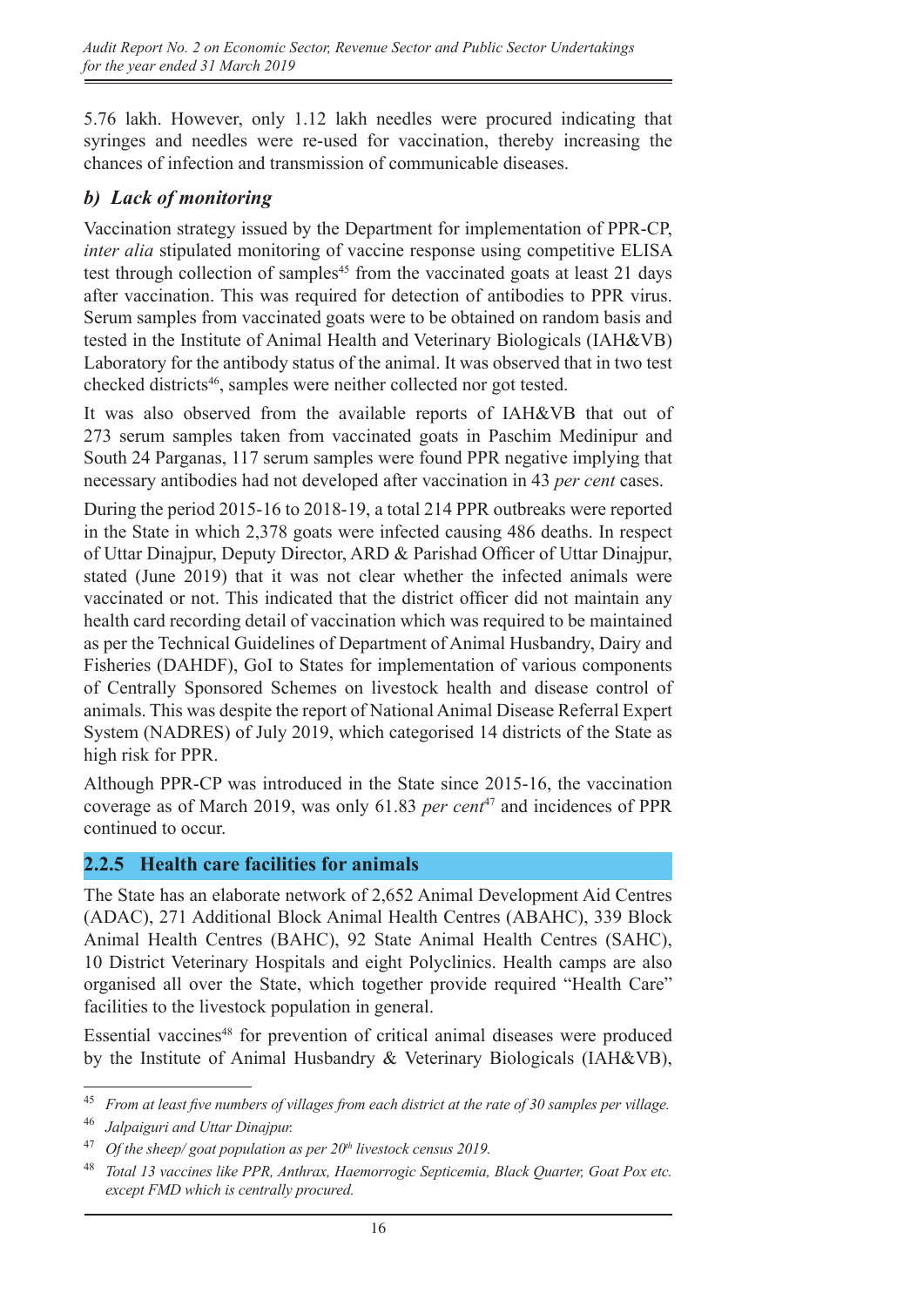Kolkata. Besides, other necessary technical assistance was also provided by the IAH & VB, District Disease Diagnostic Laboratories and the five Regional Disease Diagnostic Laboratories (RDDL) for disease diagnostics and to facilitate physical surveillance for prevention, control and containment of epidemics & highly pathogenic diseases.

## *2.2.5.1 Functioning of Animal Health Centres*

During Audit of the selected districts, joint physical verification was done in 72 out of the 85 SAHCs (13), BAHCs (30) and ABAHCs (29). It was found that all health centres were operating under acute infrastructural shortages as detailed below:

- No operation rooms/ theatres were available in any of the physically verified animal health centres. The concerned officers-in-charge intimated that surgeries *viz*. caesarean section, hernia, amputation of limbs *etc.* were being conducted in open air, which increased the risks of post-operative infection.
- Essential medical/ surgical equipment *viz*. portable digital X-ray machine, post mortem set, delivery set, autoclave machine *etc*. were also not available.
- All the officers-in-charge of the health centres pointed out that supply of essential medicines, syringes/ needles and surgicals were inadequate and the entire annual supply of medicines  $\&$  surgical instruments were exhausted within first few months. Further, due to shortage of syringes/ needles, health centres were compelled to reuse them.
- Emergency power back-up system, which was essential to maintain cold chain for preservation of vaccines was not present in any of the animal health centres.

## *2.2.5.2 Unfruitful expenditure*

In Multi-Disciplinary Veterinary Hospital at Nabadwip in Nadia district, the X-ray machine with Computed Radiography (CR) system had been installed (April 2018) at a cost of  $\bar{\tau}$  15.86 lakh. However, the machine could not be operationalised as of July 2020 for want of safety clearance from the competent authority and non-deployment of radiographer. As a result, X-Ray machine remained unutilised since its purchase in April 2018.

## *2.2.5.3 Manpower Management*

It was noticed that there was shortage of Veterinary Officers, Veterinary Pharmacist, Veterinary Field Supervisor, Livestock Development Assistant (LDA) in the animal health centres of the State as detailed in **Table 2.3**.

**Table 2.3: Men in position** *vis-à-vis* **sanctioned strength as of March 2019** 

| Post                              | <b>Sanctioned strength</b> | Men in position | <b>Shortage</b><br>(percentage) |
|-----------------------------------|----------------------------|-----------------|---------------------------------|
| Veterinary Officers <sup>49</sup> | 1,518                      | 1.219           | 20                              |
| Veterinary Pharmacist             | 493                        | 331             | 33                              |
| Veterinary Field Supervisor       | 341                        |                 |                                 |
| Livestock Development Assistant   | 3,358                      | 688             | 70                              |

*(Source: Directorate reply)* 

<sup>49</sup> *Included BLDOs, Additional Directors, Joint Directors, Deputy Directors and Assistant Directors.*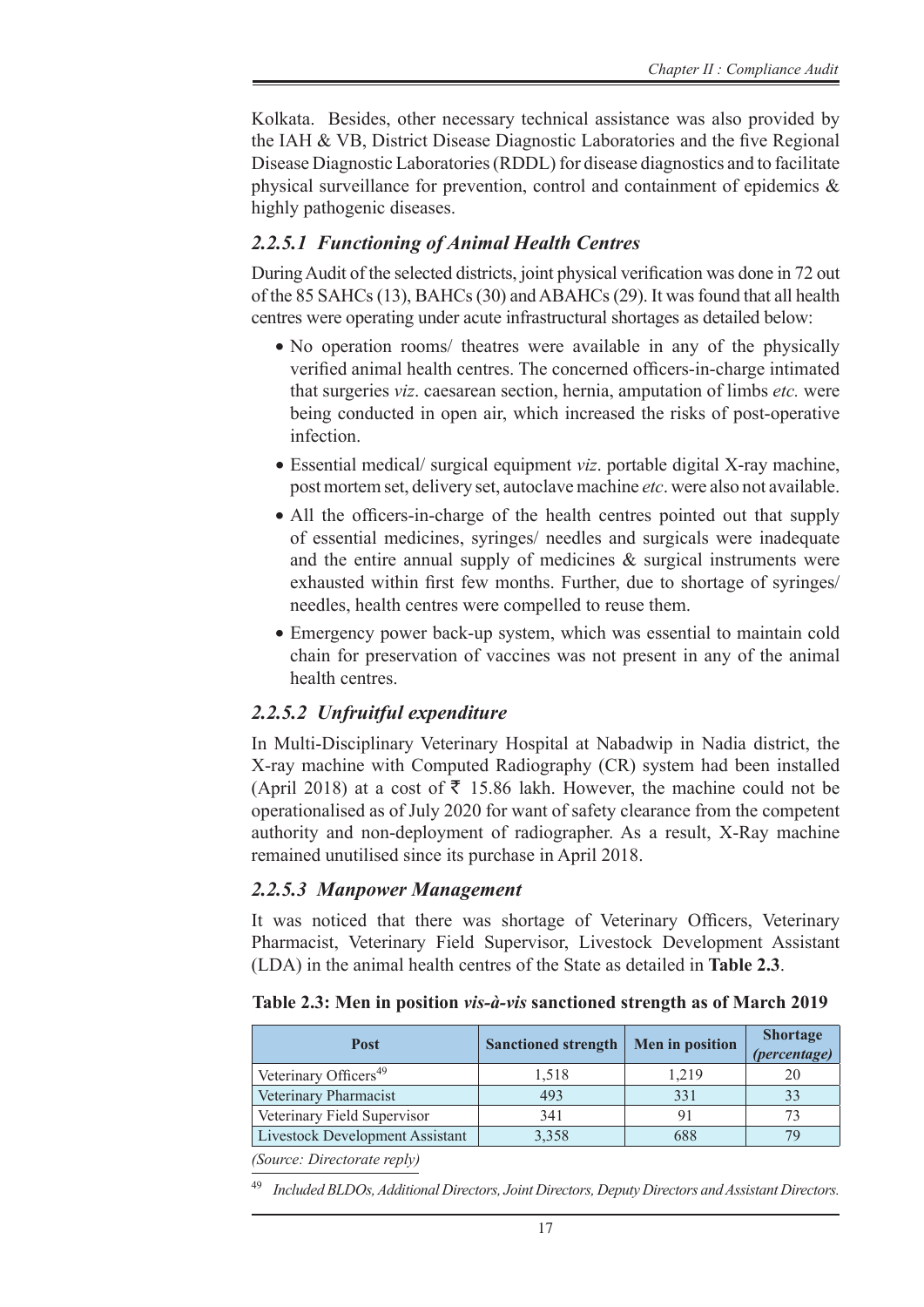Livestock Development Assistants are key functionaries in any animal health centre. They render first aid to ailing animals, do artificial insemination for livestock development and help BLDOs and VOs for extention (field) works.

In the test checked districts, it was seen that out of 963 ADACs, LDAs were posted only in 172 ADACs and remaining 791 ADACs were without any LDAs. In their absence, 82 *per cent* of the ADACs were non-functional as of March 2019.

Further, out of total 72 animal health centres where joint physical inspection was done, it was seen that there were no VOs posted in 23 centres and eight centres were functioning under additional charge of VO holding dual charge. Moreover, in four<sup>50</sup> health centres, none was posted and as such no health care facilities were available in these centres. This has deprived extension of various medical facilities like surgeries of animals, Artificial Insemination (AI) of cattle, vaccinations *etc*.

## **2.2.6 Functioning of Polyclinics**

As per the Vision Document of the Department of Animal Resources Development, Government of West Bengal, Veterinary polyclinics were established with an objective to provide multi-disciplinary modern health care facilities for animals.

Two of the eight polyclinics<sup>51</sup> (Clinic/ hospital dealing with various animal diseases) were test checked and it was found that those were not functioning properly as discussed below:

- Berhampore Polyclinic in Murshidabad had only one Veterinary Officer (medicine) without any technical support staff. It was observed that due to shortage of technical manpower, various machines<sup>52</sup> were unutilised. Further, Continuous Radiographic Imaging System (X-ray machine) which was purchased in the year 2011 at  $\bar{\tau}$  13 lakh became (September 2015) unserviceable beyond repair due to non-utilisation. Operation theatre for large animals was also inoperative for the last five years since no VO was posted having specialisation in surgery. While accepting the observation, DD, ARD, Murshidabad stated (March 2019) that there was requirement of one VO in each Department *viz*. surgery, gynaecology and radiology for smooth running of the polyclinic.
- The building of the Malda Polyclinic was in a dilapidated condition and no permanent VOs or support staff were posted. Only two part time VOs were deputed to visit twice a week (Thursday and Saturday). Further, various medical equipment *viz*. X-Ray, Diathermy and USG machines, required for smooth functioning were in defunct condition. While accepting the observation DD, ARD, Malda also stated (March 2019) that for smooth functioning of the polyclinic, VOs specialised in medicine, radiology and surgery were required to be posted.

<sup>50</sup> *ABAHC, Khaiertala, Malda, ABAHC, Rosokhowa, Uttar Dinajpur, ABAHC, Sitarampur and Chunakhali at South 24 Pgs.*

<sup>51</sup> *Berhampur, Malda, Siliguri, Barasat, Tamluk, Burdwan, Suri and Coochbehar.*

<sup>52</sup> *Ultrasound scanner, Pulse Oximeter (blood analyser haematological machine), Endoscope with accessories, Short wave Diathermy, semi auto Analyser.*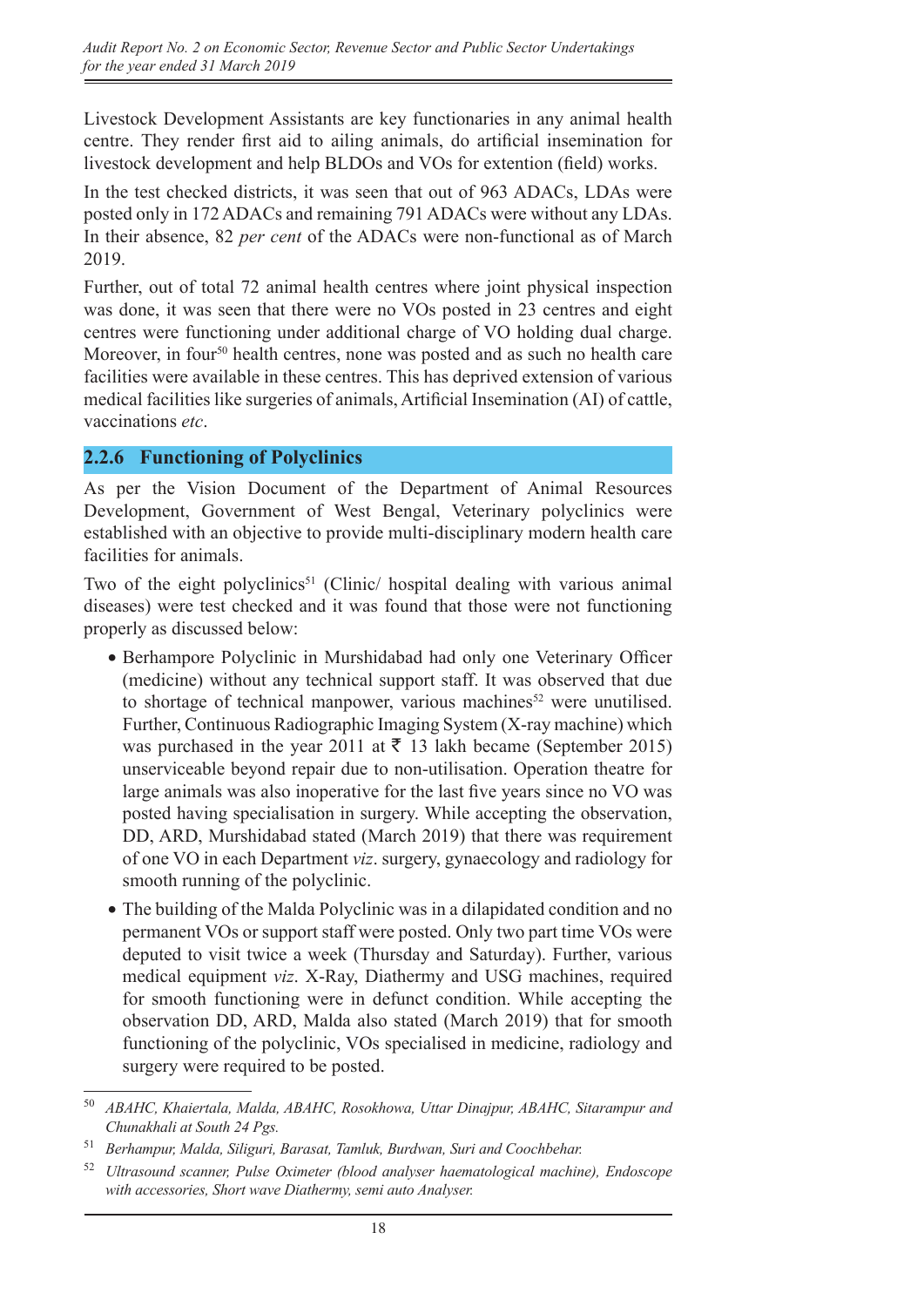Replies of the officers-in-charge of the two polyclinics were not tenable as no records in respect of taking up the matter of shortage of manpower, equipment or consumables with the higher authorities in the Department were provided. However, the fact remains that Polyclinics have been functioning under acute infrastructural bottlenecks and manpower as a result of which required "Health Care" facilities to the livestock population could not be adequately provided.

## **2.2.7 Functioning of Regional Disease Diagnostic Laboratories**

There are five Regional Laboratories<sup>53</sup> in the State. Out of these five, joint physical verification was conducted in three laboratories<sup>54</sup> during the course of audit and the following observations were noted:

## *2.2.7.1 Regional Disease Diagnostic Laboratory (RDDL), Jalpaiguri*

The RDDL, Jalpaiguri was upgraded in 2009 to Bio-Safety Level-II<sup>55</sup> utilising GoI funds of  $\bar{\tau}$  17.40 lakh. The main objectives of this laboratory *inter alia* are (i) regular investigation and treatment of various diseases like Brucellosis, FMD, PPR, Tuberculosis *etc.* (ii) investigation of reproductive disorders, (iii) treatment in infertility camps (iv) haemoparasitic infection in cattle, testing of milk samples for Mastitis *etc.*

During the audit period 2015-16 to 2018-19, the Laboratory was almost in nonfunctional mode as only 93 tests (average of 31 per year) of blood samples for haemoprotozoa and faecal samples for endoparasites were done. It was noticed that due to absence of adequate staff, the main objective of the laboratory as mentioned above had not been done. Only one AD, ARD was posted in the Laboratory against the sanctioned post of one DD (Micro) with four ADs (ARD). Further, a bio-safety cabinet<sup>56</sup> installed in March 2015 at a cost of  $\bar{\xi}$  4.62 lakh, remained idle since inception due to lack of technical manpower; Annual Maintenance Contract (AMC) of the cabinet was also not renewed after March 2016. The district pathological lab in the same premises was also found to be non-functional due to absence of required staff.

The DD, ARD, Jalpaiguri accepted (June 2019) the audit findings and stated that all the objectives of the Laboratory would be fulfilled after getting manpower and necessary servicing and repair of the instruments. However, the fact remains that the Laboratory was almost non-functional for the last five years.

## *2.2.7.2 Poultry Disease Diagnostic Laboratory (PDDL), Garbeta*

The Laboratory was established *inter alia* for (i) general diagnosis and treatment of livestock and poultry population (ii) isolation and identification of etiological agents from suspected specimens (iii) study post mortem findings in relation to

<sup>53</sup> *Darjeeling, Jalpaiguri, Burdwan, Bethuadahari and Garhbeta.*

<sup>54</sup> *Regional Disease Diagnostic Laboratory, Jalpaiguri, Poultry Disease Diagnostic Laboratory (PDDL), Garhbeta, Regional Disease Diagnostic Laboratory (RDDL), Bethuadahari, Nadia.*

<sup>55</sup> *This biosafety level covers laboratories that work with agents associated with human diseases (i.e. pathogenic or infections organisms) that pose a moderate health hazard. All procedures that can cause infection from aerosols or splashes are performed within a biological safety cabinet.*

<sup>56</sup> *Biological safety cabinets are among the most effective primary containment devices used in laboratories working with infectious agents. They act as primary barriers to prevent the escape of biological aerosols into the laboratory environment.*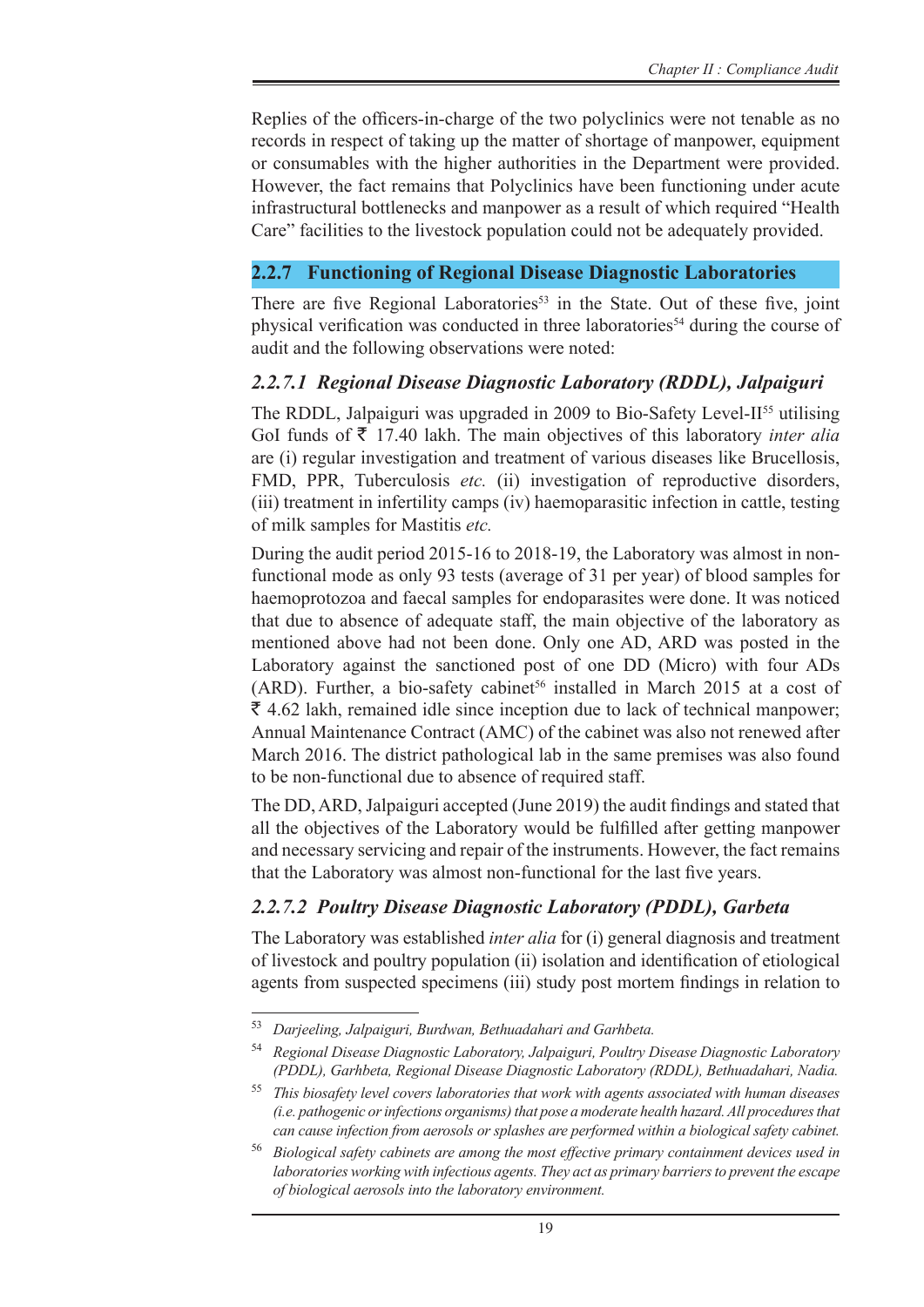diagnosis of diseases of livestock and poultry (iv) serological screening of poultry diseases and (v) advise farmers on common diseases of poultry and livestock.

However, it was seen that the work of serological screening (serum testing), isolation and identification of etiological agents was not done at all. No field visits for treatment of livestock and collection of samples for serological screening of poultry diseases were done by the Laboratory. This was attributed to the acute shortage of manpower and lack of proper infrastructure<sup>57</sup>. Only one AD, ARD (Micro), who was also officiating and acting as DD, ARD & PO Paschim Medinipur and one Laboratory Attendant were posted in the Laboratory against the sanction of one DD (Micro), two ADs (Micro) and two Laboratory assistants. It was seen that the Laboratory was just collecting samples relating to routine serum collection for onward transmission to IAH&VB, Belgachia.

DD, ARD, Paschim Medinipur accepted (April 2019) the audit findings and stated that due to acute shortage of manpower, lack of infrastructure and non-availability of pure distilled water, the Laboratory had failed to perform its functions optimally.

## *2.2.7.3 Regional Disease Diagnostic Laboratory (RDDL), Bethuadahari, Nadia*

RDDL, Bethuadahari was established to conduct survey of infected abortions including study of their pathological and immunogenic properties to adopt control measure in herds, organising infertility and sterility camps, Ranikhet Disease (RD) immune status in poultry birds, sero surveillance against highly pathogenic Avian Influenza and also to advice farmers on common diseases of poultry and livestock.

It was observed that as of May 2019, only one AD was posted in the Laboratory against total sanctioned posts of one DD and four ADs (Micro). In absence of sufficient manpower, work related to Veterinary Research and Investigation (VR&I) was hampered. No data related to follow up action of cows treated for investigation of infertility in the RDDL was maintained. The concerned DD accepted (May 2019) the lapse and stated that henceforth, records about results of treatment would be maintained.

Programmes and schemes on animal health, including vaccinations and treatment of diseases were bound to be compromised with such acute shortage of trained manpower and inadequate and dilapidated infrastructure and facilities. The matter was reported to the Department in August 2020, followed by reminder in January 2021. Reply of the Government is awaited.

## **2.2.8 Conclusion**

**Norms for prevention and control of highly contagious animal diseases like FMD, Bovine Brucellosis and PPR were not adhered to. As a result, implementation of programmes for prevention of disease in livestock became ineffective and several outbreaks of these diseases were noticed.** 

**Health care facilities for animals were severely incapacitated due to lack of functional infrastructure and severe manpower shortages.** 

**Policies and programmes on animal health implemented by the State remain diffused and there appears to be a lack of focus and synergy between the** 

<sup>57</sup> *Pure distilled water*.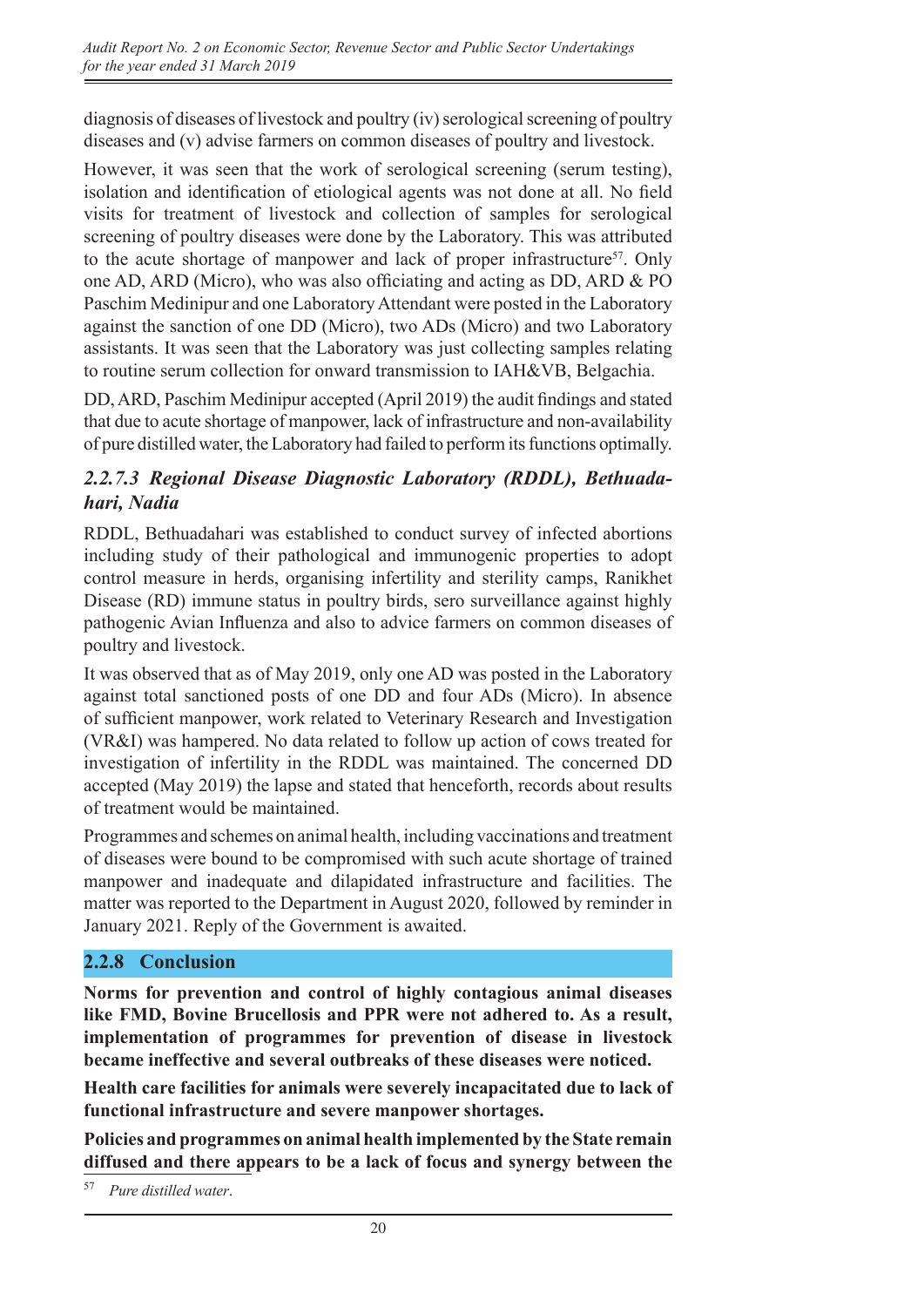**interventions, which is exacerbated by the dismal state of the veterinary infrastructure and woeful lack of critical field personnel to implement and monitor the programmes.**

## **2.2.9 Recommendations**

- The Department should enforce strict compliance with the laid down protocols relating to testing efficacy, vaccination schedule, infrastructure and post-vaccination monitoring to ensure effectiveness of the vaccines.
- The Department should strengthen the health care and diagnostic facilities of the animals by re-assessing functional infrastructure and manpower.

## **PUBLIC WORKS DEPARTMENT**

## **2.3 Avoidable Expenditure due to Violation of IRC Guidelines**

**The Department, in violation of Indian Roads Congress Guidelines, provided unnecessary extra bituminous layers in different road works**  which led to an avoidable expenditure of  $\bar{\tau}$  4.78 crore.

All the estimates of road works undertaken by the Public Works Department (PWD) are based on its Schedule of Rates (SOR), Ministry of Road Transport and Highways (MOR&TH) guidelines and Indian Roads Congress (IRC) guidelines. IRC guidelines include the pavement design catalogue to be used for determination of pavement thickness for road construction. This stipulates thickness of road and specification of each layer of road pavement to be constructed on the basis of strength of sub-grade soil<sup>58</sup>, which is expressed in terms of California Bearing Ratio<sup>59</sup> (CBR) and the projected traffic volume (expressed in  $msa^{60}$  and ESAL<sup>61</sup>) during the design life<sup>62</sup> of the road. The guidelines also recommend that during formation/ widening/ strengthening of a road for traffic of two *msa* or more, Dense Bituminous Macadam (DBM) should always be laid as binder course. For traffic ranging between 1.5 *msa* and 2 *msa*, the guidelines recommend laying Bituminous Macadam (BM) as binder course.

It was observed during scrutiny of records (during June 2018 to November  $2018$ ) of five Divisions<sup>63</sup> of Public Works Directorate and Public Works (Roads) Directorate (PWRD), that strengthening and widening works of six roads were awarded to six different agencies between April 2015 and October 2017 at a total tendered cost of  $\bar{\tau}$  48.51 crore for completion between October 2015 to August 2018. Out of the six works, five works were completed between February 2016 and April 2017 at a cost of  $\bar{\mathfrak{g}}$  46.34 crore. The remaining one work was under progress as of May 2019 for which a total amount of  $\bar{\tau}$  8 crore had been paid.

<sup>58</sup> *The native material underneath a constructed road.*

<sup>59</sup> *The California Bearing Ratio (CBR) is a penetration test for evaluation of the mechanical strength of natural ground, subgrades and base courses beneath new carriageway construction*. <sup>60</sup> *Million Standard Axles.*

<sup>61</sup> *Equivalent Standard Axle Load.*

<sup>62</sup> *The design life of a road is defined in terms of years arrived at by considering the cumulative number of standard axles (vehicles) that can be carried.*

<sup>63</sup> *Malda Highway Division (PWRD), Purulia Highway Division (PWRD), Dakshin Dinajpur Highway Division (PWRD), Barasat Division (PWD) and Diamond Harbour Division (PWD).*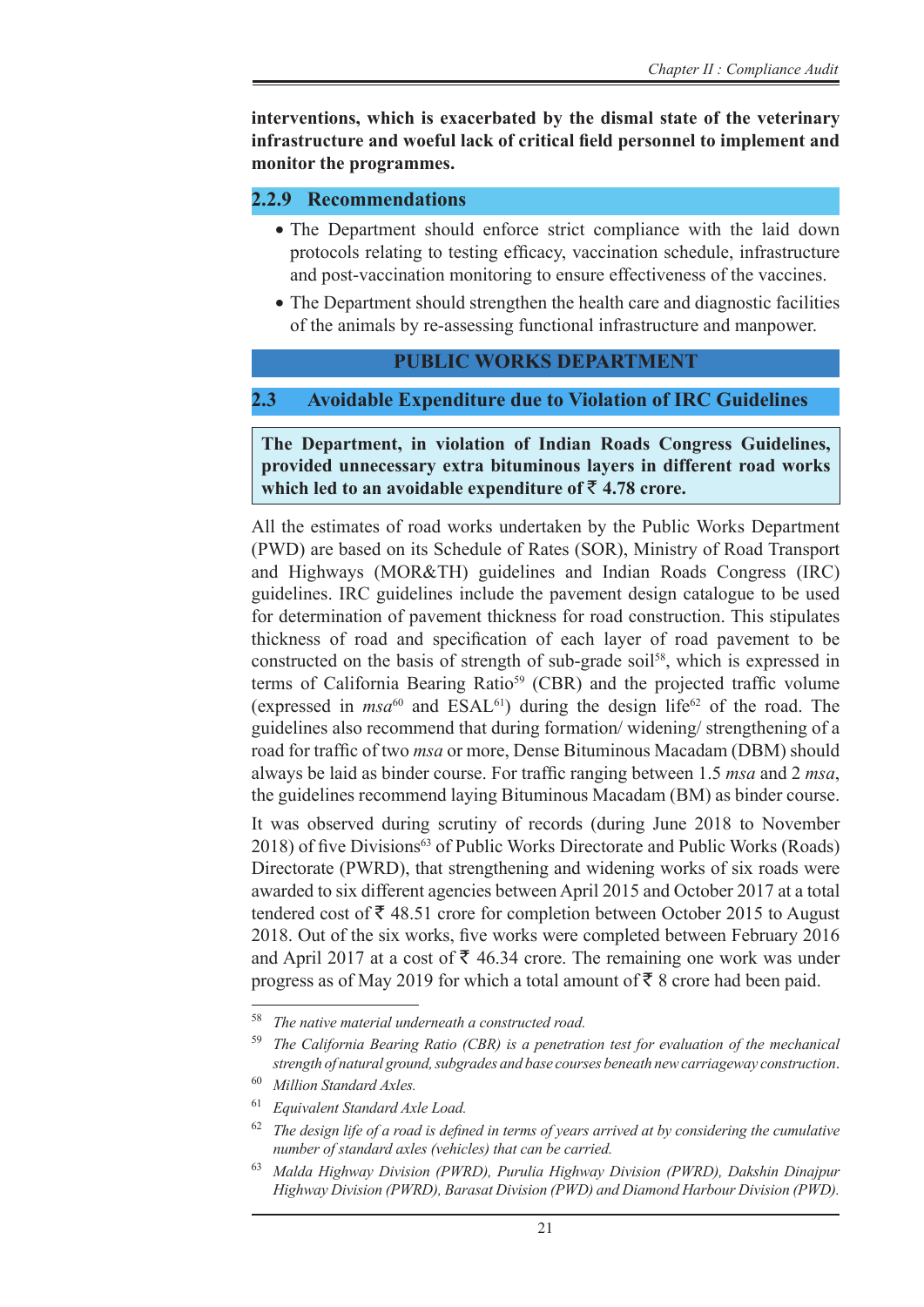Detailed scrutiny of estimates of relevant works revealed that all the six works were to be executed by following IRC guidelines. However, from scrutiny of detailed estimates and vouchers it was observed that the guidelines were not followed. Details of the bituminous course laid *vis-à-vis* that required as per extant IRC guidelines are shown in the **Table 2.4**.

| Table 2.4: Road-wise thickness of bituminous layers laid vis-à-vis |  |  |  |  |  |  |  |
|--------------------------------------------------------------------|--|--|--|--|--|--|--|
| required as per IRC guidelines.                                    |  |  |  |  |  |  |  |
|                                                                    |  |  |  |  |  |  |  |

| SI.<br>$\mathbf{N}\mathbf{0}$ | <b>Name of the Road</b>                 | msa<br>value | <b>CBR</b><br>in $\%$ | <b>Bituminous course</b><br>required as per IRC | <b>Bituminous</b><br>course<br>executed by the<br><b>Department</b> |
|-------------------------------|-----------------------------------------|--------------|-----------------------|-------------------------------------------------|---------------------------------------------------------------------|
| $\overline{1}$                | Daulatpur-Harirampur-<br>Dehaband       | 2.25         | $\overline{4}$        | 50 DBM $+$ 25 SDBC*                             | $75$ BM $+ 25$ SDBC                                                 |
| $\overline{2}$                | Jhalda-Bagmundi                         | 3            | 6                     | $50$ DBM $+ 25$ SDBC                            | 75 BM + 25 SDBC                                                     |
| 3                             | Hatugunj-Purba Bishnupur                | 4.28         | 3.22                  | $50$ DBM $+ 25$ SDBC                            | $75$ BM $+ 25$ SDBC                                                 |
| $\overline{4}$                | Sarisha-Noorpur                         | 4.5          | 3.6                   | $70$ DBM $+ 25$ SDBC                            | 100 BM +25 SDBC                                                     |
| 5                             | Kholapota-Baduria-<br>Maslandapur-Habra | 7            | 5                     | 60 DBM + 30 BC**                                | $75$ DBM $+$ 40 BC                                                  |
| 6                             | Ratua-Bhaluka                           | 1.73         | $\overline{4}$        | $50$ BM + 20 OGPC <sup>64</sup>                 | $50$ DBM $+$ 30 BC                                                  |

*(Source: Records of the divisions)* 

*\*SDBC=Semi Dense Bituminous Concrete,*

*\*\*BC=Bituminous Concrete*

It can be observed from the above table that in four road works having traffic more than two *msa* (Sl. No. 1 to 4), the Divisions, in violation of the Guidelines, had laid excess thickness of BM, DBM and BC.

In another work (Sl. No. 5), excess thickness of DBM and BC (75 mm instead of 60 mm and 40 mm instead of 30 mm, respectively) was laid while in the remaining one work (Sl. No. 6), having traffic below two *msa*, the Division laid 50 mm DBM and 30 mm BC instead of 50 mm BM and 20 mm OGPC in deviation of the relevant Guidelines.

This led to an avoidable expenditure of  $\bar{\tau}$  4.78 crore in laying unnecessary layers of bituminous course. No justification for such deviation from IRC guidelines was found on record. The matter was reported (July 2019 followed by reminder in January 2021) to the Department; reply has not yet been received (January 2021).

## **PUBLIC WORKS (ROADS) DEPARTMENT**

## **2.4 Extra Expenditure**

**The Department, while strengthening of a road did not consider the actual thickness of the existing non-bituminous base course and provided extra thickness than that required as per the IRC Guidelines. This resulted in extra expenditure of**  $\bar{\tau}$  **0.82 crore.** 

Indian Roads Congress (IRC) Guidelines stipulate thickness and specification of each layer of road to be constructed on the basis of strength of sub-grade

**Open Graded Premix Carpet.**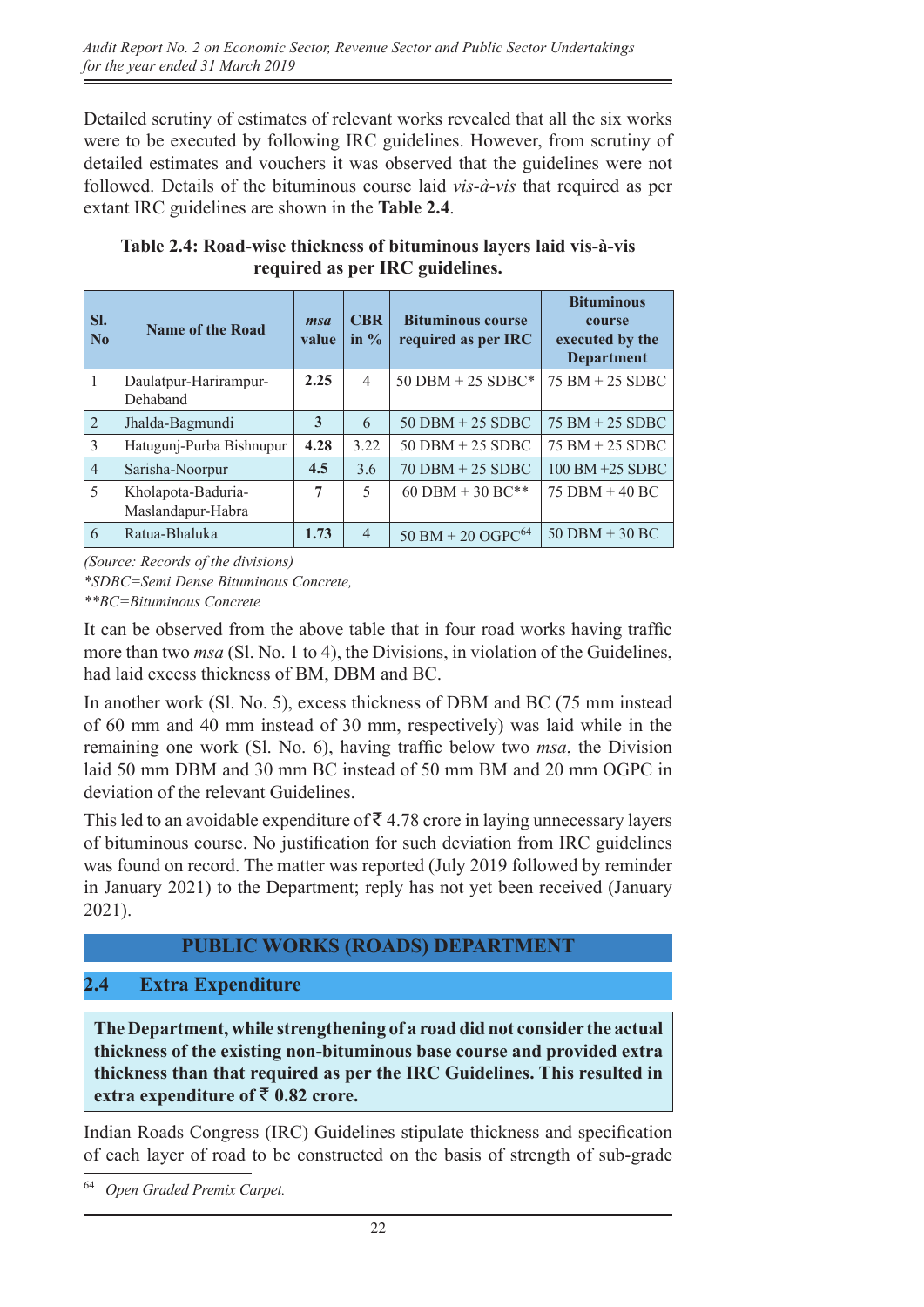soil<sup>65</sup>, which is expressed in terms of California Bearing Ratio<sup>66</sup> (CBR) and the projected volume of traffic (expressed in *msa*67) during the design life68 of the road.

Scrutiny of the records of the Executive Engineer (EE), Hooghly Highway Division-I revealed (May 2018) that the Superintending Engineer (SE), Western Highway Circle No. II awarded (January 2018), strengthening work on a stretch of road<sup>69</sup> at a tendered cost of  $\bar{\tau}$  6.67 crore for completion by October 2018. The scope of the work included 'picking up' of entire existing Bituminous Macadam (BM) layer (40 mm thick) and then overlaying with 200 mm thick Wet Mix Macadam (WMM) as base course<sup>70</sup>, followed by 50 mm Bituminous Macadam (BM) and a wearing course of 20 mm Premix Carpet & Seal Coat. The work was completed in July 2018 and  $\bar{\tau}$  6.38 crore was incurred including  $\bar{\xi}$  1.71 crore on WMM.

It was, however, observed that the PWRD did not consider the actual thickness of the existing base course in designing the road and provided extra 100 mm thick WMM layer as detailed in the **Table 2.5**:

| Name of the<br>course                                        | <b>Required</b><br>thickness of the<br>road as per the<br><b>IRC</b> Guidelines<br>(in mm) | <b>Thickness of the</b><br><b>Thickness of</b><br>road should have<br>the road after<br>been considered<br>the work of<br>in the work of<br>$2013$ (in mm)<br>2018 (in mm) |                                                                                                   | <b>Thickness of the</b><br>road actually<br>considered in<br>the work of 2018<br>(in mm) | <b>Excess</b>                  |
|--------------------------------------------------------------|--------------------------------------------------------------------------------------------|----------------------------------------------------------------------------------------------------------------------------------------------------------------------------|---------------------------------------------------------------------------------------------------|------------------------------------------------------------------------------------------|--------------------------------|
| Non-<br>bituminous<br>base course<br>including<br><b>WMM</b> | 550 (including)<br>250 mm WMM)                                                             | $460(310+150)$<br>WMM)                                                                                                                                                     | 560 (existing 460)<br><i>i.e.</i> $310+150$<br>WMM from 2013<br>work and 100 mm<br>new layer WMM) | $660$ (existing $460$ )<br>from 2013 work<br>and 200 mm new<br>layer WMM)                | $100 \text{ mm}$<br><b>WMM</b> |
| <b>Bituminous</b><br>Macadam<br>(BM)                         | 50                                                                                         | 40                                                                                                                                                                         | 50                                                                                                | 50                                                                                       | <b>Nil</b>                     |
| <b>Total</b>                                                 | 600                                                                                        | 500                                                                                                                                                                        | 610                                                                                               | 710                                                                                      | <b>100</b>                     |

**Table 2.5: Detailed calculations of excess thickness of road executed**

*(Source: Divisional records)*

• From the approved detailed cost estimates of the present work as well as of the earlier road work (January 2013) on the same stretch, it was seen that during the earlier work of January 2013, the then existing 310 mm thick pavement of the road was overlaid with 150 mm thick WMM as base course, 40 mm thick BM as binder course and a wearing course of 20 mm thick Mix Seal Surfacing (MSS). Thus, after picking up of BM

- <sup>66</sup> *The California Bearing Ratio (CBR) is a penetration test for evaluation of the mechanical strength of natural ground, subgrades and base courses beneath new carriageway construction.*
- <sup>67</sup> *Million Standard Axles.*

- <sup>69</sup> *Pandua-Polba Road from 8.00 kmp to 15.635 kmp.*
- This is the layer directly below the bituminous layer and generally consists of layers of *aggregates like WMM or WBM which provides additional load distribution, contributes to drainage, uniform support to the pavement and a stable platform for construction equipment.*

<sup>65</sup> *The native material underneath a constructed road.*

<sup>68</sup> *The design life of a road is defined in terms of years arrived at by considering the cumulative number of standard axles (vehicles) that can be carried.*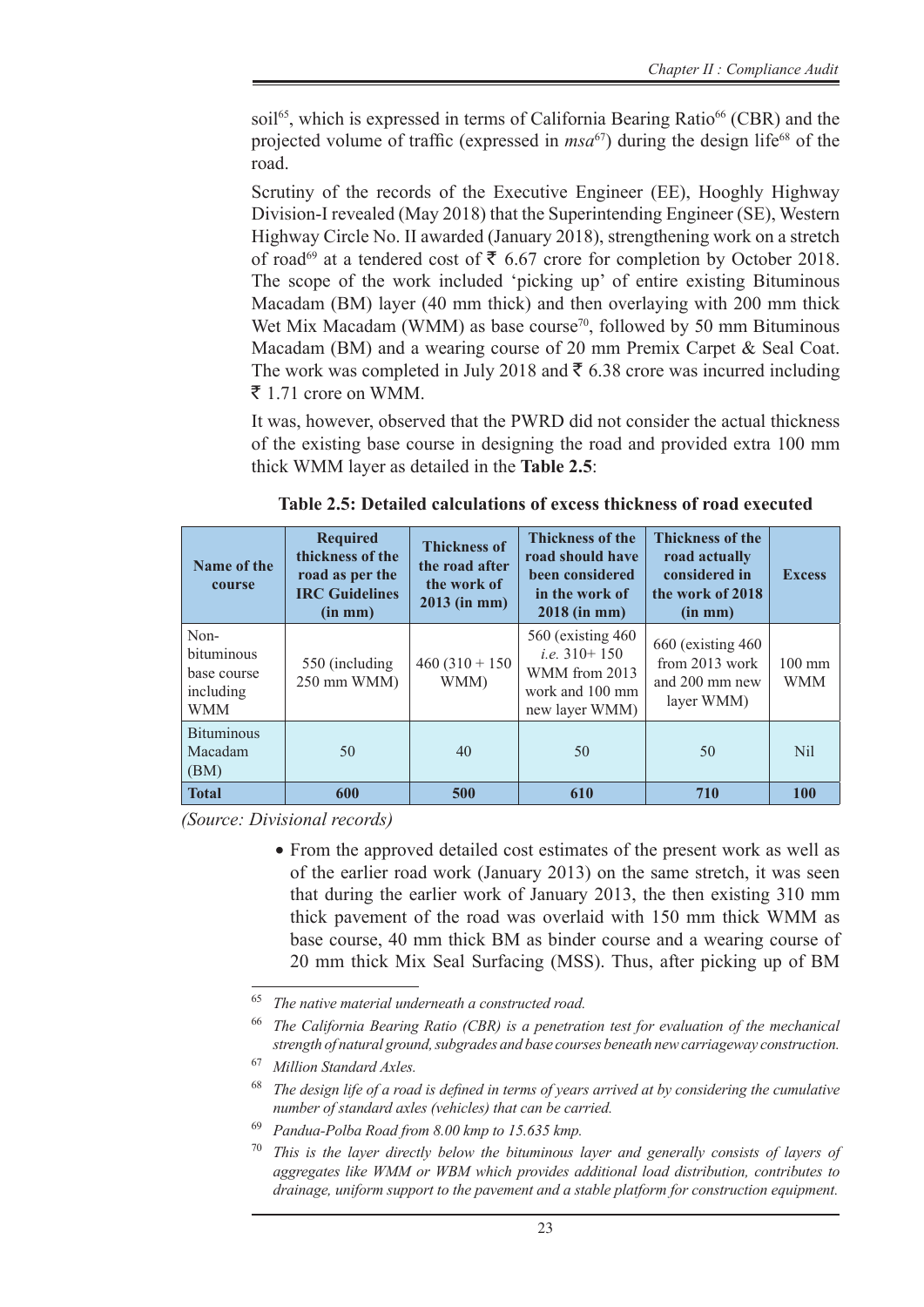layer, thickness of the existing base course remained  $460 \text{ mm}^2$ , including 150 mm WMM.

- It was observed that based on the CBR and traffic volume<sup>72</sup> as envisaged in the approved detailed cost estimate of the present work, the required thickness of the road as per the IRC Guidelines was 600 mm including 250 mm of WMM as base course. As 150 mm WMM already existed, an additional 100 mm was sufficient to meet the design specifications as laid down in the guidelines.
- It was, however, observed that the Division, without any recorded reason in the DPR, considered the thickness of existing road as 350 mm in lieu of the actual thickness of 460 mm (including 150 mm WMM done in 2013) and executed 200 mm thick WMM.

Thus, due to execution of extra thickness of 100 mm WMM, the Department incurred an extra expenditure of  $\bar{\mathfrak{g}}$  0.82 crore. The matter was reported (July 2019) followed by reminders in December 2019 and January 2021) to the Department; reply has not been received (January 2021).

## **2.5 Excess Expenditure**

**Department, in construction of two concrete roads, executed an unnecessary extra sub-base layer and extra thickness of concrete layer in violation of the Indian Roads Congress Guidelines which resulted in excess expenditure of**  $\bar{\tau}$  **1.36 crore.** 

Indian Roads Congress (IRC) Guidelines for Standard Specification and the Code of Practice for Construction of Concrete Roads, stipulate that for construction of concrete roads, cement concrete layers shall be laid over a layer of sub-base<sup>73</sup>. The sub-base may be composed either of granular material<sup>74</sup> or stabilised soil<sup>75</sup> or semi-rigid material<sup>76</sup>. Further, the guidelines for the use of "Dry Lean Concrete"  $(DLC)^{77}$  as sub-base for rigid pavement" also stipulate that a DLC as sub-base is generally recommended for modern concrete pavements, particularly those with high intensity of traffic. It also recommends that, to facilitate quick disposal of water that is likely to enter the sub-grade<sup>78</sup>, a drainage layer of Granular Sub-Base (GSB) shall be provided below the sub-base throughout the road width.

- <sup>75</sup> *Composed of local soil or moorum stabilized with lime or lime-fly ash or cement.*
- <sup>76</sup> *Composed of lime-burnt clay puzzalana concrete, lime-fly ash concrete and Dry Lean Concrete.*
- <sup>77</sup> *Dry Lean Concrete (DLC) is a plain concrete with a large ratio of aggregate to cement than conventional concrete and generally used as a base/ sub base of rigid pavement.*
- <sup>78</sup> *The native material underneath a constructed road.*

<sup>71</sup> *310 mm thick pavement (existing) + 150 mm thick WMM as base course + 40 mm thick BM as binder course = 500 mm (20 mm MSS as wearing course is not regarded as an addition to the overall thickness of the road*). *Thus, after picking up of 40 mm BM layer in the new work, thickness of the existing base course became 460 mm.*

<sup>72</sup> *(i)CBR = 3.95 per cent (ii)msa = 6.81 for sub-base and base course (non-bituminous) considering design life of the road as 15 years.* 

<sup>73</sup> *Sub-base is the layer of aggregate material laid on the sub-grade (the native material underneath a constructed road), on which the base course layer is laid.*

<sup>74</sup> *Composed of WBM, WMM, well-graded granular materials like natural gravel, crushed slag, crushed cement, brick metal, laterite, kankar, well graded soil aggregate mixtures etc.*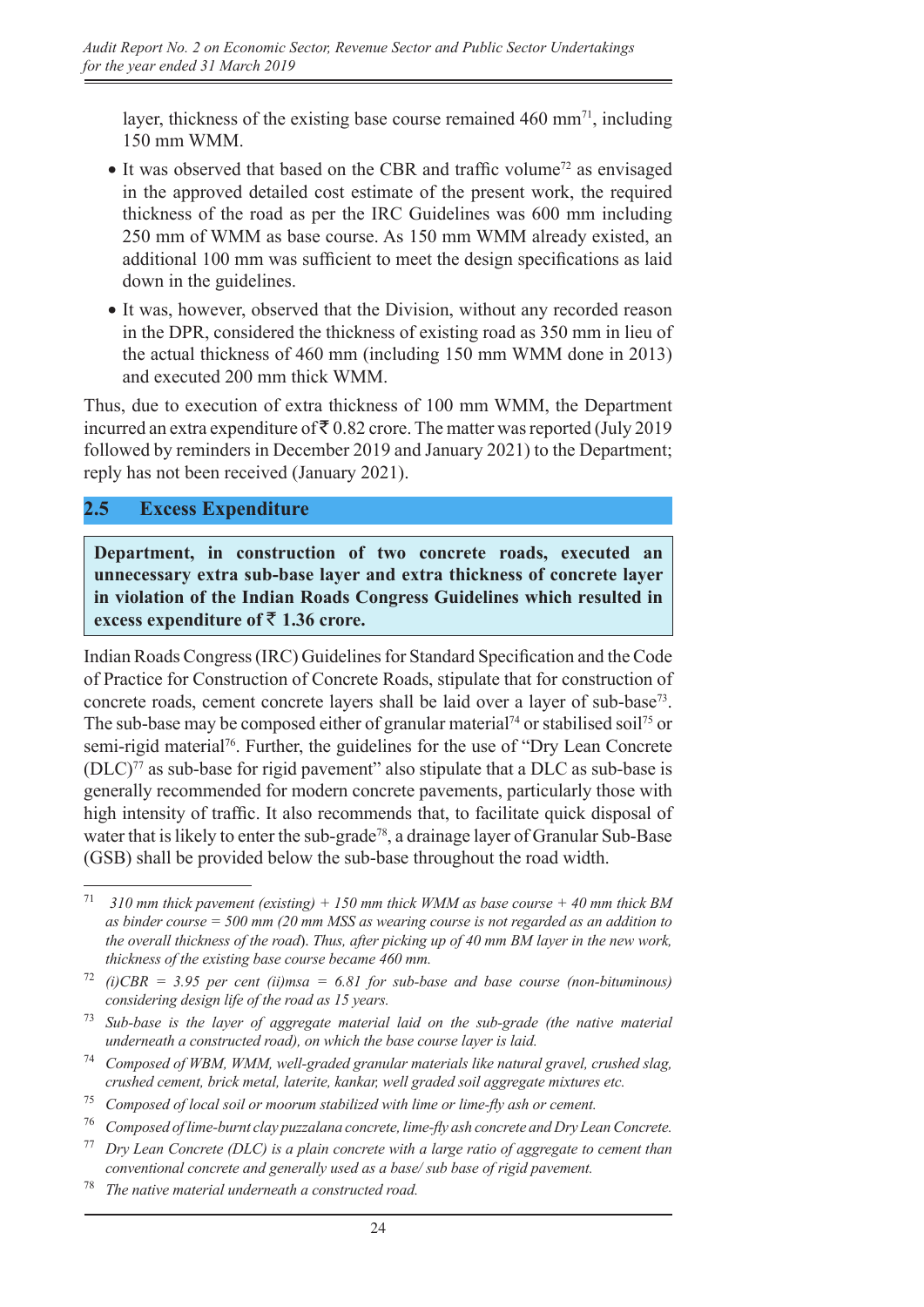Scrutiny of records of two divisions<sup>79</sup> under Public Works Roads Directorate (PWRD) revealed that the upgradation/ improvement of two village roads (Work- $A^{80}$  and Work- $B^{81}$ ) into concrete roads were undertaken (in March 2015 and February 2017) by Superintending Engineer (SE) of South Western Highway Circle at a tendered cost of  $\bar{\tau}$  20.53 crore and  $\bar{\tau}$  6.07 crore respectively. The works were completed in December 2017 and February 2018, and  $\bar{\xi}$  20.51 crore and  $\bar{\xi}$  6.15 crore were paid to the contractors respectively. The improvement/upgradation works done on the roads vis-à-vis requirement as per IRC guidelines are shown in the **Table 2.6**.

|        | <b>Existing</b><br>road       | <b>Upgradation/Improvement works done</b> | <b>Requirement as per IRC</b><br>guidelines |
|--------|-------------------------------|-------------------------------------------|---------------------------------------------|
|        |                               | 100 mm GSB                                | 100 mm GSB                                  |
| Work-A | Earthen<br>Road               | 75 mm WMM                                 | 75 mm WMM                                   |
|        |                               | 200 mm Concrete (M-35 grade)              | 190 mm Concrete (M-30)<br>grade)            |
|        |                               | 150 mm GSB                                | $150 \text{ mm}$ GSB                        |
|        | $200 \text{ mm}$ to           | 250 mm WMM                                | Not required                                |
| Work-B | $250 \text{ mm}$<br>laterite/ | $150 \text{ mm}$ DLC                      | $150 \text{ mm}$ DLC                        |
|        | moorum                        | 300 mm Concrete (M-45 grade)              | 300 mm Concrete (M-45)<br>grade)            |

**Table 2.6: Requirement as per IRC guidelines** *vis-à-vis* **works done** 

*(Source: Divisional records)*

Scrutiny of Detailed Project Report of Work-A revealed that the Department calculated 190 mm M-30 grade of concrete layer as safe for the instant road in accordance with the relevant Guidelines. However, audit observed that the Department without any recorded reason included 200 mm thick M-35 grade of concrete pavement in the tender. Thus, by laying an extra 10 mm of and higher grade of M-35 concrete, the Department incurred excess expenditure of  $\bar{\epsilon}$  0.57 crore.

In case of Work-B, below the 300 mm thick M-45 grade concrete layer, 150 mm thick sub-base layer composed of DLC and 150 mm GSB layer below the DLC sub-base were required to be laid as per relevant guidelines. However, the Department without any recorded justification, deviated from the relevant IRC Guidelines and an extra layer of 250 mm WMM below the DLC layer was included in the DPR and tender and executed, thereby incurring an extra expenditure of  $\bar{\tau}$  0.79 crore. In reply, SE stated (December 2018) that in consideration of anticipated traffic load and plying of heavy vehicles, it was decided to improve the road with an extra layer of WMM prior to DLC for future lasting. The reply may be viewed in the light of the fact that 300 mm thick high grade concrete (M-45) was laid over the DLC considering heavier traffic load. Further, DLC as sub-base was also

<sup>79</sup> *Midnapore Highway Division-II and Purulia Highway Division.*

<sup>80</sup> *Work-A-"Improvement of road by providing concrete pavement from Ajodhya (Hatinda) to Khamar Road via Tellyabhasa, Bamnijora and Pititiri-21.86 km"*

<sup>81</sup> *Work-B-"Upgradation of village road from Farm Road Point at NH-6 to Jambedia Village near Jindal Steel Works Plant-1.48 km"*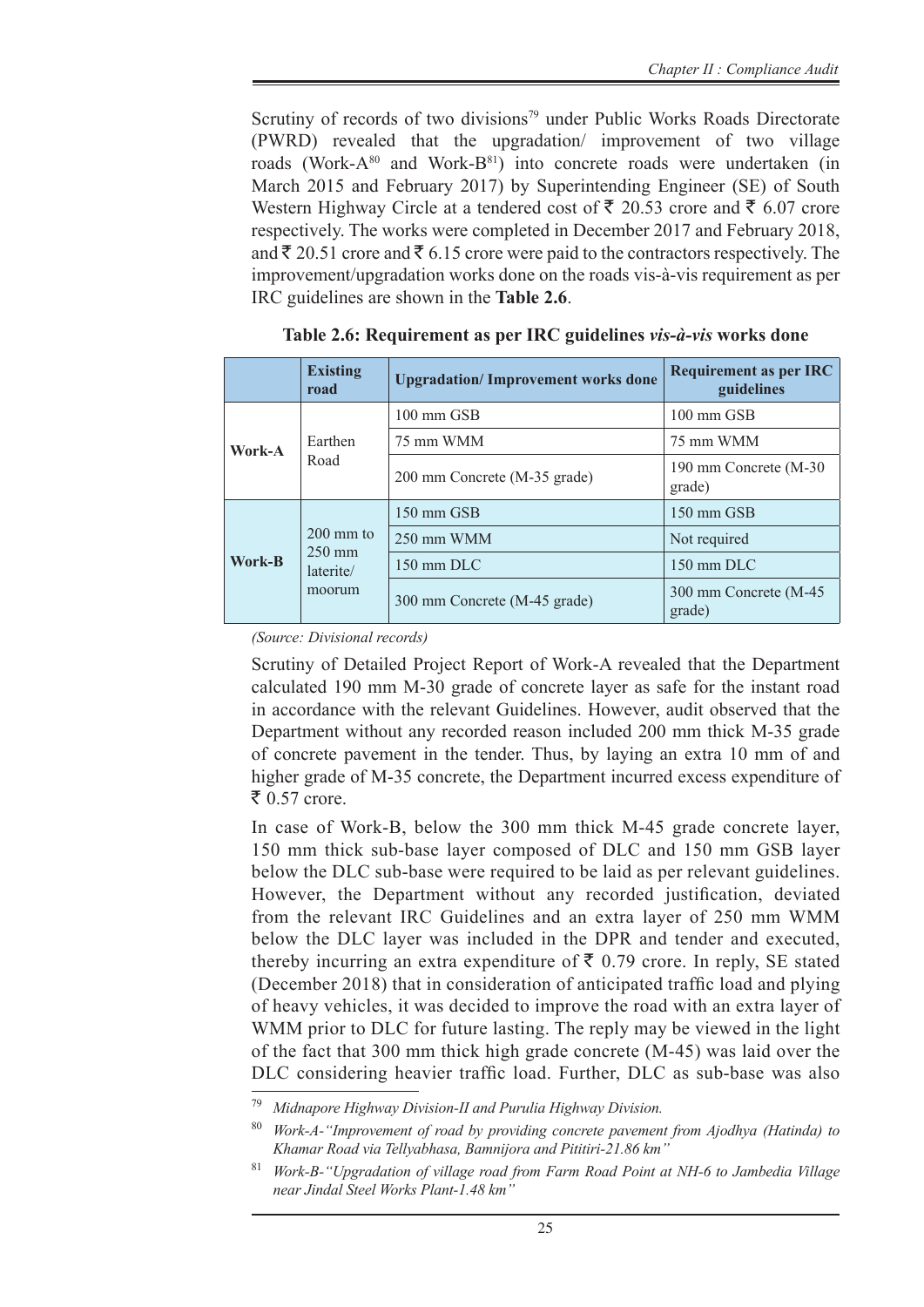laid below the concrete pavement as per IRC guidelines in case of high intensity traffic.

Thus, the Department in construction of two concrete roads used higher grade concrete and laid 10 mm thick extra concrete layer and an unnecessary extra 250 mm of sub-base layer in violation of the IRC Guidelines. This led to excess expenditure of  $\bar{\mathbf{z}}$  1.36 crore<sup>82</sup>.

The matter was reported (July 2019 followed by reminder in January 2021) to the Department; reply has not been received till date (January 2021).

#### **IRRIGATION AND WATERWAYS DEPARTMENT**

## **2.6 Avoidable Expenditure**

**Inflated value of anticipated scouring effect of the river due to deviation from the norms in designing river protection works resulted in avoidable**  expenditure of  $\bar{z}$  1 crore.

Handbook for Flood Protection, Anti-erosion and River-training Works, Central Water Commission (CWC)-2012, read with Bureau of Indian Standards (BIS) code and 'Irrigation Engineering and Hydraulic Structures' provide guidelines for estimation and design of river protection work. It provides that the technical specifications of protection work of any natural river of meandering nature<sup>83</sup> are designed on the basis of anticipated maximum scour<sup>84</sup> depth below Lowest Water Level<sup>85</sup> (LWL), which is arrived *inter alia* on the basis of dominant discharge<sup>86</sup> of the river. Further, dominant discharge depends upon the catchment area<sup>87</sup> and an empirical formula *viz*. Dicken's constant<sup>88</sup>. CWC recommends different values of Dicken's constant ranging from 11-14 for the rivers of North-Indian hilly regions. Therefore, any deviation from these parameters *viz.* Dicken's constant and dominant discharge, would result in inaccurate value of scour depth resulting in faulty design of river protection work.

Scrutiny of records of Siliguri Irrigation Division under Irrigation and Waterways Department showed that Executive Engineer (EE) executed embankment protection works on the right bank of river Boon at Pataram area and on the left bank of river Swarnamati at Gourijote area for a total length of 850 m at a tendered cost of  $\bar{\tau}$  1 crore. The works commenced in January 2017 and were completed in March 2017 at a total cost of  $\bar{\tau}$  1 crore. The scope of the work included river bank protection by providing 0.23 m thick grouted bituminous

- <sup>85</sup> *The lowest level of water recorded for dry season*
- <sup>86</sup> *For natural rivers, the discharge which determines the meander length may be called the Dominant discharge. Dominant discharge of river varies between 1/2 to 2/3 of the maximum discharge, where Maximum discharge =Dicken's constant X (catchment area)*3/4 *cumec.*
- <sup>87</sup> *A river drains the water collected from a specific area which is called catchment area.*
- <sup>88</sup> *Derived from regional values arrived at on the basis of nature of catchment and the intensity of rainfall. The value of this varies from 6 to 28 depending upon the geographical region.*

 $82 \quad \overline{\mathfrak{e}}$  0.79 crore (for WMM) +  $\overline{\mathfrak{e}}$  0.57 crore (for excess concrete)

<sup>83</sup> *A meander is a winding curve or bend in a river. Meanders are the result of both erosional and depositional processes.*

<sup>84</sup> *'Scouring' refers to the removal of the bed or bank of a water course by the action of flowing water.*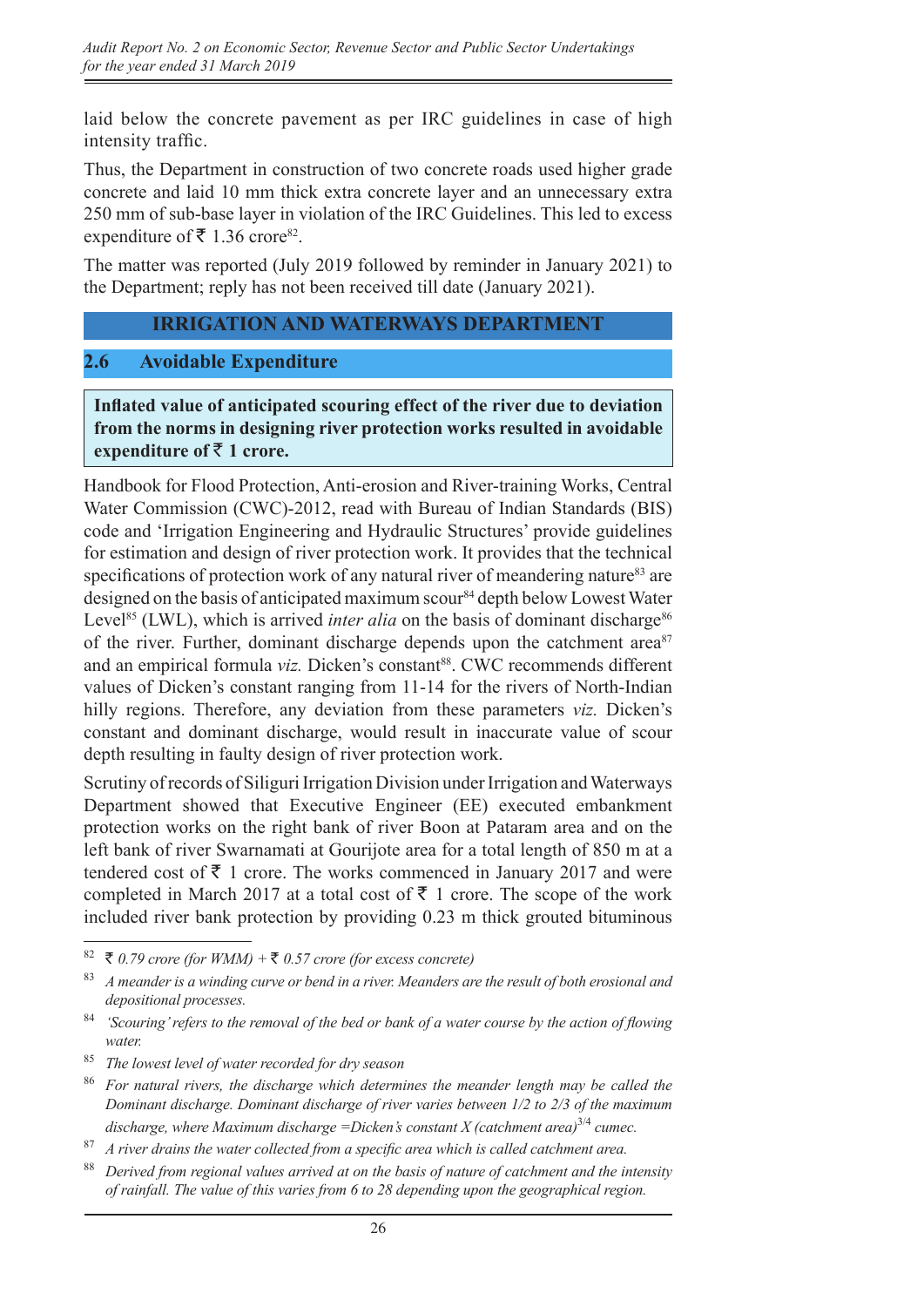

boulder pitching work along the slope of the embankment, resting over boulder sausage apron<sup>89</sup>.

*Figure 2.2: Cross section of river embankment*

It was seen from the DPR that the Division had taken up the work on the assumption that the rivers were meandering in nature and their courses were changing frequently causing erosion of banks. Scrutiny of the estimates showed that for calculation of scour depth, maximum discharge<sup>90</sup> of the rivers was considered (value of maximum discharge is higher than the dominant discharge) instead of dominant discharge. Further, Dicken's Constant was considered as 20 instead of 11-14, in deviation of the recommendation of CWC without any recorded reasons.

While justifying the values of Dicken's Constant, the Department stated (September 2019) that as per provisions of Indian Road Congress Guidelines (SP:13-2004), Dicken's Constant may be 14-19 for estimation of flood in designing a bridge where annual rainfall is more than 120 cm. However, the guidelines quoted in the reply are applicable for 'Design of Small Bridges and Culverts', which is not applicable for embankment protection work. Further, the Division itself considered the value of Dicken's constant as 12 in another protection work $91$  executed in the same region in 2018.

Thus, by adopting higher Dicken's constant applicable to Central India, maximum discharge calculated was inflated. Moreover, instead of dominant discharge, which is used to calculate maximum anticipated scour depth, maximum discharge was used in the estimates *(Appendix-5)*. This increased the calculated maximum scour depth to below the LWL, necessitating protection work as per the relevant IS code. It was observed that if estimation was done on the basis of dominant discharge and appropriate Dicken's constant<sup>92</sup> relevant for North Indian hilly regions the maximum anticipated scour depth would have

<sup>89</sup> *Apron is a flexible stone cover placed on the bed of the river which settles into the scouring area as scouring takes place and covers the base and side of the scour hole, preventing it from developing further scouring.*

<sup>90</sup> *Maximum discharge of 347.48 cumec and 287.79 cumec was considered against the Dominant discharge of 139 cumec and 115.12 cumec in river Swarnamati and river Boon respectively.*

<sup>91</sup> *Protection on the right bank of River Lachka near Uttora township for a length of 400 m at lower Bagdogra G.P.*

<sup>92</sup> *0.44 and 0.06 m above the LWL respectively for the river Swarnamati and Boon.*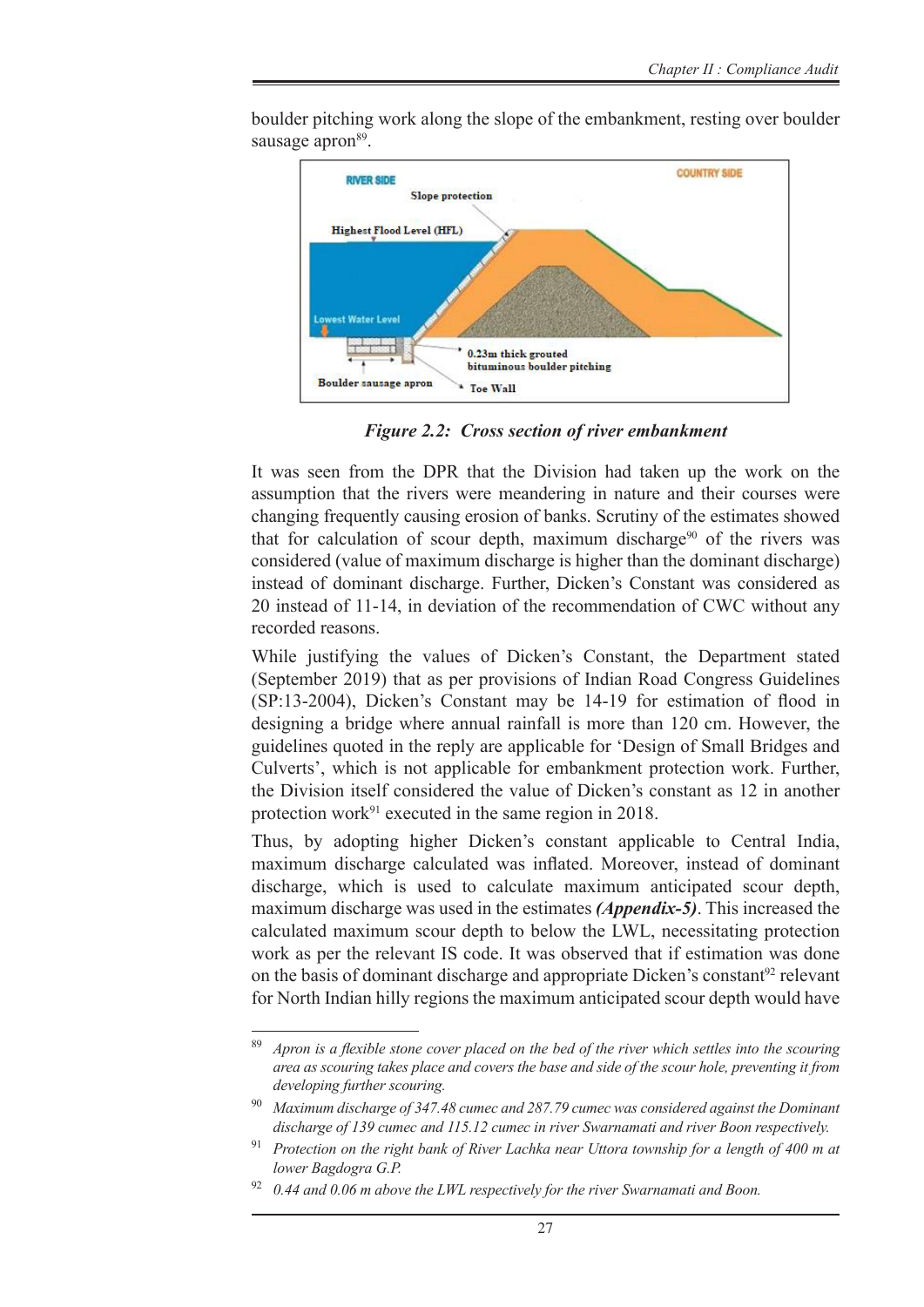been above LWL and no protection work would have been required. Thus, the expenditure of  $\bar{\tau}$  1 crore incurred on the protection work of the embankment was avoidable.

#### **2.7 Avoidable payment of electricity charges**

**Despite lower power consumption for prolonged period, the Division did not assess actual power consumption to reduce the contract demand.**  This resulted in avoidable expenditure of  $\bar{\tau}$  1.49 crore towards electricity **charges on higher contract demand.**

As per the West Bengal Electricity Regulatory Commission (WBERC) Regulations, 2010, an intending consumer or an existing consumer seeking extension of load under existing service or for alteration of service, as the case may be, shall request the licensee $93$  in the prescribed form along with an earnest money. As per the regulation, there is no time limit for upward revision of load; however, downward revision of contract demand can be done only once a year. As per Para 4.3.5 of the WBERC (Terms and Conditions of Tariff) Regulations, 2011, demand charges $94$  are levied on actual maximum demand recorded in a month or 85 *per cent* of the contract demand, whichever is higher, along with charges for actual consumption at rates applicable from time to time.

Scrutiny of records of the Executive Engineer, Metropolitan Electrical Division, Irrigation and Waterways Department (I&WD) in March 2019 showed that the Division entered (December 1985) into an agreement with the then West Bengal State Electricity Board (WBSEB)<sup>95</sup> for a contract demand of 1,500 kVA for proposed 24 pumps with 20 cusecs capacity and 100 HP motor each at a pumping station at Ranichak, Ghatal in Paschim Medinipur district. The pumping station was established for drainage cum irrigation purpose and has been operative since the year 1997 with installation of 12 pumps only. Scrutiny of the electricity bills during 2013-14 to 2018-19 available in the Division showed that the monthly consumption of electricity of the 12 pumps never reached the contracted demand of 1,500 kVA and the actual consumption ranged between 24 to 792 kVA per month.

Audit observed that despite recurring low consumption of power due to non-operation of the installed pumps to the optimal capacity and non-installation of the remaining 12 pumps, the Division continued to pay electricity bills, including committed payment for contractual demand (85 *per cent* of contracted demand, *i.e.* 1,275 kVA) during the period as per the contract. The Division did not make any efforts to review the contract demand even after more than 30 years, despite the pumping station being commissioned with 50 *per cent* of the capacity proposed while negotiating the contract demand. This led to payment of avoidable electricity charges beyond actual usage since 1997.

<sup>93</sup> *"licensee" means the distribution licensee authorized to operate and maintain a distribution system for supplying electricity to consumers in its licensed area of supply.*

<sup>94</sup> *Demand charges are additional fees that utilities charge non-residential or commercial customers for maintaining constant supply of electricity.*

<sup>95</sup> *Predecessor of West Bengal State Electricity Distribution Company Limited.*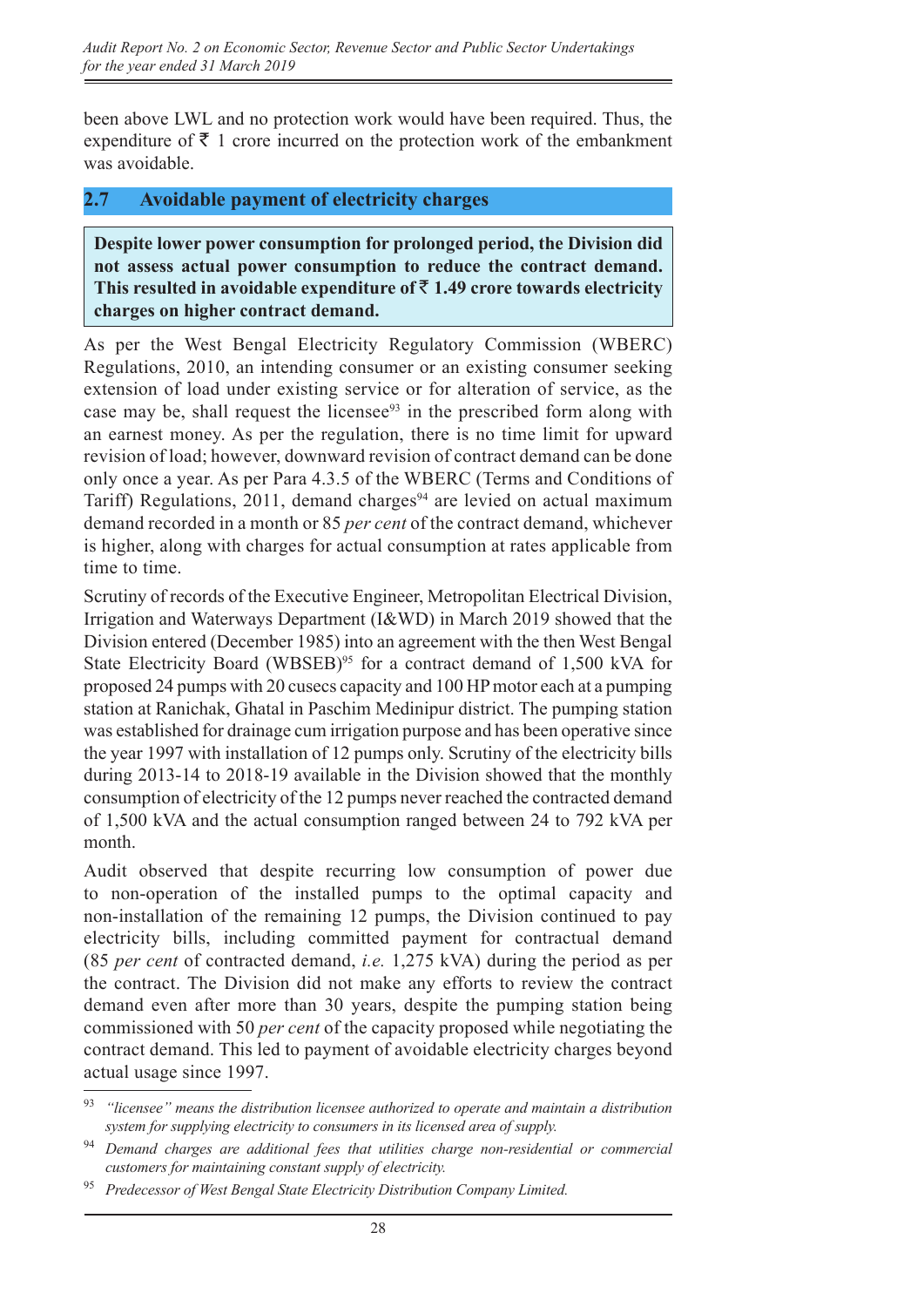Audit observed that in the period between 2013-14 and 2018-19, the Division paid avoidable energy charges of  $\bar{\tau}$  1.49 crore, since it did not revise the contract demand as per actual consumption of electricity.

In reply, the Department stated (September 2019) that as the pumping station was situated in a low lying area, with possibility of being submerged during heavy rainfall. Therefore, to prevent mechanical damage to the pumps, electro-mechanical equipment was dismantled and pumps were not utilised during the rainy season. The Department also stated that a proposal has since been initiated to replace existing pumps with modern pumps which could operate even in totally submerged conditions. Thus, it is evident that the pumps were not in operation as planned and the power requirement therefore was much lower than the contract demand. Despite this the Department did not revise the contract demand to align it with their actual power consumption.

## **2.8 Extra Expenditure**

**Department in violation of the IS Code provided excess quantity of stone boulders/Cement Concrete Blocks in launching apron which resulted in extra expenditure of**  $\bar{\tau}$  **4.88 crore.** 

The Indian Standard (IS) Code on Planning and Design of Revetment Guidelines recommends that the thickness of launched apron<sup>96</sup> (T) should be 25 to 50 *per cent* more than the pitching thickness (t) on the slopes. (Refer diagram in Fig. 2.3 below)



*Figure 2.3: Launching Apron and Launched position of Apron*

Chief Engineer (CE), North Irrigation & Waterways Directorate, Superintendent Engineer (SE), North Irrigation Circle-I and Superintendent Engineer (SE), North Irrigation Circle-II, Irrigation and Waterways Department undertook 12 river bank protection works (between January 2014 to December 2016)-three works<sup>97</sup> under Malda Irrigation Division, five

<sup>96</sup> *As soon as the scour occurs, the launching apron falls down into the scoured portion, and then it is called the launched apron.*

<sup>97</sup> *"Bank protection work on the left bank of river Mahananda in Mouza-Asrafpur (from plot No. 609 to 777, near Border Gate No. 43) (Length 950 m)", "Bank protection work on the left bank of river Mahananda in Mouza-Asrafpur (from plot No. 785 to 1015) (Length 950 m)" and "1500 meter protection work of river Tangon at Aihodanga, Block-Habibpur, Dist-Malda"*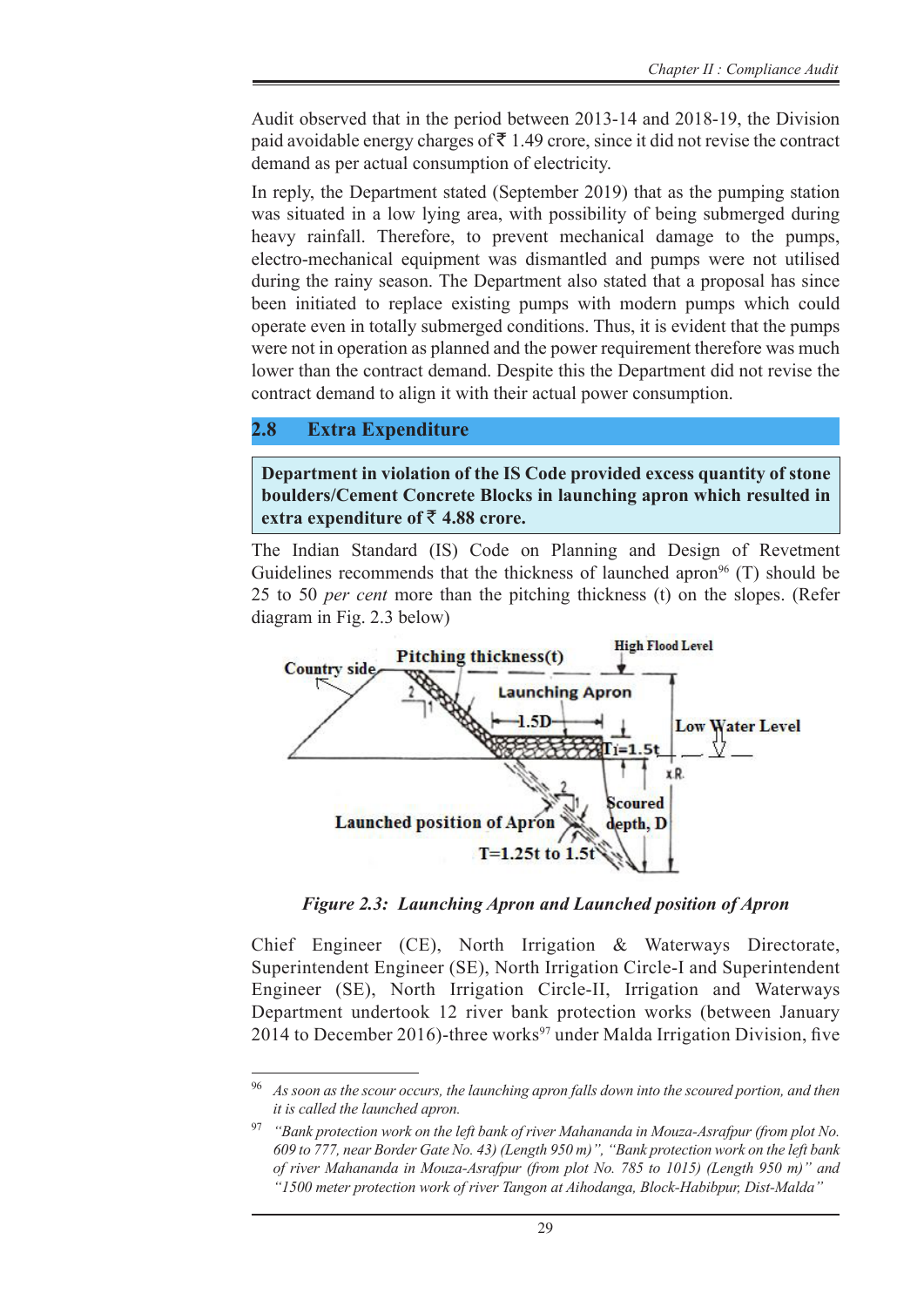works<sup>98</sup> under North Dinajpur Irrigation Division and four works<sup>99</sup> under Ganga Anti Erosion Division-II, at a total tendered cost of  $\bar{\tau}$  42.23 crore for completion during May 2014 to October 2017. The works were completed during May 2014 to January 2018 and total  $\bar{\tau}$  41.31 crore was paid to the agencies.

The scope of the works *inter alia* included pitching of riverbank slopes with stone boulders/ Cement Concrete (CC) blocks and dumping of loose stone boulders/ boulder sausage crates/ CC blocks in launching apron. Scrutiny revealed that the Department in deviation of the above IS Code executed excess thickness (ranging from  $0.15$  m to  $0.525$  m) of launching apron. As a result,  $26,108.63$  m<sup>3</sup> of excess stone boulders/ CC blocks were used in launching aprons and an extra expenditure of  $\bar{\mathbf{z}}$  4.88 crore was incurred **(Table no. 2.7)**.

| Name of the<br><b>Division</b>           | <b>Slope</b><br>pitching<br>material | <b>Required</b><br>thickness<br>of slope<br>pitching<br>(t) | <b>Material</b><br>dumped in<br>launching<br>apron     | <b>Required</b><br>thickness of<br>launching<br>apron<br>$(T=1.5 t)$ | <b>Thickness</b><br>of launching<br>apron<br>provided | <b>Excess volume</b><br>of boulders/<br><b>CC Blocks in</b><br>Launching<br>Apron | <b>Extra</b><br>expenditure<br>incurred on<br>boulders/<br><b>CC Blocks</b> |
|------------------------------------------|--------------------------------------|-------------------------------------------------------------|--------------------------------------------------------|----------------------------------------------------------------------|-------------------------------------------------------|-----------------------------------------------------------------------------------|-----------------------------------------------------------------------------|
| Malda<br>Irrigation                      | <b>Stone</b><br><b>Boulders</b>      | $0.225 \text{ m}$                                           | Loose<br>Boulders and<br>Boulders in<br>sausage crates | $0.34 \text{ m}$                                                     | 0.6 <sub>m</sub>                                      | 5,341.78 $m3$                                                                     | ₹ 1.40 crore                                                                |
| Division                                 | Cement<br>Concrete<br><b>Blocks</b>  | $0.20 \text{ m}$                                            | Cement<br>Concrete<br><b>Blocks</b>                    | 0.30 <sub>m</sub>                                                    | $0.75 \text{ m}$                                      | $10,106.670 \text{ m}^3$                                                          | $\bar{\epsilon}$ 0.40 crore                                                 |
| North Dinajpur<br>Irrigation<br>Division | <b>Stone</b><br><b>Boulders</b>      | $0.225 \text{ m}$                                           | Loose<br><b>Boulders</b>                               | $0.337 \text{ m}$                                                    | $0.675 \text{ m}$                                     | $1,475.38 \text{ m}^3$                                                            | $\bar{z}$ 0.29 crore                                                        |
| Ganga Anti<br>Erosion<br>Division-II     | <b>Stone</b><br><b>Boulders</b>      | $0.45 \text{ m}$                                            | Boulders in<br>sausage crates                          | $0.675 \text{ m}$                                                    | 1.2 m                                                 | $9,184.80 \text{ m}^3$                                                            | $\bar{\tau}$ 2.79 crore                                                     |
| <b>Total</b>                             |                                      |                                                             |                                                        |                                                                      |                                                       | $26,108.63$ m <sup>3</sup>                                                        | $\bar{z}$ 4.88 crore                                                        |

**Table 2.7: Required thickness of apron** *vis-à-vis* **thickness provided and extra expenditure thereof**

*(Source: Departmental records)*

Thus, the Department in violation of the IS Code provided excess 26,108.63m<sup>3</sup> of stone boulders/ CC Blocks in aprons and thereby incurred an extra expenditure of  $\bar{\bar{\xi}}$  4.88 crore.

The matter was reported (September 2019 followed by reminder in January 2021) to the Department; reply has not yet been received (January 2021).

<sup>98</sup> *"Bank Protection work along the left bank of river Nagar at village Gopalpur under GP-Bhatol in PS-Raiganj (1400.00 m)", "Bank protection work along the left bank of river Tangon at Village Mirjagar under GP-Radhikapur (1000 m)", "Protection work to the right bank of river Sui at village Khasra under Surun-I GP in PS-Itahar (900 m)", "Protection work along the left bank of river Nagar at village Jagadishpur under GP-Halalpur, PS-Raiganj (650 m)" and "Protection work along the left bank of river Sui at village Gulandar, GP-Gulandar-II, PS-Itahar (595 m)".*

<sup>99</sup> *"Strengthening of right bank of River padma at suryanagar in sagarpara GP for a length of 160 m", "Strengthening of right bank of River Padma for a length of 110.00 m at Pascheem Becchpara, Bamnabad (Mouza Shibnagar)", "Strengthening of right bank of River padma for a length of 150 m downstream of Farakka Barrage upto Jalangi at village Balagachi under 6 Nos. Kharibona Gram Panchayet" and "Protection of the right bank of river Ganga-Padma at Suryanagar colony in Sagarpara GP for a length of 200.00 m"*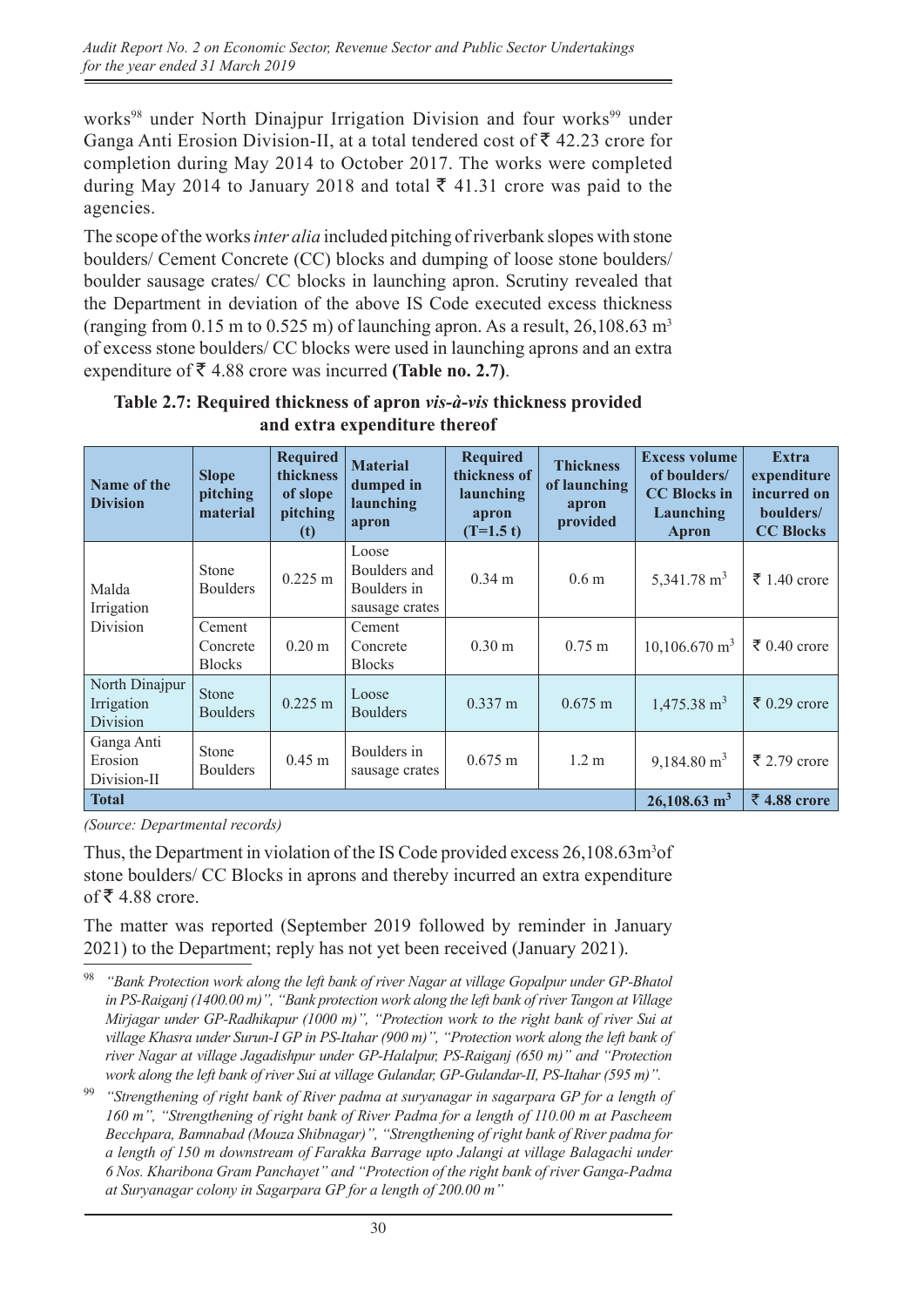## **MICRO, SMALL AND MEDIUM ENTERPRISES & TEXTILES DEPARTMENT**

## **2.9 Inconsistent application of provision of the incentive scheme resulted in excess payment to the enterprises**

**The District Industries Centres under Micro, Small and Medium Enterprises & Textiles Department disbursed excess incentives due to inconsistent application of provisions of WBIS-2007 scheme for calculation of additional incentives meant for enterprises owned by women.** It led to excess payment of  $\bar{\tau}$  13.85 crore to the enterprises.

With a view to promote micro and small scale enterprises in the State, the Micro, Small and Medium Enterprises & Textiles Department (MSME&T) launched (June 2007) a new incentive scheme titled "The West Bengal Incentive Scheme 2007" (WBIS-2007). The scheme was effective from April 2007 to March 2012. Any micro or small scale industrial unit/ enterprise which commenced its commercial production during the validity of the scheme was eligible for incentives under the scheme. The scheme *inter alia* provided payment of incentives in the form of reimbursement of a certain percentage of costs incurred by the enterprises on fixed capital investment, interest on term-loans for implementation of the project and electricity charges paid for production  $\&$  operation. The percentage of the incentives was based on the location<sup>100</sup> and type<sup>101</sup> of the enterprise. Further, as per para 16.1 of WBIS-2007, all micro/ small scale enterprises owned by women were also entitled to 10 *per cent* additional incentive in respect of the incentive packages, irrespective of their location.

Test-check of records of three<sup>102</sup> District Industries Centres (DICs) revealed (December 2018) that seven small scale enterprises and 11 micro enterprises were treated as women enterprises and incentives of  $\bar{\tau}$  76.59 crore were disbursed (March 2010 - March 2017) to those enterprises. Scrutiny, however, revealed that the DICs, in violation of the said WBIS-2007 guidelines, granted additional incentives as shown in **Table 2.8**.

| <b>Rate of incentives</b><br><b>Type of enterprise</b><br>normally allowed |      |      | Rate of incentives applicable for<br>women's enterprises including<br>additional 10% on allowable incentives |                                                 |                        | Rate at which incentives<br>actually allowed |         |                       |            |
|----------------------------------------------------------------------------|------|------|--------------------------------------------------------------------------------------------------------------|-------------------------------------------------|------------------------|----------------------------------------------|---------|-----------------------|------------|
| (1)                                                                        | (2)  | (3)  | (4)                                                                                                          | $(7) = (4) +$<br>$(5) = (2) +$<br>$(6) = (3) +$ |                        |                                              | $(8) =$ | $(9) =$               | $(10) =$   |
|                                                                            |      |      |                                                                                                              | $10\% \text{ of } (2)$                          | $10\% \text{ of } (3)$ | $10\% \text{ of } (4)$                       |         | $(2)+10\%$ (3) + 10 % | $(4)+10\%$ |
|                                                                            |      |      | E                                                                                                            | F                                               |                        | E                                            |         |                       |            |
| Micro (Group-B)                                                            | 25.0 | 30.0 | 30.0                                                                                                         | 27.5                                            | 33.0                   | 33.0                                         | 35.0    | 40.0                  | 40.0       |
| Micro (Group-C)                                                            | 30.0 | 30.0 | 30.0                                                                                                         | 33.0                                            | 33.0                   | 33.0                                         | 40.0    | 40.0                  | 40.0       |
| <b>Small (Group-B)</b>                                                     | 15.0 | 25.0 | 30.0                                                                                                         | 16.5                                            | 27.5                   | 33.0                                         | 25.0    | 35.0                  | 40.0       |
| <b>Small (Group-C)</b>                                                     | 17.0 | 25.0 | 30.0                                                                                                         | 18.7                                            | 27.5                   | 33.0                                         | 27.0    | 35.0                  | 40.0       |

**Table 2.8: Details of additional incentive provided to the agencies**

*Units in percentage*

*F = Fixed capital investment, I = Interest on term loan, E = Energy charges*

<sup>100</sup> *All the districts of the State were divided into four categories A, B, C and D based on their backwardness.*

<sup>101</sup> *Enterprise is a micro where fixed capital investment is ≤* ` *25 lakh or small scale where fixed capital investment is*  $\leq \xi$  *5 crore.* 

<sup>102</sup> *Siliguri (Group-C), Birbhum (Group-C) and Hooghly (Group-B).*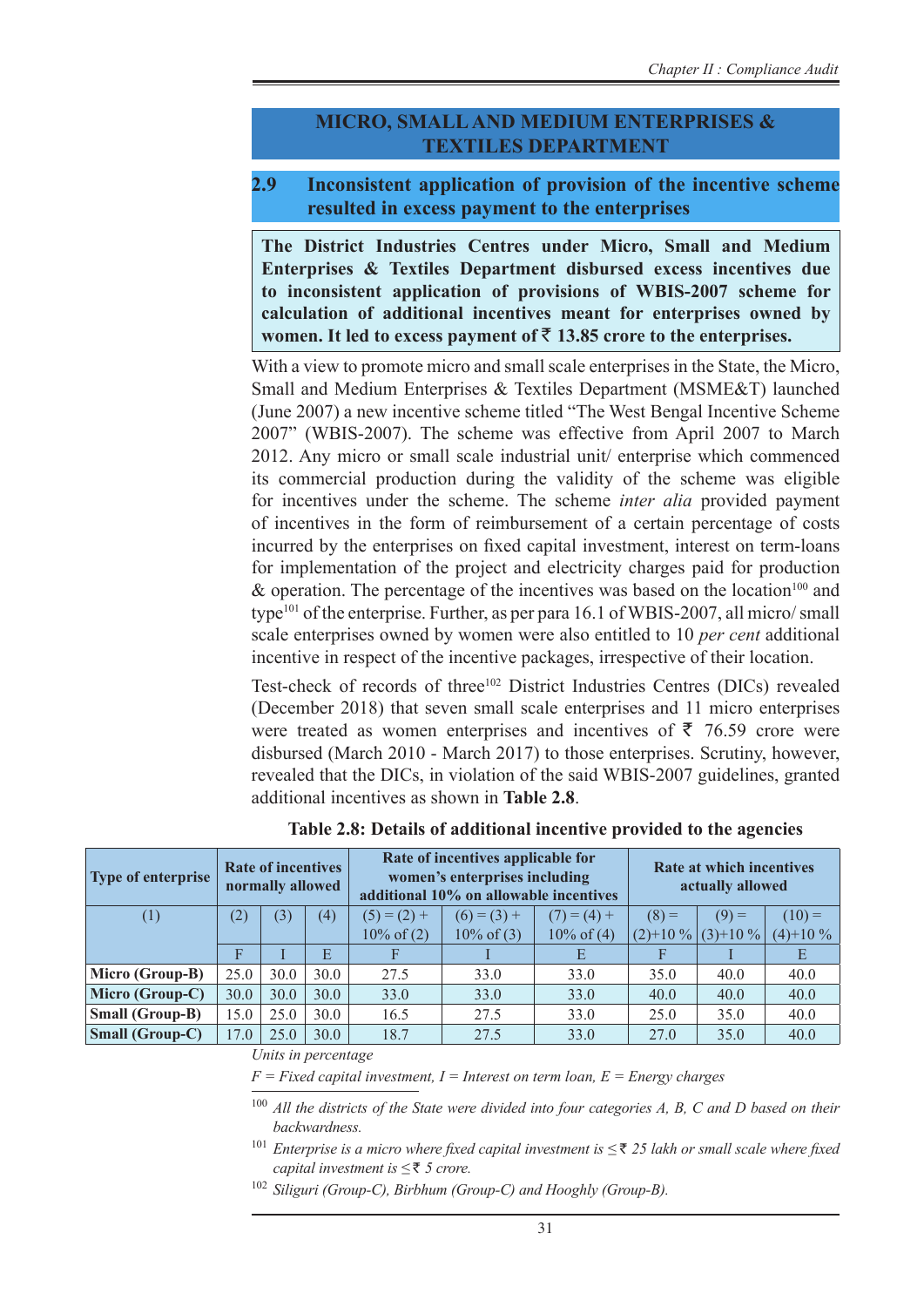Thus, additional incentives were paid by enhancing the stipulated percentage by 10 *per cent* instead of calculating additional incentive of 10 *per cent* on the incentive normally admissible to the enterprises. Due to application of incorrect incentive rates, total incentive was erroneously paid as  $\bar{\tau}$  76.59 crore instead of  $\bar{\xi}$  62.74 crore. This resulted in undue payment of  $\bar{\xi}$  13.85 crore as incentive to 18 small/ micro enterprises.

During the course of audit, it was revealed that one DIC (Dakshin Dinajpur) allowed the additional incentive of 10 *per cent* on the incentive normally admissible to the enterprises instead of enhancing the stipulated percentage by 10 *per cent*. Further, in the WBIS Scheme 2013, as well as the MSME Policy of the State (effective from 2013), the Department revised the respective clause related to additional incentive for the State Capital Investment Subsidy and made it categorically clear that additional incentive to micro and small enterprises wholly owned by women would be calculated at the rate of 20 *per cent* on what is normally admissible to other enterprises. Moreover, no additional incentive on account of Interest on Term Loan and Energy Charges are allowed.

Thus, there were contradictions in implementation of the provisions for additional incentives for women enterprises. The Department should review the provisions of the scheme for its uniform application throughout the State and accordingly issue necessary clarifications.

The matter was reported (November 2019 followed by reminder in January 2021) to the Department; reply was awaited till date (January 2021).

## **AGRICULTURE DEPARTMENT**

## **2.10 Extra Expenditure**

**The Department did not put due diligence in applying appropriate SOR for arriving at the rate of excavation of earth, thus, had to bear an extra**  expenditure of  $\bar{\tau}$  5.79 crore on construction of 1,664 number of Water **Harvesting Structures.**

The Department, for the purpose of storing water for irrigation, pisciculture, recharging ground water *etc*. had constructed Water Harvesting Structures (WHSs) under various Government of India Schemes and State Plan in different places of the State. The Department, allowed execution of these types of work by willing beneficiary committees in relaxation of tender rules, as those did not require any technical skills of higher order. This was *inter alia* subject to the condition that works were to be executed within the sanctioned amount based on the approved rates of PWD. Subsequently, the Department, issued a directive (October 2008) which stipulated that for preparation of the estimates of soil conservation work, Schedule of Rates (SORs) of any of the engineering departments, including Water Resources Investigation and Development Department (WRIDD) were to be followed. The directive, however, did not specify the appropriate SOR to be followed. Also, as per the provision of the General Financial Rules "Every officer is expected to exercise the same vigilance in respect of expenditure incurred from public moneys as a person of ordinary prudence would exercise in respect of expenditure of his own money".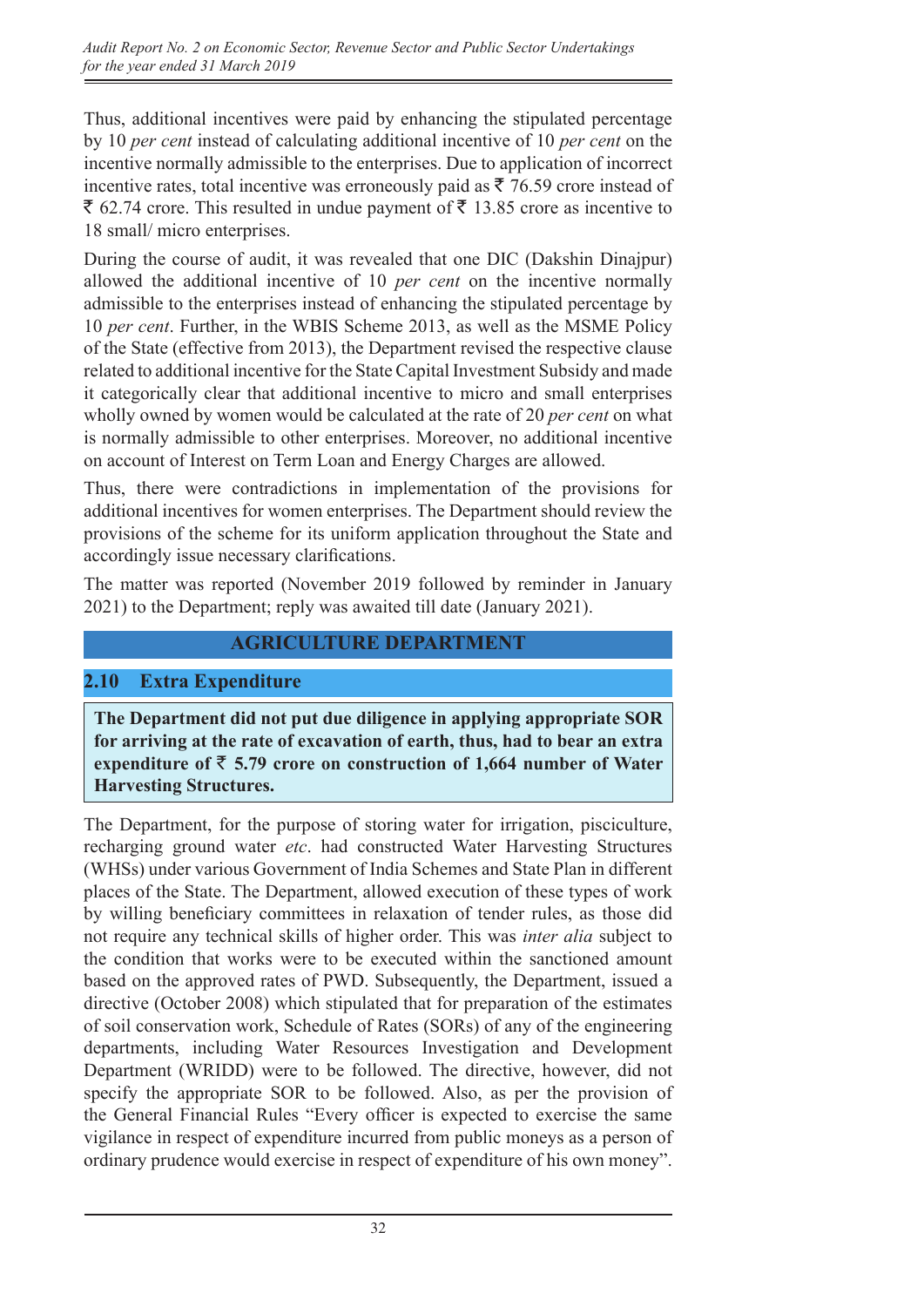Audit of seven selected implementing units<sup>103</sup> showed that during 2014-15 to 2017-18 those units constructed a total of 2,170 WHSs through beneficiary committees, out of which records of 1,664 WHSs were test checked for detailed checking.

Construction of WHS *inter alia* included earthwork in excavation from the borrow pits with lift up to 3.00 m. It was seen that in all the test checked cases, SORs of either the Public Works (Roads) Department (PWRD) or Irrigation & Waterways Department (I&WD) were followed to arrive at the rate of earthwork for making payments. This was despite the fact that rates of earth excavation as per these two SORs were higher than that of the SOR of WRIDD **(Table 2.9).**

**Description of item** <br>**PWD** (Roads) | 1&WD | **PWD (Roads) I&WD WRIDD**  In ordinary soil 89.90 77 54.02-60.35 In mixed soil *(i.e*. clay mixed with kankar, pebbles, moorum *etc*.) 99.90 102 60-69.78 Soft weathered rocked/ soft laterite 119.90 151 73-123.89 Extra Lead/  $lift^{104}$  10 10 Nil Nil Nil Nil

**Table 2.9: Statement comparing rates of the item of earthwork as**  provided in PWRD, I&WD and WRIDD

It was further observed that the item of excavation of earth from borrow pits as incorporated in the SORs of PWD and I&WD was generally suitable for construction of embankment as it includes some items like spreading in layers, breaking of clods *etc*. which are not essential in excavation of WHS, while the items105 as per SOR of WRIDD are specifically related to the construction of WHSs.

The Directorate of Agriculture stated (December 2019) that works were executed following the model estimate approved by the Joint Director of Agriculture and in conformity with the Department's directive of October 2008. However, fact remained that due diligence in respect of expenditure incurred from public moneys was not followed. As a result of adoption of the SOR of PWRD/ I&WD, the Department had to bear an extra expenditure of  $\bar{\tau}$  5.79 crore on the payment of earthwork for the 1,664 number WHS, which could have been avoided had the SOR of WRIDD been followed. The reasons for following SOR of PWRD and I&WD instead of WRIDD were not found on record. The matter was referred to the Department (May 2020 followed by reminder in January 2021), reply is awaited (January 2021).

<sup>103</sup> *Assistant Director of Agriculture (Admn) of Soil Conservation, Bankura, Cooch Behar, Jalpaiguri, Diamond Harbour, Paschim Medinipur and Assistant Director of Agriculture (Admn) of Soil Conservation, Draught Prone Area Programme (DPAP), Bankura. Assistant Director of Agriculture (Admn), Raghunathpur.*

<sup>104</sup> *Rate as per the SOR of PWRD, includes the initial lead up to 50 m and initial lift up to 1.5 m. Extra for every additional lift of 1.5 m at the rate of* ` *10 per cum. Rate of excavation of earth as per the SOR of WRIDD includes all lifts and lead upto 1,500 m.*

<sup>105</sup> *Excavation in ordinary soil/ mixed soil i.e. clay mixed with moorun , kankar, pebbles/ silt dry or moist/ slushy silt/ sticky soil for WDS/ WHS/ RESERVOIR/ SFMIS etc. with hydraulic excavator of required bucket capacity including cutting and loading in tippers, trimming*  bottom and side slopes in accordance with requirement of lines, grades and cross section and *transporting to embankment/ disposal site within all lifts and lead upto 1,500 m including spreading , leveling disposed spoils at disposed area.*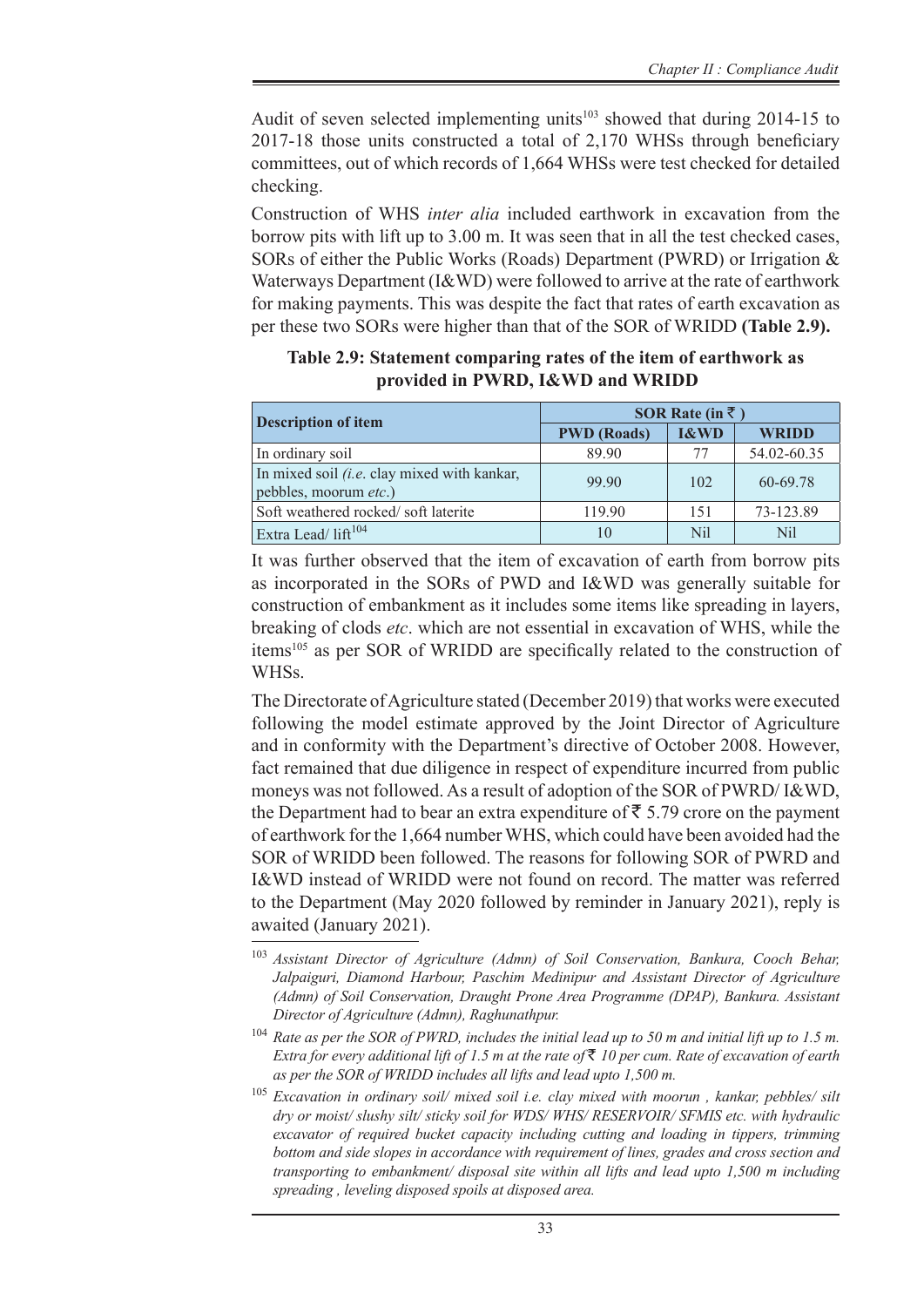## **TRANSPORT DEPARTMENT**

## **2.11 Failure to preserve Victoria Memorial Hall from the menace of vehicular pollution-unfruitful expenditure and loss of interest**

**Steps taken by the Transport Department to preserve the historical monument- Victoria Memorial Hall from the menace of vehicular pollution as per the order of Hon'ble Calcutta High Court proved unfruitful as the two nearby bus termini responsible for causing vehicular pollution could not be relocated. The lackadaisical approach**  of the Department resulted in unfruitful expenditure of  $\bar{\tau}$  24 crore on Santragachi bus terminus and blockage of  $\bar{z}$  10.61 crore and loss of interest of  $\bar{\tau}$  3.18 crore on Goragacha bus terminus.

In order to protect and preserve the historical Victoria Memorial Hall (VMH) from menace of increasing pollution, the Hon'ble Calcutta High Court ordered (September 2007) Government of West Bengal (GoWB) to shift two major inter/ intra city bus termini situated within the heart of the city Kolkata *viz*. Esplanade and Babughat to the outer fringes of the city within six months. GoWB, filed (2008) a Special Leave Petition in the Hon'ble Supreme Court of India. The Hon'ble Supreme Court, while granting the leave and condoning the delay, modified (September 2011) the order of the Hon'ble Calcutta High Court and directed the State Government to take appropriate action for relocation of both the bus termini. This order, however, did not specify any specific timeline for relocation.

Consequently, a High Power Committee, under the chairmanship of the Chief Secretary of the State, was constituted (September 2013) by the Hon'ble Calcutta High Court. A project proposal for construction of two bus termini at Goragacha<sup>106</sup> and another at Santragachi<sup>107</sup> was prepared (April 2014) by Hooghly River Bridge Commissioners (HRBC), an autonomous body under the Transport Department. The High Power Committee, decided (June 2014) that HRBC, would take up the construction of bus terminus.

However, even after 12 years of the order of the Hon'ble Calcutta High Court, the existing bus termini of Esplanade and Babughat could not be relocated. Failure of Transport Department in setting up the bus termini are discussed in subsequent paragraphs:

#### *Terminus at Goragacha*

As per the decision (June 2014) of the High Power Committee, a plot of land belonging to Kolkata Port Trust (KoPT), an autonomous body under Ministry of Shipping, Government of India, measuring about 18,360 m2 at old Goragacha road was earmarked for construction of a new bus terminus. The land was to be taken on long-term lease of 30 years by HRBC, being the implementing agency, on behalf of Transport Department, subject to acceptance of terms and conditions put forth by KoPT. HRBC paid (July 2014) upfront premium of  $\bar{\bar{\xi}}$  10.61 crore to

<sup>106</sup> *Land measuring 4.53 acre near Hide Road under the administrative control of Kolkata PortTrust (KoPT).*

<sup>107</sup> *Land measuring 12.78 acre near Santragachi railway station, Howrah under the administrative control of Kolkata Metropolitan Development Authority (KMDA).*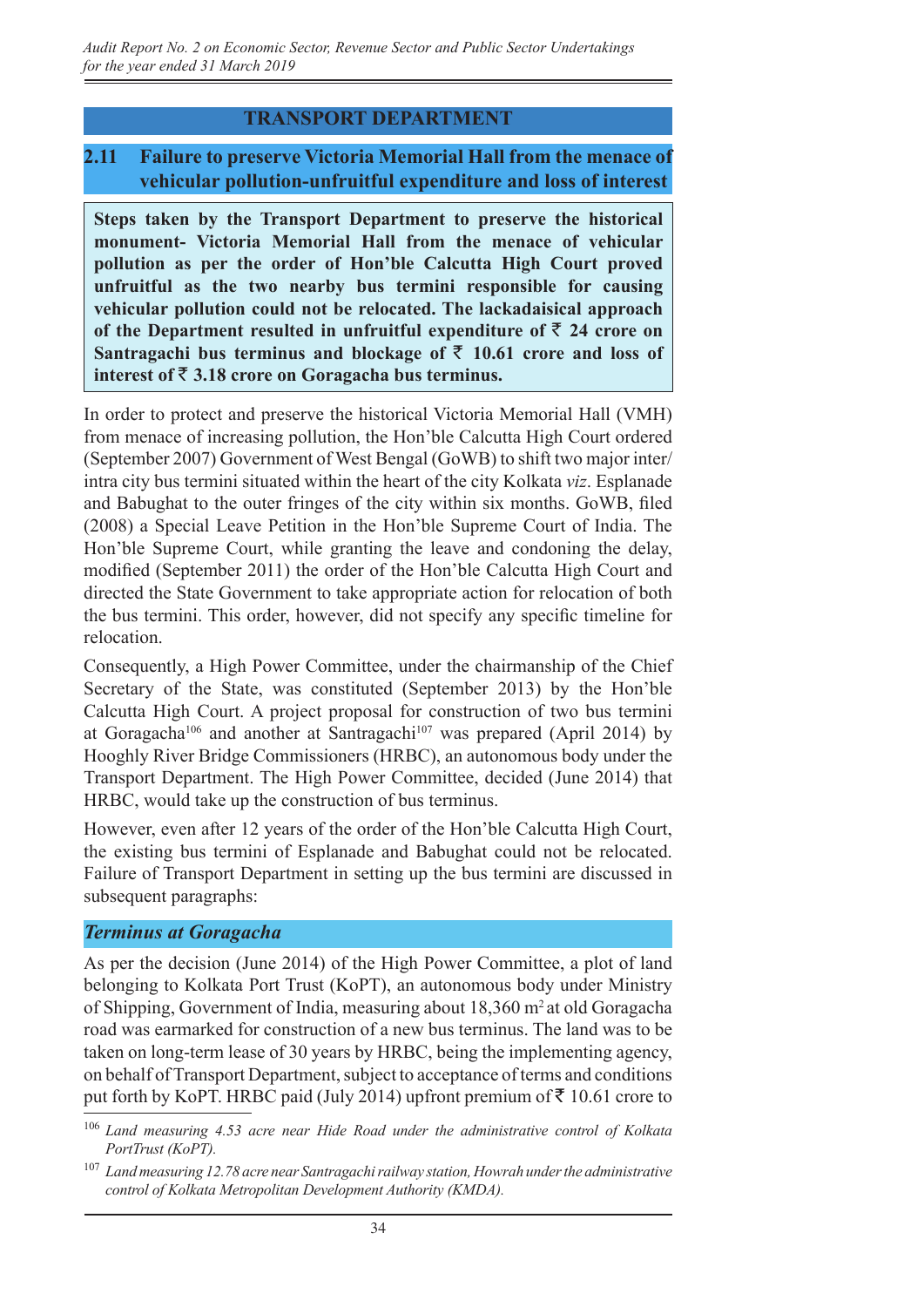KoPT and received (July 2014) the permissive possession<sup>108</sup> of the plot. HRBC issued (19 August 2014) the NIT for construction of proposed bus terminus at a total estimated cost of  $\bar{\tau}$  7.03 crore. Meanwhile, a physical verification of the site before commencement of construction work was conducted on 27 August 2014 by a joint team of Transport Department and HRBC which noticed that due to presence of a weighbridge, the Goragacha Road remained blocked most of the time by a series of standing trucks. Hence, it would have been particularly impossible to provide passage for buses to the proposed bus terminus. Considering these circumstances, HRBC decided (February 2015) to cancel the NIT till the problem was resolved.

Transport Department asked (November 2015) the KoPT to either ensure relocation of the existing weighbridge or take back the permissive possession of the land from HRBC by refunding the upfront premium of  $\bar{\tau}$  10.61 crore. KoPT informed (July 2017) the Transport Department that the owner of the weighbridge was given alternative land and requested for HRBC to be instructed to accept the terms and conditions of the lease so as to enable KoPT to take further necessary action. However, fact remained that (December 2019), neither HRBC executed a formal agreement with the KoPT nor the Transport Department found any alternative land suitable for construction of a new bus terminus. As a result, an amount of  $\bar{\tau}$  10.61 crore remained blocked for five years and HRBC lost the opportunity to earn an interest of  $\bar{\xi}$  3.18 crore<sup>109</sup> on that amount.

HRBC stated (May 2019) that they were the mere executing agency of the Government for the purpose of setting up of a bus terminus at the said plot and all the steps were taken as per the instructions of the appropriate authority. This reply was endorsed (July 2019) by the Transport Department. However, fact remained that the project proposal, on the basis of which High Power Committee decided on the location, was prepared (April 2014) by the HRBC under the supervision of the Transport Department and that proposal had not mentioned about presence of any traffic hindrance due to weighbridge.

Thus, it indicated that both HRBC and the Transport Department did not conduct any physical inspection of the site while preparing the project proposal submitted for the consideration of the High Power Committee. This resulted in blockage of funds for five years and loss of interest for the period, causing inordinate delay in construction of a new bus terminus.

#### *Terminus at Santragachi*

As per the decision of the High Power Committee, HRBC took up (June 2014) the work of construction of a new bus terminus at Santragachi at a cost of  $\bar{\tau}$  19.96 crore. The work was completed and new bus terminus with all the associated amenities was inaugurated in May 2015. As of March 2019, an amount of  $\bar{\tau}$  24 crore was spent on construction and maintenance of the bus terminus. However, as of December 2019, the bus terminus at Santragachi had not been utilised by shifting the bus termini from Esplanade and Babughat.

<sup>108</sup> *Permissive possession is given after deposit of advance amount so that the executing agency can go ahead with the construction. Final possession is given after a formal agreement is signed between KoPT and HRBC.*

<sup>109</sup> *Calculated at the rate of six per cent simple interest for five years.*